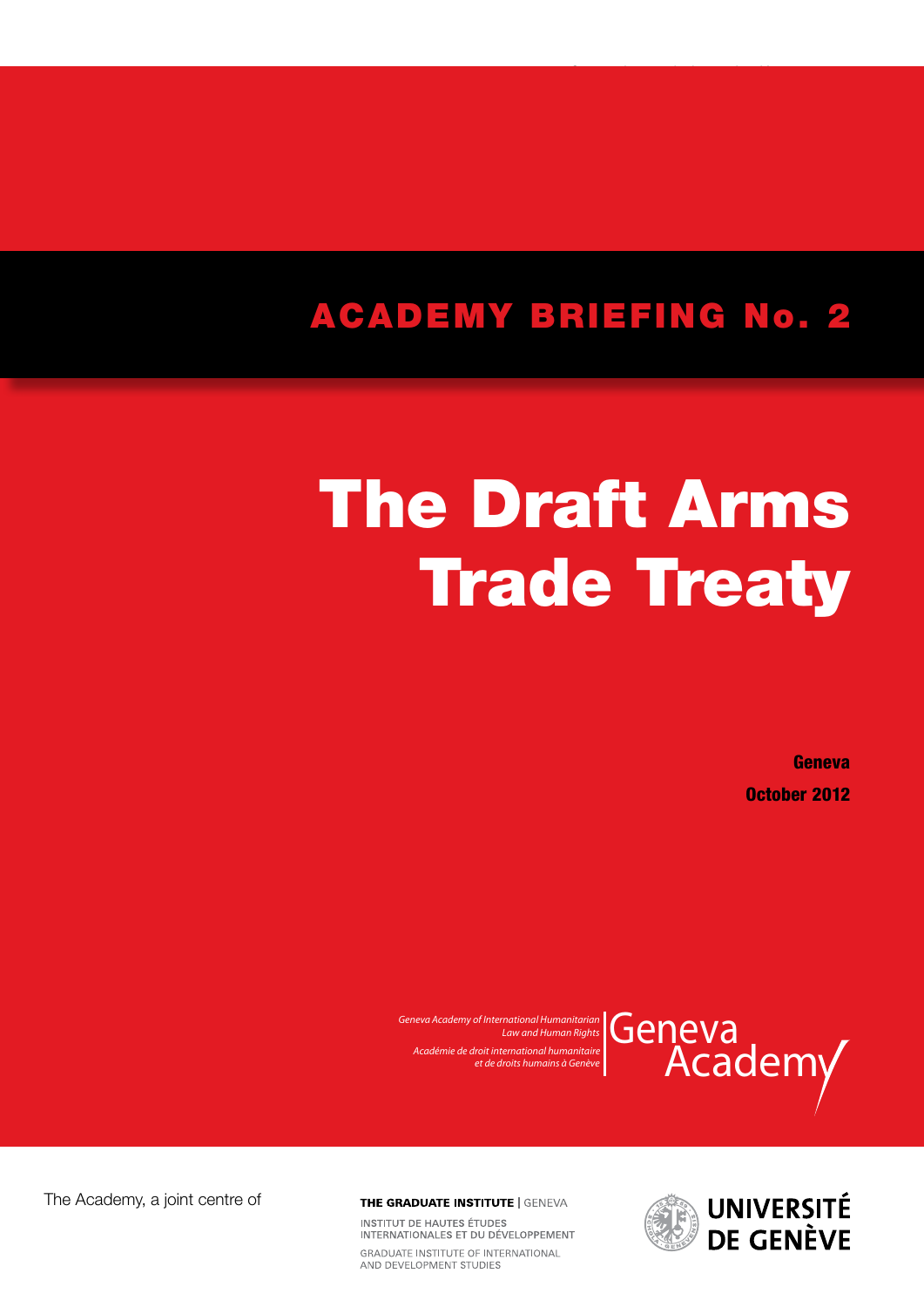#### ISBN: 978-2-9700786-8-5

© Geneva Academy of International Humanitarian Law and Human Rights, October 2012.

#### Acknowledgements

The Geneva Academy of International Humanitarian Law and Human Rights (Geneva Academy) would like to thank all those who contributed to the project 'Arms Trade Treaty', and especially Damaris Carnal, Sandra Lendenmann, and Nathalie Marville of the Public International Law Division of the Swiss Federal Department of Foreign Affairs for their unstinting support. This report was written by Dr Stuart Casey-Maslen, Research Fellow at the Geneva Academy, with Sarah Parker, Senior Researcher at the Small Arms Survey, Geneva. Comments on a draft of the report were kindly provided by Roy Isbister, Claire Mortimer, Gro Nystuen, and Nathalie Weizmann. Editing, design, and layout by Plain Sense, Geneva. The report was printed by the University of Geneva.

#### Disclaimer

This report is the work of the authors. The views expressed in it do not necessarily reflect those of the project's supporters or of anyone who provided input to, or commented on, an earlier draft. The designation of armed non-state actors, states, or territories does not imply any judgement by the Geneva Academy, the Swiss Federal Department of Foreign Affairs, the Small Arms Survey, or any other body or individual, regarding the legal status of such actors, states, or territories, or their authorities and institutions, or the delimitation of their boundaries, or the status of any states or territories that border them.



Schweizerische Eidgenossenschaft Confédération suisse Confederazione Svizzera Confederaziun svizra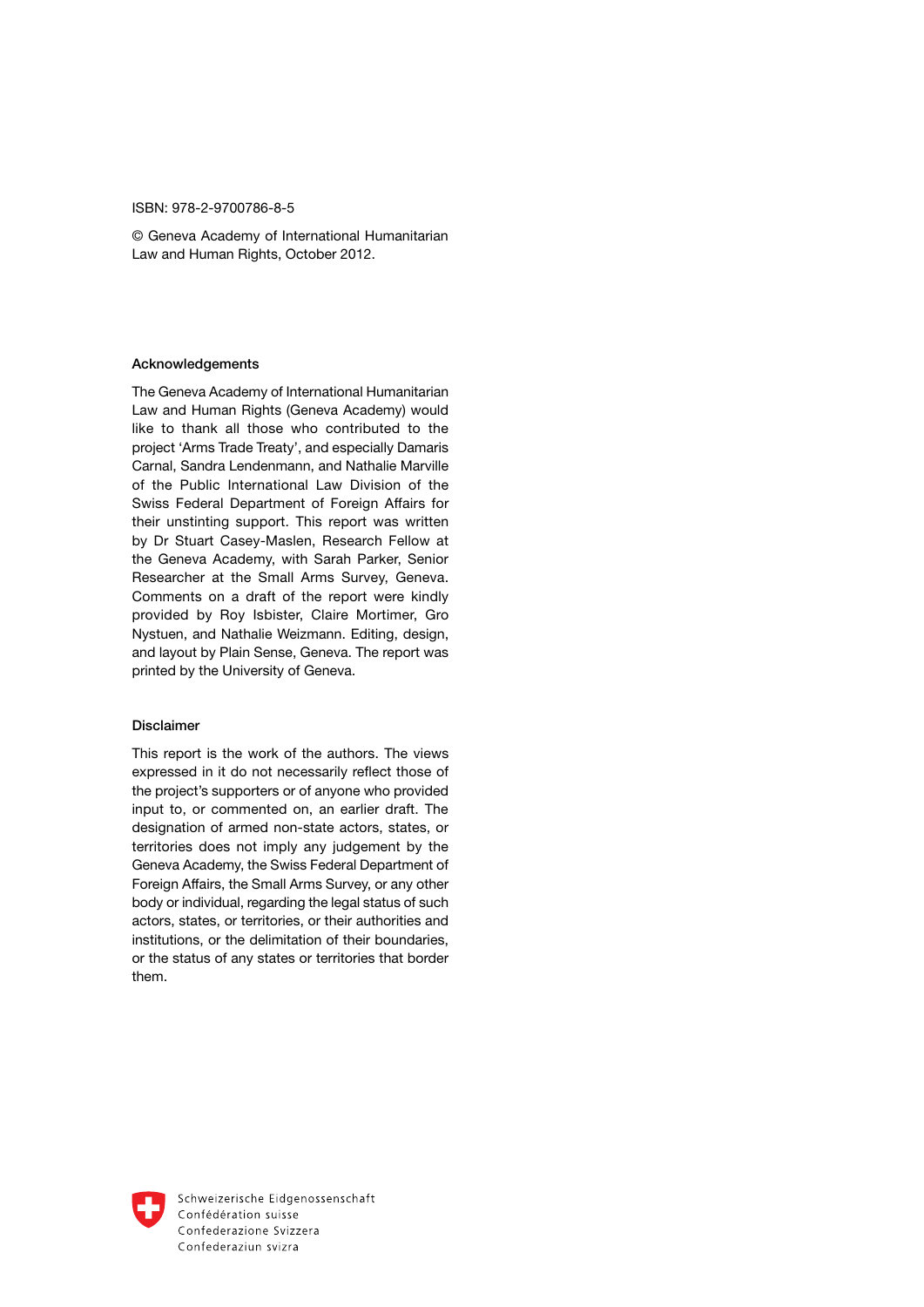ACADEMY BRIEFING No. 2

# The Draft Arms Trade Treaty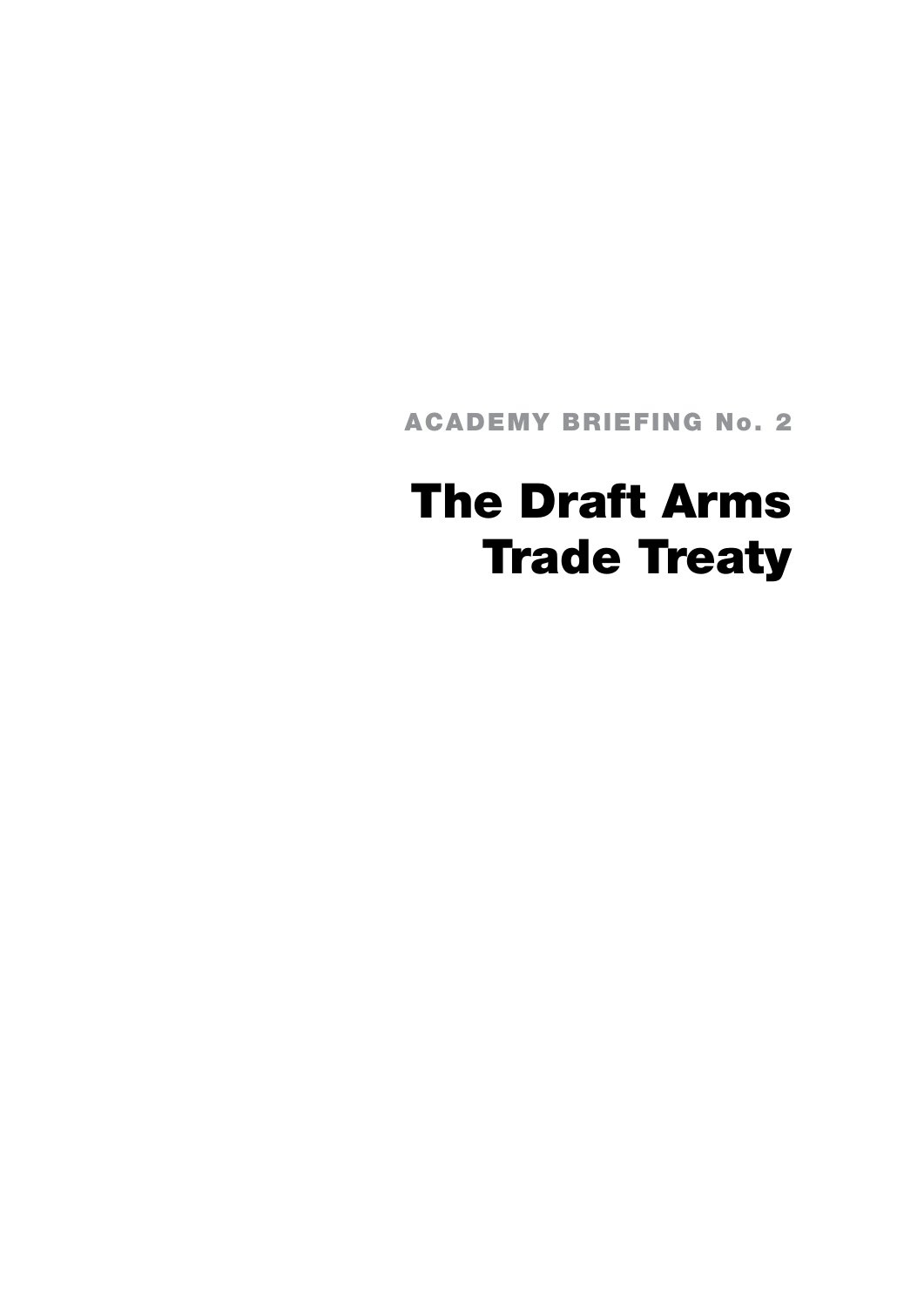## Contents

|    | Introduction                                                                                                                                                                                                                        | 3   |
|----|-------------------------------------------------------------------------------------------------------------------------------------------------------------------------------------------------------------------------------------|-----|
| 1. |                                                                                                                                                                                                                                     | 5   |
| 2. | Preliminary discussions and the negotiation of the draft Arms Trade Treaty___________________________________7                                                                                                                      |     |
| 3. |                                                                                                                                                                                                                                     | 9   |
|    |                                                                                                                                                                                                                                     | 9   |
|    |                                                                                                                                                                                                                                     | 9   |
|    |                                                                                                                                                                                                                                     |     |
|    |                                                                                                                                                                                                                                     | 19  |
|    |                                                                                                                                                                                                                                     |     |
|    |                                                                                                                                                                                                                                     | 20  |
|    |                                                                                                                                                                                                                                     | 20  |
|    | B. Covered Activities 20 network and the contract of the contract of the contract of the contract of the contract of the contract of the contract of the contract of the contract of the contract of the contract of the contr      |     |
|    |                                                                                                                                                                                                                                     | 22  |
|    |                                                                                                                                                                                                                                     | 24  |
|    | What is a serious violation of international humanitarian law?<br>24                                                                                                                                                                |     |
|    | What is a serious violation of international human rights law? [14] Maximum manuscular 25                                                                                                                                           |     |
|    |                                                                                                                                                                                                                                     | 25  |
|    |                                                                                                                                                                                                                                     |     |
|    |                                                                                                                                                                                                                                     | 28  |
|    | Article 7. Import 29 29                                                                                                                                                                                                             |     |
|    |                                                                                                                                                                                                                                     | 29  |
|    | Article 9. Transit and Transshipment 2000 and the context of the state of the state of the state of the state o                                                                                                                     |     |
|    | Article 10. Reporting and Record-Keeping <b>Construction and Construction</b> and 31                                                                                                                                                |     |
|    |                                                                                                                                                                                                                                     | 32  |
|    |                                                                                                                                                                                                                                     | 33  |
|    |                                                                                                                                                                                                                                     |     |
|    | Article 13. International Cooperation<br>entity and the contract of the contract of the contract of the contract of the contract of the contract of th                                                                              | 33  |
|    |                                                                                                                                                                                                                                     | -34 |
|    |                                                                                                                                                                                                                                     |     |
|    | Article 16. Entry into Force <b>Example 2006</b> Article 16. Article 16. Entry in the control of the control of the control of the control of the control of the control of the control of the control of the control of the contro | 34  |
|    |                                                                                                                                                                                                                                     | 35  |
|    |                                                                                                                                                                                                                                     | 35  |
|    |                                                                                                                                                                                                                                     | 35  |
|    |                                                                                                                                                                                                                                     |     |
|    |                                                                                                                                                                                                                                     | 36  |
|    |                                                                                                                                                                                                                                     | -36 |
|    | Article 23. Relations with States not party to this Treaty [2012] Marticle 23. Relations with States not party to this Treaty [2012] Marticle 23. Relations with States not party to this Treaty [2012] Marticle 23.                |     |
|    |                                                                                                                                                                                                                                     | 37  |
|    | Article 25. Authentic Texts and Depositary [2007] The Contract of the Case of Article 25. Authentic Texts and Depositary [2007] The Contract of the Contract of the Contract of the Contract of the Contract of the Contract o      | 37  |
|    | Concluding remarks                                                                                                                                                                                                                  | 39  |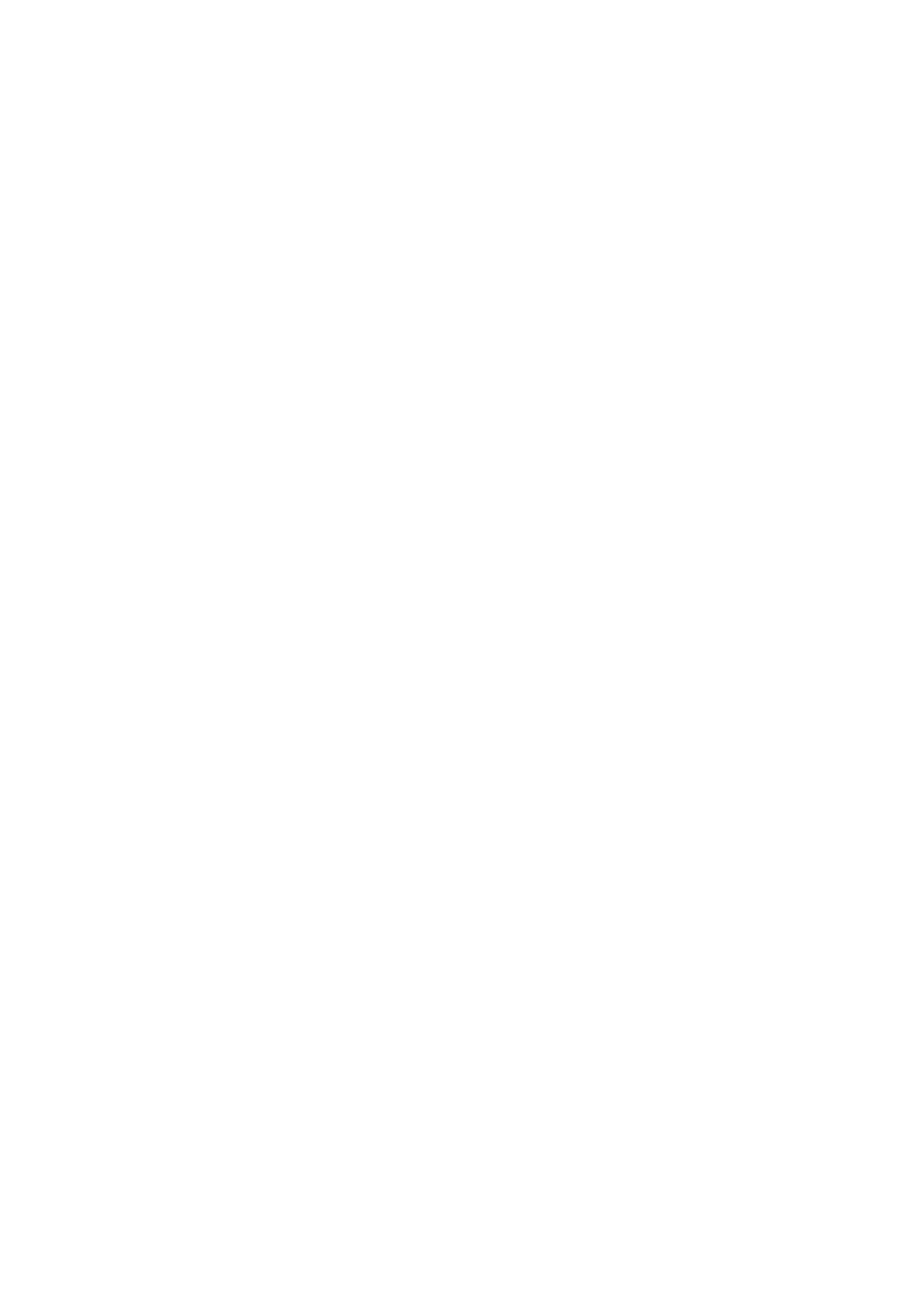## <span id="page-5-0"></span>Introduction

Academy Briefings are prepared by staff at the Geneva Academy of International Humanitarian Law and Human Rights (the Geneva Academy), together with selected experts, for the purpose of informing government officials, officials working for international organizations, non-governmental organizations, and legal practitioners, about the legal implications of important contemporary issues.

This Briefing reviews the formal draft of the Arms Trade Treaty, which was presented to the United Nations (UN) Conference on the Arms Trade Treaty (ATT Conference) on 26 July 2012.<sup>1</sup> This Diplomatic Conference ended without agreement and did not adopt either this or an amended text. It did not even agree on steps that should follow the Conference. This Briefing summarizes and discusses the process that led to the ATT Conference and assesses its inability to adopt an arms trade treaty within the initially allotted timeframe. It then comments on the provisions of the draft Treaty in three sections:

- Its title, preamble, and principles;
- **Its core provisions; and**
- Its final provisions.

A set of conclusions and recommendations for future action complete the Briefing.

1 '[The draft of the Arms Trade Treaty](http://www.geneva-academy.ch/RULAC/pdf/Comprehensive-Draft-Arms-Trade-Treaty-of-26-July-2012.pdf)', UN Conference on the Arms Trade Treaty, UN doc. A/CONF.217/CRP.1 of 26 July 2012.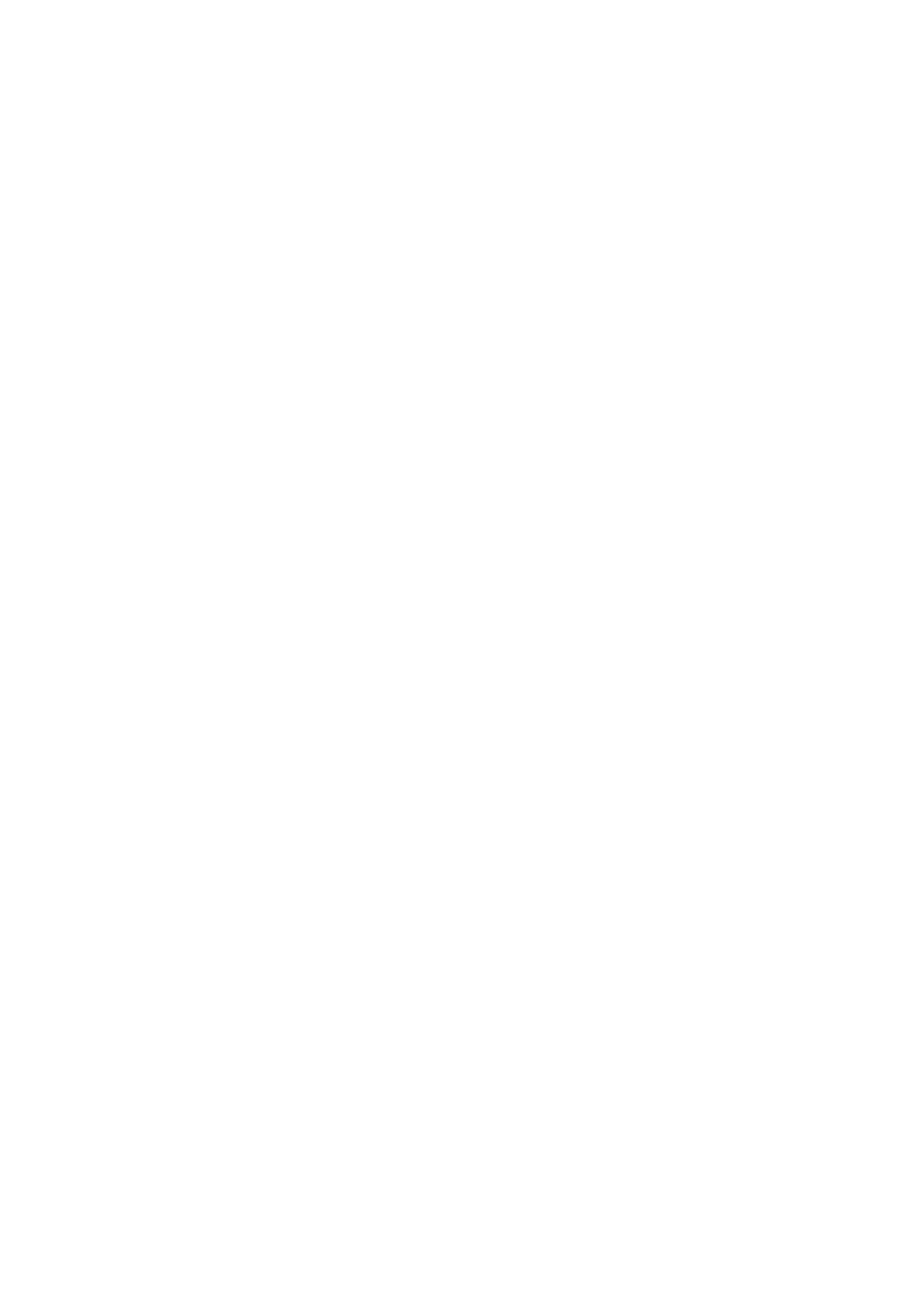## <span id="page-7-0"></span>1. The need for an arms trade treaty

The global trade in conventional arms is worth tens of billions of dollars each year, while many other weapons are transferred by means of gifts, leases, or loans. Putting the value of the arms trade and broader military expenditure into context, the UN Secretary-General observed during the July 2012 ATT Conference that 60 years of UN peacekeeping operations have cost less than six weeks of current military spending.<sup>2</sup>

The transfer of conventional weapons has a major impact on recipient nations. According to the Ministers for Foreign Affairs of France, Germany, and the United Kingdom, and the Minister for Trade of Sweden, each year millions of people around the world suffer directly or indirectly as a result of poor regulation of the arms trade and illicit trafficking of arms, while hundreds of thousands of people are killed or injured by conventional arms.<sup>3</sup> We can add that this suffering results especially from the ammunition and munitions fired from small arms or light weapons, whether in armed conflict or other situations of armed violence. Most of the acts that cause these deaths and injuries violate

prevailing norms, because they violate international law governing law enforcement or the conduct of hostilities, or national criminal law. As the UN Office for Disarmament Affairs (ODA) has stated: 'In all parts of the world, the ready availability of weapons and ammunition has led to human suffering, political repression, crime and terror among civilian populations'.4

An eclectic array of national, regional international instruments governs the transfer of certain weapons.<sup>5</sup> Nevertheless, in the view of the UN, the absence of a global, legally-binding framework for regulating the international trade in conventional arms 'has obscured transparency, comparability and accountability'. 6 In his opening address to the ATT Conference, the UN Secretary-General said that it was 'a disgrace' that no multilateral treaty 'of global scope' addresses conventional arms transfers. He further stated that tackling the threat of conventional weapons 'should not be an unconventional act by the international community'.7

<sup>2</sup> UN Department of Public Information (DPI), 'Secretary-General, in Remarks to Conference on Arms Trade Treaty, Calls Absence of Global [Instrument Dealing with Conventional Weapons "a Disgrace"](http://www.un.org/News/Press/docs/2012/sgsm14394.doc.htm)', UN doc. SG/SM/14394, 3 July 2012.

<sup>3</sup> W. Hague, L. Fabius, G. Westerwelle, and E. Björling, ['Why this arms trade treaty is essential'](http://www.guardian.co.uk/commentisfree/2012/jul/02/arms-trade-treaty-un-talks-weapons), *Guardian*, 2 July 2012.

<sup>4</sup> ODA, ['About the Arms Trade](http://www.un.org/disarmament/convarms/ArmsTrade/)', undated but accessed 19 August 2012.

<sup>5</sup> Certain international or regional treaties prohibit the transfer of weapons as part of a comprehensive prohibition (for example of antipersonnel mines, cluster munitions, biological weapons and chemical weapons, or, within the ECOWAS region, small arms), while regional and multilateral instruments address the transfer of conventional arms (for example, the EU Common Position and the Wassenaar Arrangement).

<sup>6</sup> ODA, ['About the Arms Trade](http://www.un.org/disarmament/convarms/ArmsTrade/)', undated but accessed 19 August 2012. The UN General Assembly Guidelines on International Arms Transfers were an outcome of the UN Disarmament Commission's 1996 substantive session, on 22 April–7 May 1996.

<sup>7</sup> (DPI), 'Secretary-General, in Remarks to Conference on Arms Trade Treaty, Calls Absence of Global Instrument Dealing with Conventional Weapons "a Disgrace"', *op. cit*.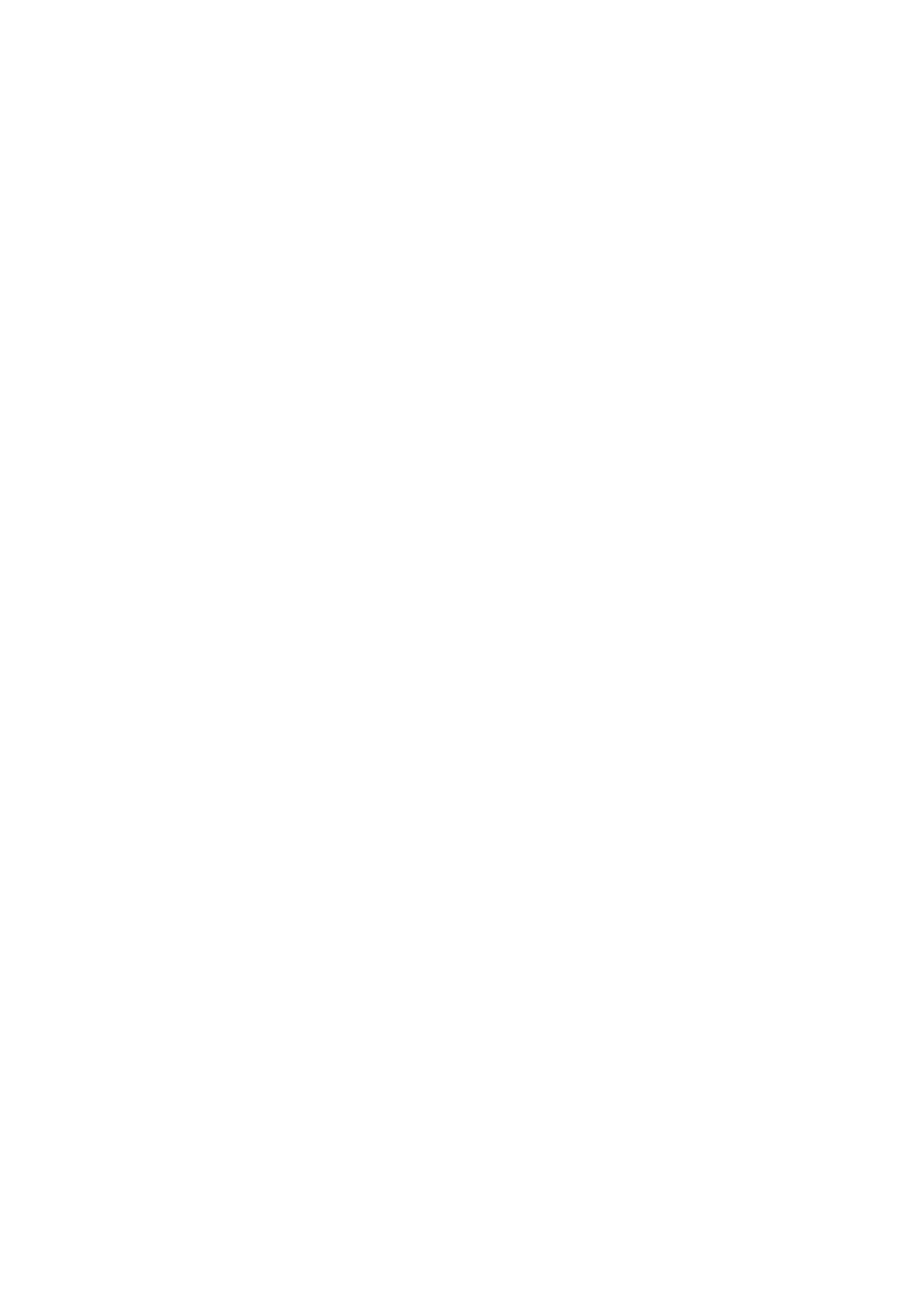## <span id="page-9-0"></span>2. Preliminary discussions and the negotiation of the draft Arms Trade Treaty

In 2009, the UN General Assembly adopted Resolution 64/48, which called for 'a United Nations Conference on the Arms Trade Treaty to meet for four consecutive weeks in 2012 to elaborate a legally binding instrument on the highest possible common international standards for the transfer of conventional arms'.<sup>8</sup> The resolution was adopted by 151 votes to 1 with 20 abstentions.<sup>9</sup>

The possibility of a UN Arms Trade Treaty had already been under discussion within the General Assembly for several years. In 2006, under Resolution 61/89, the Assembly had recognized that 'the absence of common international standards on the import, export and transfer of conventional arms' was a 'contributory factor to conflict, the displacement of people, crime and terrorism' and that it undermined peace, reconciliation, safety, security, stability, and sustainable development.<sup>10</sup> It called on the UN Secretary-General to establish a group of governmental experts to examine, beginning in 2008, 'the feasibility, scope and draft parameters for a comprehensive, legally binding instrument establishing common international standards for the import, export and transfer of conventional arms'.11

The Group of Governmental Experts (GGE) met for three sessions in 2008.12 One recommendation of its report was that 'further consideration of efforts within the United Nations to address the international trade in conventional arms is required on a step-by-step basis in an open and transparent manner'.13 In response to this recommendation, the UN General Assembly decided to establish an Open-ended Working Group, which held

two substantive sessions in 2009. From 2010 its sessions were transformed into preparatory committees for the ATT Conference.14

In accordance with Resolution 64/48, four preparatory committee meetings were held between 2010 and February 2012.15 The resolution specified that the UN Conference on the Arms Trade Treaty would be 'undertaken in an open and transparent manner, on the basis of consensus, to achieve a strong and robust treaty'.<sup>16</sup>

The four-week Diplomatic Conference, held at the UN in New York from 2 to 27 July 2012 under the Presidency of Ambassador Roberto Garcia Moritán of Argentina, ended without agreement. Differences between more progressive 'like-minded' states and so-called 'sceptics' proved difficult to bridge, although it was primarily the United States of America (USA) that scuppered chances of an agreement when, on the final day of the Diplomatic Conference, it called for 'more time'17 to assess the provisions of a comprehensive draft treaty text tabled by the President on 26 July 2012.18 Russia also called for more time, suggesting that a further three weeks were needed. Once the two largest arms-exporting states had declared they were not ready to adopt a text, the draft's fate was sealed. States had begun seriously considering the document of 26 July, and had proposed a number of amendments, but none was reflected formally in any subsequent draft.

Perhaps the greatest stumbling block to an agreement had been the inclusion in Resolution 64/48, at the USA's insistence, of a requirement that

16 UN General Assembly Resolution 64/48, §4.

17 See, for example, G. Nystuen, ['The ATT – A Predictable Failure'](http://armscontrollaw.com/2012/08/21/the-att-a-predictable-failure/), *Arms Control Law*, 21 August 2012; and ADH Bloggers, '[The Arms](http://www.armstradetreaty.blogspot.fr/)  [Trade Treaty: So Near and Not So Far](http://www.armstradetreaty.blogspot.fr/)', 27 July 2012.

18 UN Conference on the Arms Trade Treaty, doc. A/CONF.217/CRP.1 of 26 July 2012.

<sup>8</sup> UN General Assembly Resolution 64/48, adopted on 2 December 2009 by 151 votes to 1 with 20 abstentions, \$4.

<sup>9</sup> Zimbabwe voted against the resolution, while Bahrain, Belarus, Bolivia, China, Cuba, Egypt, India, Iran, Kuwait, Libya, Nicaragua, Pakistan, Qatar, the Russian Federation, Saudi Arabia, Sudan, Syria, the United Arab Emirates, Venezuela, and Yemen abstained.

<sup>10</sup> UN General Assembly Resolution 61/89, adopted on 6 December 2006 by 153 votes to 1 (the USA) with 24 abstentions, ninth preambular paragraph.

<sup>11</sup> *Ibid*., §2.

<sup>12</sup> The GGE met at United Nations Headquarters in New York on 11-15 February, 12-16 May, and 28 July-8 August 2008.

<sup>13 &#</sup>x27;Report of the Group of Governmental Experts to examine the feasibility, scope and draft parameters for a comprehensive, legally binding instrument establishing common international standards for the import, export and transfer of conventional arms', UN doc. A/63/334, 26 August 2008, §27.

<sup>14</sup> Under §6 of UN General Assembly Resolution 64/48, the Assembly decided to 'consider the remaining sessions of the Open-ended Working Group in 2010 and 2011 as a preparatory committee for the United Nations Conference on the Arms Trade Treaty'.

<sup>15</sup> The meetings were held at the UN in New York on: 12– 23 July 2010; 28 February-4 March 2011; 11-15 July 2011; and (for procedural matters) 13-17 February 2012.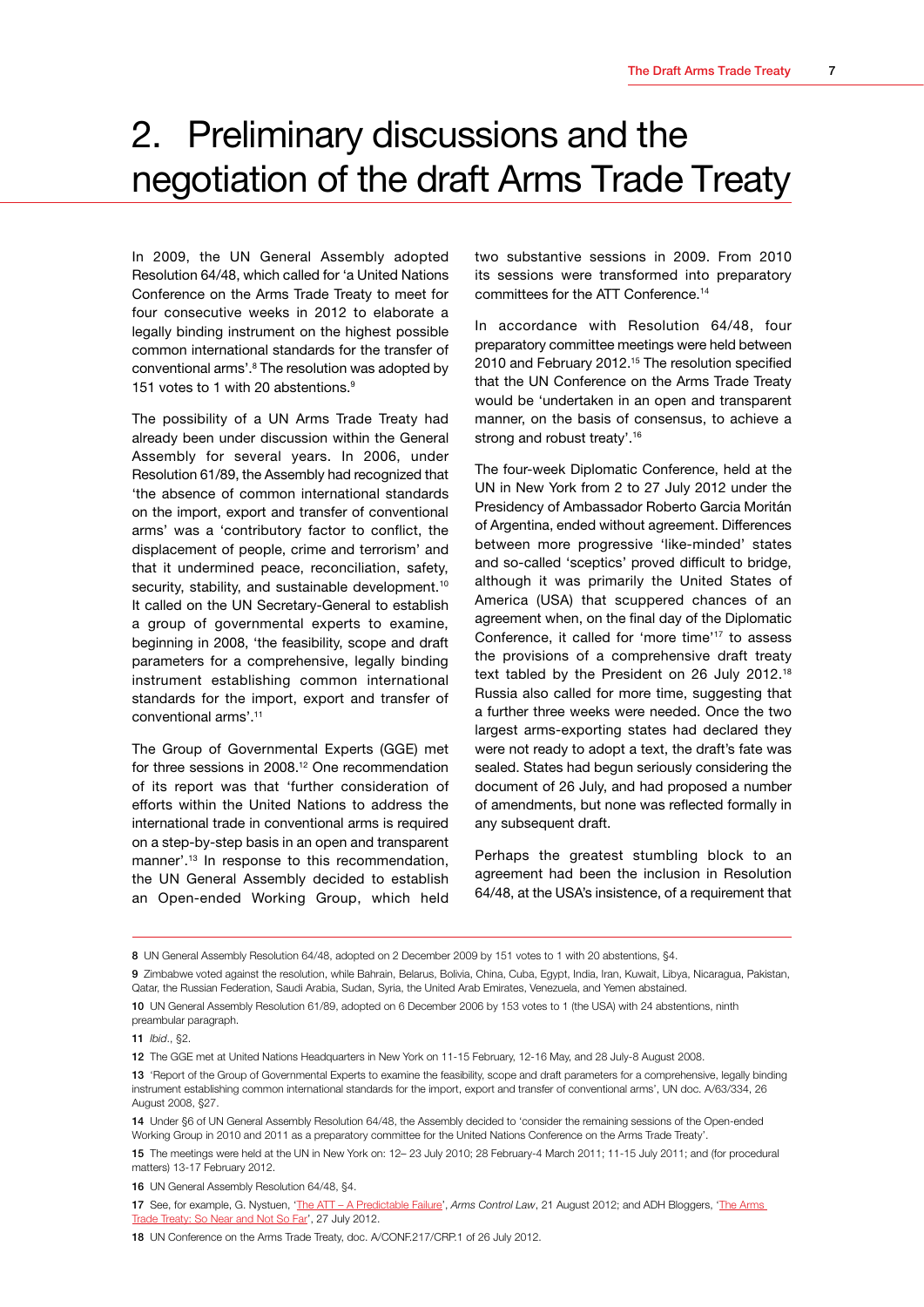the negotiations in the UN Diplomatic Conference be undertaken 'on the basis of consensus'.<sup>19</sup> Given that member states disagreed about the desirability, let alone the normative content, of such a treaty, it had been widely feared that the stated aim of achieving a 'strong and robust' treaty would be undermined by this precondition, and so it proved. Although there were, and are, many nuances in states' positions, broadly speaking those states inimical to a treaty tended to prefer a text that would focus only on the illicit trade in a limited number of weapons (notwithstanding the absence of a clear definition of *illicit*), while those that sought comprehensive regulation typically stressed the need to regulate all international transfers of conventional arms to ensure that they were *responsible*. Little narrowing of differences on this (and many other issues) occurred during the ATT Conference.

No rolling or draft treaty text was made available to the Diplomatic Conference. A Chair's paper was presented to states during the preparatory committees,<sup>20</sup> but this was not intended to be the text of a draft treaty and merely reflected the

views the Chair had heard or received during the preparatory committees' deliberations. A revised version of the paper (the President's paper) was presented to the Diplomatic Conference on 3 July.21 Delegations' statements continued to be general in nature.

The opening of the Conference was delayed as a result of a dispute regarding the status of the delegation of Palestine at the Conference. When the Conference eventually adopted its rules of procedure, these required agreement on substantive issues by consensus but permitted decisions relating to procedural matters to be adopted by a two-thirds majority, if all efforts at consensus had failed.22 Two main committees were established to consider the various elements of a treaty in parallel sessions.<sup>23</sup>

A formal draft text was circulated on the day before the Conference was due to close, but was not accepted by participating states. This text, 'The draft of the Arms Trade Treaty' of 26 July 2012, is the subject of our analysis. In the commentary that follows, the text of this draft is highlighted in red.

<sup>19</sup> UN General Assembly Resolution 64/48, §5.

<sup>20</sup> [Chairman's Draft Paper of 14 July 2011](http://www.geneva-academy.ch/RULAC/pdf/Chairman-Draft-ATT-blog.pdf).

<sup>21</sup> [President's Discussion Paper of 3 July 2012.](http://www.geneva-academy.ch/RULAC/pdf/President-s-Discussion-Paper-3-July-2012.pdf)

<sup>22</sup> See Rules 33 and 34, [Rules of Procedure](http://www.un.org/ga/search/view_doc.asp?symbol=A/CONF.217/L.1&Lang=E), UN Conference on the Arms Trade Treaty, doc. A/CONF.217/L.1 of 3 July 2012.

<sup>23</sup> Main Committee 1 addressed: the preamble and principles; goals and objectives; and criteria/parameters. Main Committee 2 covered: scope; implementation and an implementation support unit; and final clauses. Committee 1 was chaired by Ambassador Bouchaib Eloumni of Morocco and Committee 2 by Ambassador Paul van den Ijssel of the Netherlands.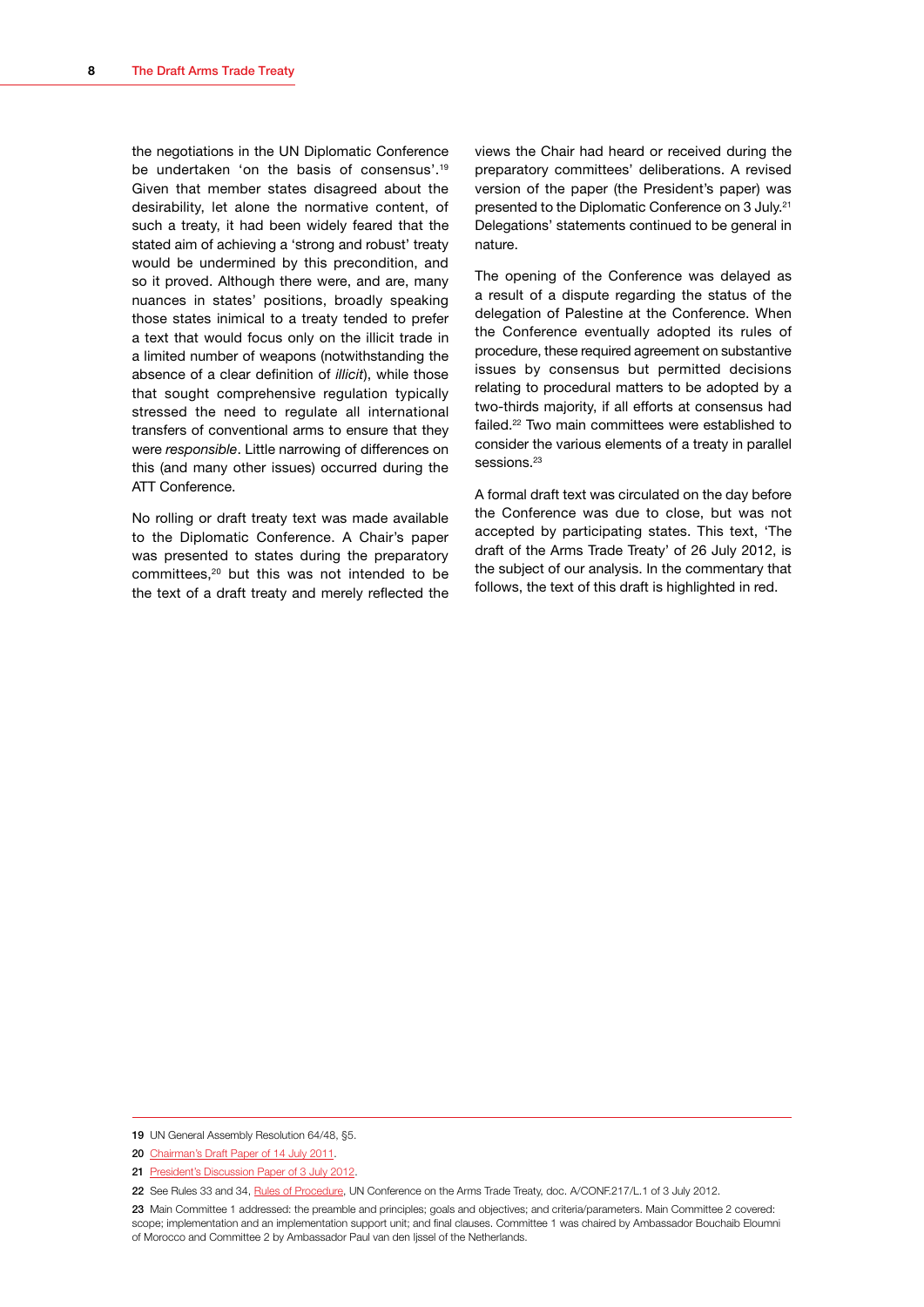## <span id="page-11-0"></span>3. The Title, Preamble, and Principles

## A. The title of the draft **Treaty**

#### 'The Arms Trade Treaty'

The proposed title of the draft Treaty directly reflected the title and the mandate of UN General Assembly Resolution 64/48 and would have clearly fulfilled the desire for a 'legally binding instrument'. No formal negotiations on the title took place during the Diplomatic Conference, even though it might be considered contentious in two respects. First, it referred to 'arms' in general rather than the narrower 'conventional arms',24 which was the mandate of Resolution 64/48.25 Second, it referred to 'trade' rather than the potentially broader term 'transfer'.<sup>26</sup> Trade is generally defined as 'the action of buying and selling goods and services',<sup>27</sup> whereas transfer would generally also include gifts, leases, and loans.<sup>28</sup>

## B. The preamble of the draft **Treaty**

The States Parties to this Treaty … Have agreed as follows:

The preamble of an international treaty typically sets out the background and purpose of the treaty although it is not legally required to do so,<sup>29</sup> nor even that it include a preamble (beyond a statement that the states parties 'have agreed as follows').<sup>30</sup> The draft Treaty text of 26 July 2012 moved the section on principles from the body of the document, where they had been placed in an informal draft submitted to the Diplomatic Conference by its President on 24 July, to a form of preamble. This appears to have been done to reduce the risk that the principles might be applied as norms to the Treaty, either

expanding or restricting the legal force of its substantive provisions.

Whether entities other than states should be entitled to adhere to the Treaty remains an unresolved issue. The European Union (EU) and its member states proposed that regional economic integration organisations should be entitled to ratify it. This was opposed by China (among other states), in part because the EU imposes an arms embargo on China. The Economic Community of West African States (ECOWAS) has also shown an interest in adhering to the future treaty.

#### *Guided* by the Purposes and Principles of the Charter of the United Nations

The purposes and principles of the UN are respectively set out in Articles 1 and 2 of the UN Charter.31 (See Text Box 1.)

The UN Disarmament Commission's Guidelines on International Arms Transfers argue that limitations on arms transfers can be found (by implication) in the principles and purposes of the UN Charter.<sup>32</sup>

*Recalling* that the Charter of the United Nations promotes the establishment and maintenance of international peace and security with the least diversion for armaments of the world's human and economic resources;

As noted above, one of the purposes of the UN is the establishment and maintenance of international peace and security.<sup>33</sup> Article 26, a provision that is often quoted but rarely applied, states:

In order to promote the establishment and maintenance of international peace and security with the least diversion for armaments of the world's human and economic resources, the Security

25 UN General Assembly Resolution 64/48, esp. §§2, 3, 4.

<sup>24</sup> Conventional arms are generally understood to include all arms other than biological, chemical, and nuclear weapons. See, for example, US Department of Defense (DoD), *DOD Dictionary of Military Terms*, as amended through 31 October 2009, p. 122. The latest edition of the DoD Dictionary (as amended through 15 July 2012) no longer includes a definition of the term.

<sup>26</sup> The many NGOs that spurred on the negotiating process focused on the humanitarian impacts of irresponsible transfers; 'trade' regulation could be seen to be more closely aligned with concepts of fair trade and the avoidance of tariffs.

<sup>27</sup> Oxford English Dictionary, ['trade](http://oxforddictionaries.com/definition/english/trade?q=trade)', accessed 21 August 2012, definition 1.

<sup>28</sup> See, for example, S. Maslen, *Commentaries on Arms Control Treaties, Volume I: Anti-Personnel Mine Ban Convention*, Oxford University Press, Oxford, 2004, p. 128, §2.61.

<sup>29</sup> See, for example, A. Aust, *Modern Treaty Law and Practice*, Second Edn, Cambridge University Press, Cambridge, 2007, p. 425.

<sup>30</sup> The four 1949 Geneva Conventions, for example, do not include any other preambular language.

<sup>31</sup> Signed on 26 June 1945 in San Francisco, at the conclusion of the UN Conference on International Organization, the UN Charter entered into force on 24 October 1945.

<sup>32</sup> §8. The [Guidelines](http://www.cfr.org/arms-trade/unga-guidelines-international-arms-transfers/p28082) were an outcome of the UN Disarmament Commission's 1996 substantive session on 22 April–7 May 1996. They were endorsed by the General Assembly in its Resolution 51/47B.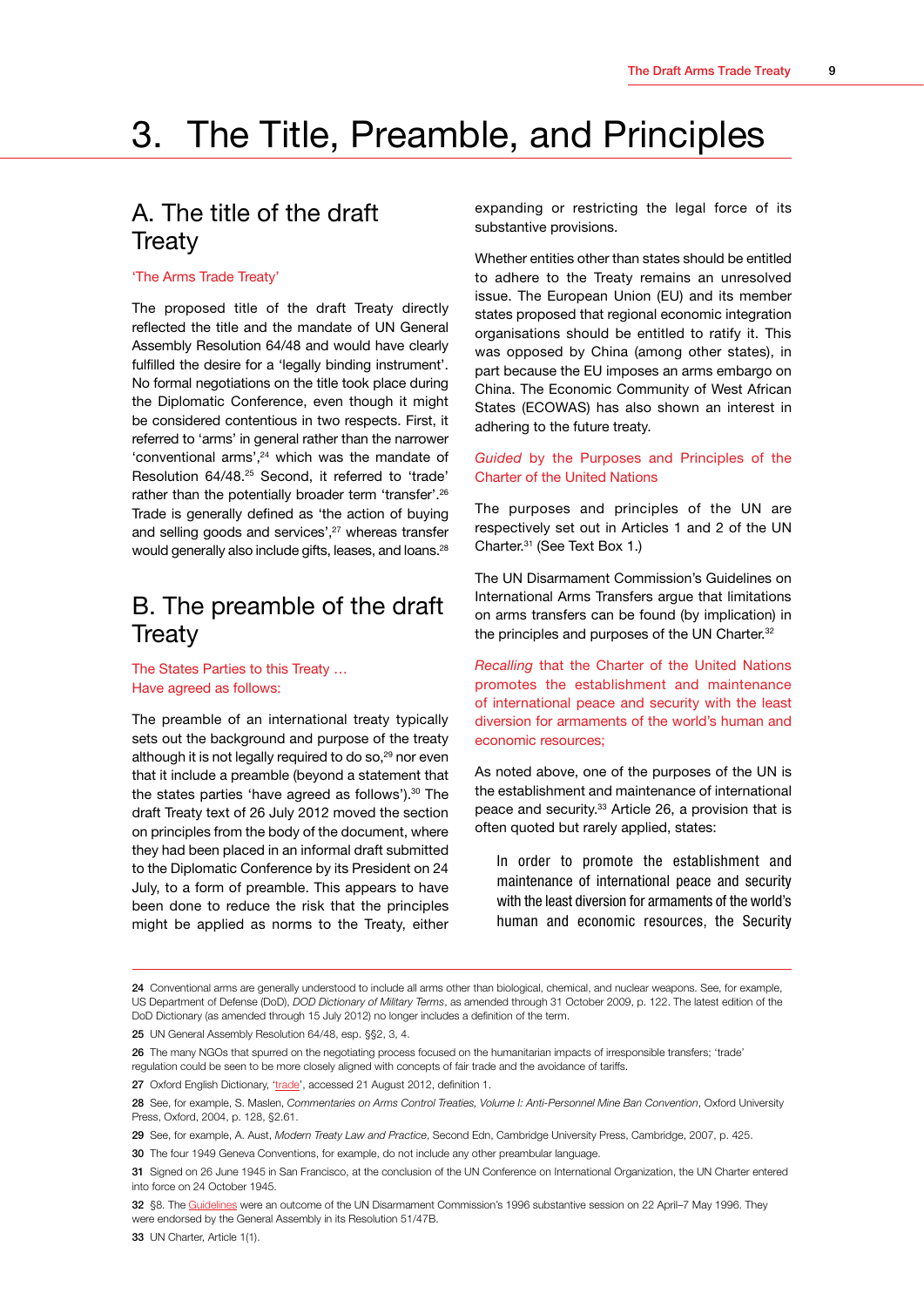#### **Box 1. The purposes and principles of the UN**

#### **Article 1**

The Purposes of the United Nations are:

1. To maintain international peace and security, and to that end: to take effective collective measures for the prevention and removal of threats to the peace, and for the suppression of acts of aggression or other breaches of the peace, and to bring about by peaceful means, and in conformity with the principles of justice and international law, adjustment or settlement of international disputes or situations which might lead to a breach of the peace;

2. To develop friendly relations among nations based on respect for the principle of equal rights and self-determination of peoples, and to take other appropriate measures to strengthen universal peace;

3. To achieve international co-operation in solving international problems of an economic, social, cultural, or humanitarian character, and in promoting and encouraging respect for human rights and for fundamental freedoms for all without distinction as to race, sex, language, or religion; and

4. To be a centre for harmonizing the actions of nations in the attainment of these common ends.

#### **Article 2**

The Organisation and its Members, in pursuit of the Purposes stated in Article 1, shall act in accordance with the following Principles.

1. The Organisation is based on the principle of the sovereign equality of all its Members.

2. All Members, in order to ensure to all of them the rights and benefits resulting from membership, shall fulfil in good faith the obligations assumed by them in accordance with the present Charter.

3. All Members shall settle their international disputes by peaceful means in such a manner that international peace and security, and justice, are not endangered.

4. All Members shall refrain in their international relations from the threat or use of force against the territorial integrity or political independence of any state, or in any other manner inconsistent with the Purposes of the United Nations.

5. All Members shall give the United Nations every assistance in any action it takes in accordance with the present Charter, and shall refrain from giving assistance to any state against which the United Nations is taking preventive or enforcement action.

6. The Organisation shall ensure that states which are not Members of the United Nations act in accordance with these Principles so far as may be necessary for the maintenance of international peace and security.

7. Nothing contained in the present Charter shall authorize the United Nations to intervene in matters which are essentially within the domestic jurisdiction of any state or shall require the Members to submit such matters to settlement under the present Charter; but this principle shall not prejudice the application of enforcement measures under Chapter VII.

Council shall be responsible for formulating, with the assistance of the Military Staff Committee referred to in Article 47, plans to be submitted to the Members of the United Nations for the establishment of a system for the regulation of armaments.

*Underlining* the need to prevent, combat and eradicate the illicit trade of conventional arms and to prevent their diversion to the illicit market and for unauthorized end use;

As noted above, the term 'illicit' is not formally defined in the draft Arms Trade Treaty. In ordinary parlance, illicit means 'forbidden by law, rules, or custom'.34 Under the 1996 UN Disarmament Commission Guidelines on International Arms Transfers, illicit arms trafficking 'is understood to cover that international trade in conventional arms which is contrary to the laws of States and/ or international law'.<sup>35</sup> Under this broad definition, illicit transfers would include those outlawed by

<sup>34</sup> Oxford English Dictionary, ['illicit'](http://oxforddictionaries.com/definition/english/illicit?q=illicit), accessed 21 August 2012.

<sup>35</sup> §7. They were endorsed by the General Assembly in its Resolution 51/47B, adopted without a vote on 10 December 1996, §3.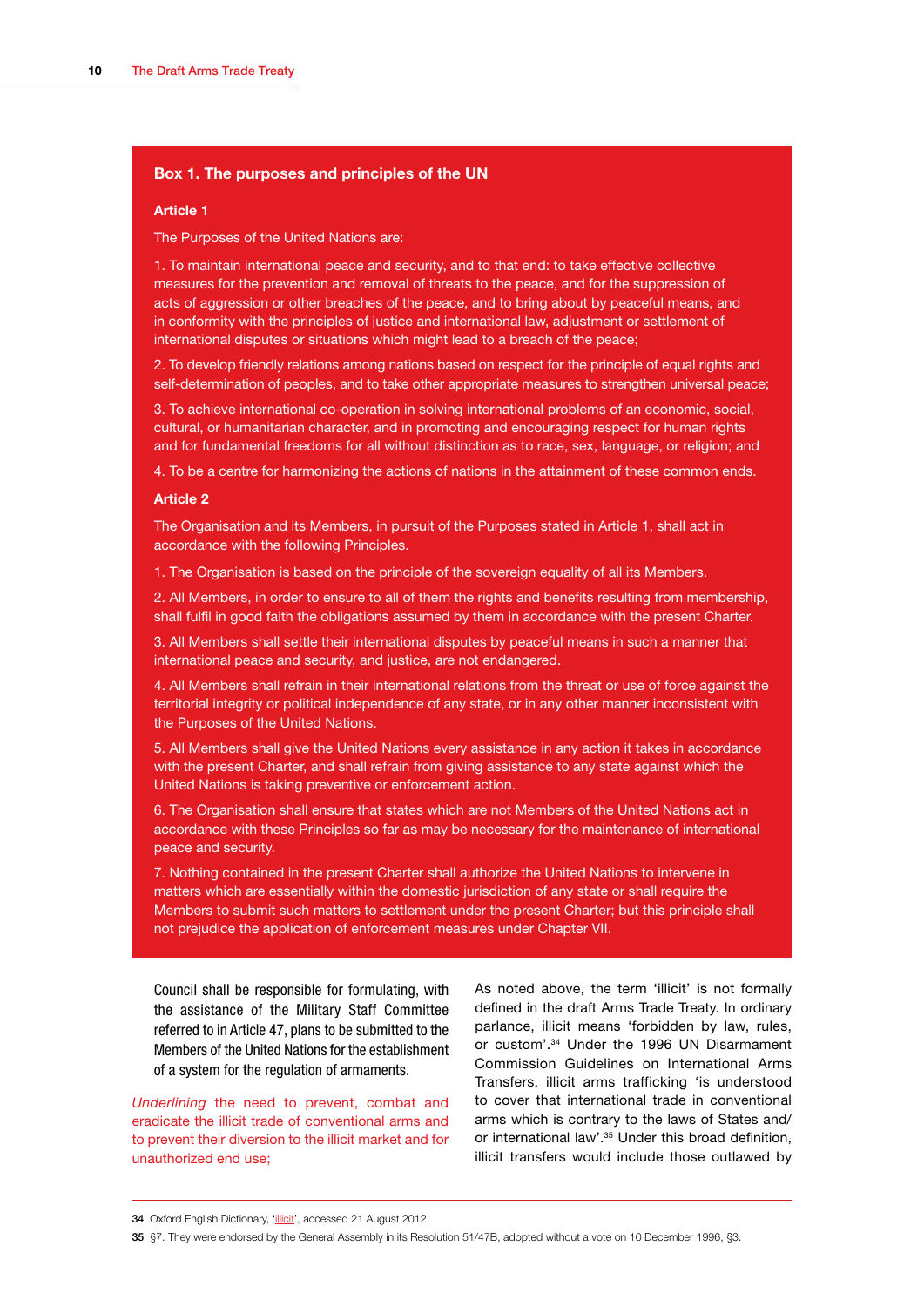customary international law, treaty law, and relevant national laws.

The 2001 Firearms Protocol defines both illicit manufacturing and illicit trafficking.36 The definition of illicit manufacturing includes those firearms that are manufactured or assembled '[w]ithout a licence or authorization from a competent authority of the State Party where the manufacture or assembly takes place' and requires licensing or authorization of the manufacture of parts and components to 'be in accordance with domestic law'.37 Illicit trafficking refers, *inter alia*, to the transfer of firearms from or across the territory of one State Party to another State Party 'if any one of the States Parties concerned does not authorize it in accordance with the Protocol'.38 Thus, the Protocol distinguishes lawful or authorized (i.e. licit) transfers from ones that are unlawful or unauthorized (i.e. illicit).<sup>39</sup> It follows from this definition that 'unauthorized' transfers may not be 'illegal': in the absence of a system for licensing or authorizing transfers, for example, no legal basis exists for saying a transfer is illegal.

*Recognizing* the legitimate political, security, economic and commercial rights and interests of States in the international trade of conventional arms;

As noted above, the arms trade has a value of tens of billions of dollars annually, which explains the reference to 'economic and commercial rights' in the preambular paragraph. The reference to 'legitimate' political and security rights and interests of states presumably encompasses the interest of states in importing weapons for defence, law enforcement, and peacekeeping operations.

*Reaffirming* the sovereign right and responsibility of any State to regulate and control transfers of conventional arms that take place exclusively within its territory, pursuant to its own legal or constitutional systems;

This preambular paragraph reiterates that, where a transfer of conventional arms occurs within the same territory, it falls outside the purview of the Treaty.<sup>40</sup> As explained below, however, the term 'transfer', although not defined directly, includes export, import, brokering, transit, and transshipment. The reference to transfer 'exclusively within its territory' seems to imply that when a change of ownership is purely domestic, it does not constitute a transfer for the purposes of this Treaty.41 It would be preferable to amend this preambular paragraph by replacing the word 'transfers' with 'sale or movement' or even 'trade' (which would be consistent with the reference in preambular paragraph 13 to 'legitimate trade' for sporting purposes).

*Recognizing* that development, human rights and peace and security, which are three pillars of the United Nations, are interlinked and mutually reinforcing;

The sixth preambular paragraph refers to three 'pillars' of the UN: development, human rights, and peace and security. The term 'pillar' is not used in the UN Charter, although, in their statements to the UN General Assembly in December 2006, Secretaries-General Kofi Annan and Ban Ki-Moon both stressed the 'indissoluble links uniting security, development and human rights as the three pillars of the United Nations, without any one of which world peace will not be achieved'.<sup>42</sup> Under the third preambular paragraph in General Assembly Resolution 64/48, states acknowledged that 'peace and security, development and human rights are the foundations for collective security'.

#### *Recalling* the United Nations Disarmament Commission guidelines on international arms transfers adopted by the General Assembly;

These guidelines on international arms transfers were an outcome of the UN Disarmament Commission's 1996 substantive session on 22 April–7 May 1996 and, as noted above, were formally endorsed by the General Assembly in Resolution 41/75B. According to the Guidelines:

<sup>36</sup> Protocol Against the Illicit Manufacturing of and Trafficking in Firearms, Their Parts and Components and Ammunition, Supplementing the United Nations Convention Against Transnational Organized Crime. The Protocol was adopted without a vote by UN General Assembly Resolution 55/255 on 31 May 2001, and entered into force on 3 July 2005.

<sup>37</sup> 2001 Firearms Protocol, Article 3(d).

<sup>38</sup> *Ibid*., Article 3(e).

<sup>39</sup> See, similarly, the 1997 Inter-American Convention Against the Illicit Manufacturing of and Trafficking in Firearms, Ammunition, Explosives, and Other Related Materials.

<sup>40</sup> It reflects the language in the seventh preambular paragraph of UN General Assembly Resolution 64/48:

*Acknowledging* also the right of States to regulate internal transfers of arms and national ownership, including through national constitutional protections on private ownership, exclusively within their territory.

<sup>41</sup> Compare Article 2, paragraph 8, of the 2008 Convention on Cluster Munitions: '"Transfer" involves, in addition to the physical movement of cluster munitions into or from national territory, the transfer of title to and control over cluster munitions…'. See similarly Article 2, paragraph 4 of the 1997 Anti-Personnel Mine Ban Convention.

<sup>42</sup> DPI, ['General Assembly Pays Tribute to Secretary-General Kofi Annan, Administers Oath of Office to Successor Ban Ki-Moon'](http://www.un.org/News/Press/docs/2006/ga10556.doc.htm), UN doc. GA/10556, New York, 14 December 2006.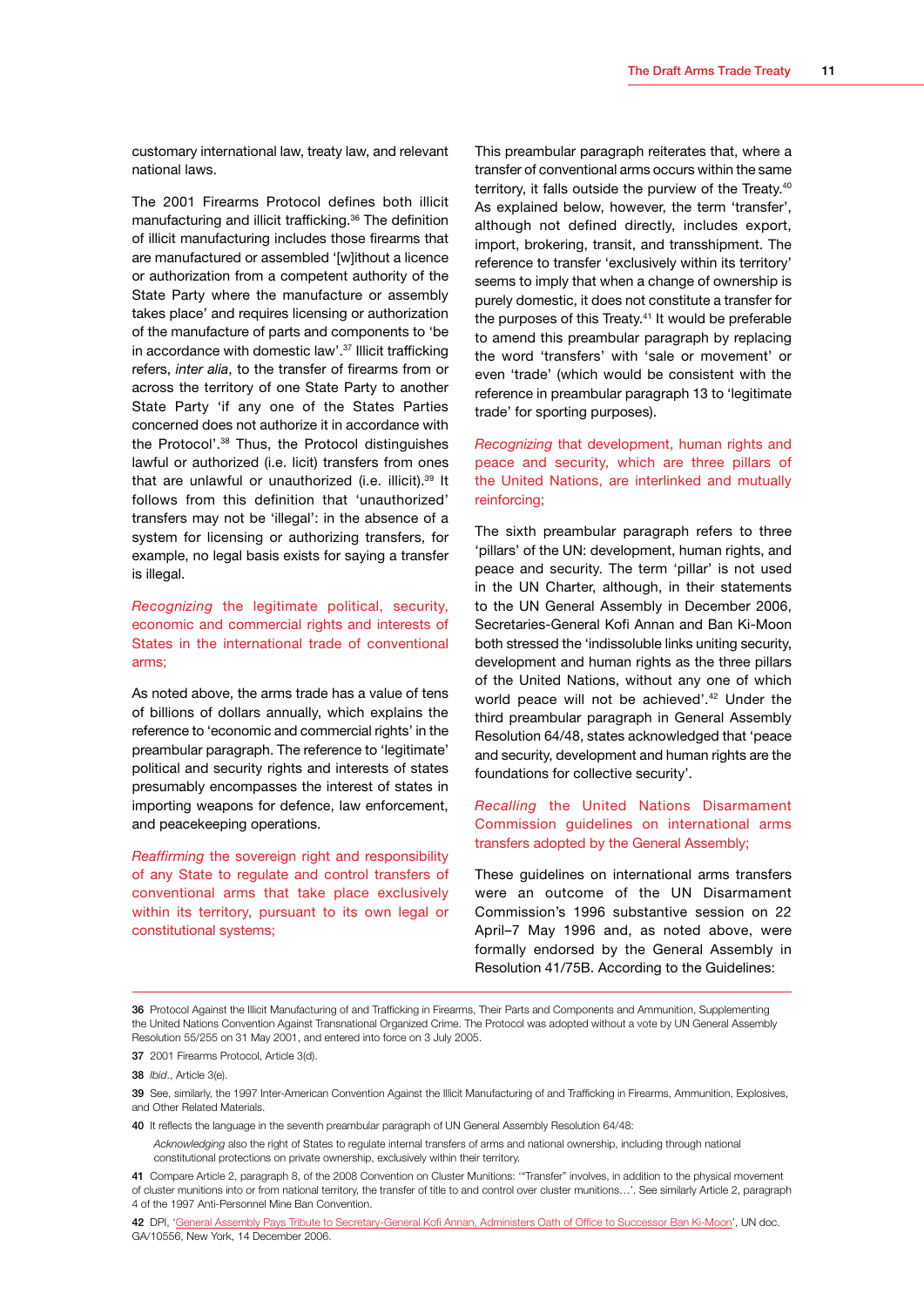Licit transfers of conventional arms can be addressed, inter alia, through national legislative and administrative actions and increased transparency. The objective in the case of illicit arms trafficking must be the eradication of this phenomenon.<sup>43</sup>

The primary guidelines that states should 'bear in mind' in their efforts 'to control their international arms transfers and to prevent, combat and eradicate illicit arms trafficking', are as follows:

15. States should recognize the need for transparency in arms transfers.

16. States should recognize the responsibility to prohibit and eradicate illicit arms trafficking and the need for measures to achieve this end, taking into account the inherently clandestine nature of this traffic.

17. States, whether producers or importers, have the responsibility to seek to ensure that their level of armaments is commensurate with their legitimate self-defence and security requirements, including their ability to participate in United Nations peacekeeping operations.

18. States have responsibilities in exercising restraint over the production and procurement of arms as well as transfers.

19. Economic or commercial considerations should not be the only factors in international arms transfers. Other factors include, inter alia, the maintenance of international peace and security and efforts aimed at easing international tensions, promoting social and economic development, peacefully resolving regional conflicts, preventing arms races and achieving disarmament under effective international control.

20. Arms producing or supplier States have a responsibility to seek to ensure that the quantity and level of sophistication of their arms exports do not contribute to instability and conflict in their regions or in other countries and regions or to illicit trafficking in arms.

21. States receiving arms have an equivalent responsibility to seek to ensure that the quantity and level of sophistication of their arms imports are commensurate with their legitimate selfdefence and security requirements and that they do not contribute to instability and conflict in their regions or in other countries and regions or to illicit trafficking in arms.

22. International arms transfers should not be used as a means to interfere in the internal affairs of other States.<sup>44</sup>

*Noting* the contribution made by the 2001 UN Programme of Action to preventing, combating and eradicating the illicit trade in small arms and light weapons in all its aspects, as well as the 2001 Protocol against the Illicit Manufacturing of and Trafficking in Firearms, their Parts and Components and Ammunition, supplementing the United Nations Convention against Transnational Organized Crime;

The [2001 UN Programme of Action](http://cns.miis.edu/inventory/pdfs/aptsarms.pdf)<sup>45</sup> was adopted in New York on 9–20 July 2001 at the UN Conference on the Illicit Trade in Small Arms and Light Weapons in All Its Aspects, in accordance with UN General Assembly Resolution 54/54V. It is a political instrument that addresses the problem of illicit transfer of small arms. It sets out a range of measures that states can take to manage all aspects of the problem, including control of small arms transfers, regulation of small arms brokering, management of stockpiles, and the marking and tracing of small arms.<sup>46</sup>

The 2001 Firearms Protocol entered into force on 3 June 2005.47 Article 2 states that: 'The purpose of this Protocol is to promote, facilitate and strengthen cooperation among States Parties in order to prevent, combat and eradicate the illicit manufacturing of and trafficking in firearms, their parts and components and ammunition'. Its control measures and normative provisions cover multiple aspects of the small arms issue, but it does not apply to state-to-state transactions or to state transfers where the application of the Protocol would prejudice a state party's right 'to take action in the interest of national security consistent with the Charter of the United Nations'.48 To date, the

<sup>43</sup> UN Guidelines on International Arms Transfers, §11.

<sup>44</sup> *Ibid*., §§15–22.

<sup>45</sup> Programme of Action to Prevent, Combat and Eradicate the Illicit Trade in Small Arms and Light Weapons in All Its Aspects.

<sup>46</sup> Saferworld, '[UN Programme of Action'](http://www.saferworld.org.uk/what/un-programme-of-action-), undated.

<sup>47</sup> As of 21 August 2012, there were [95 states parties to the Protocol.](http://treaties.un.org/Pages/ViewDetails.aspx?src=IND&mtdsg_no=XVIII-12-c&chapter=18&lang=en) None of the five permanent members of the UN Security Council had ratified the Protocol and only China and the UK had signed it.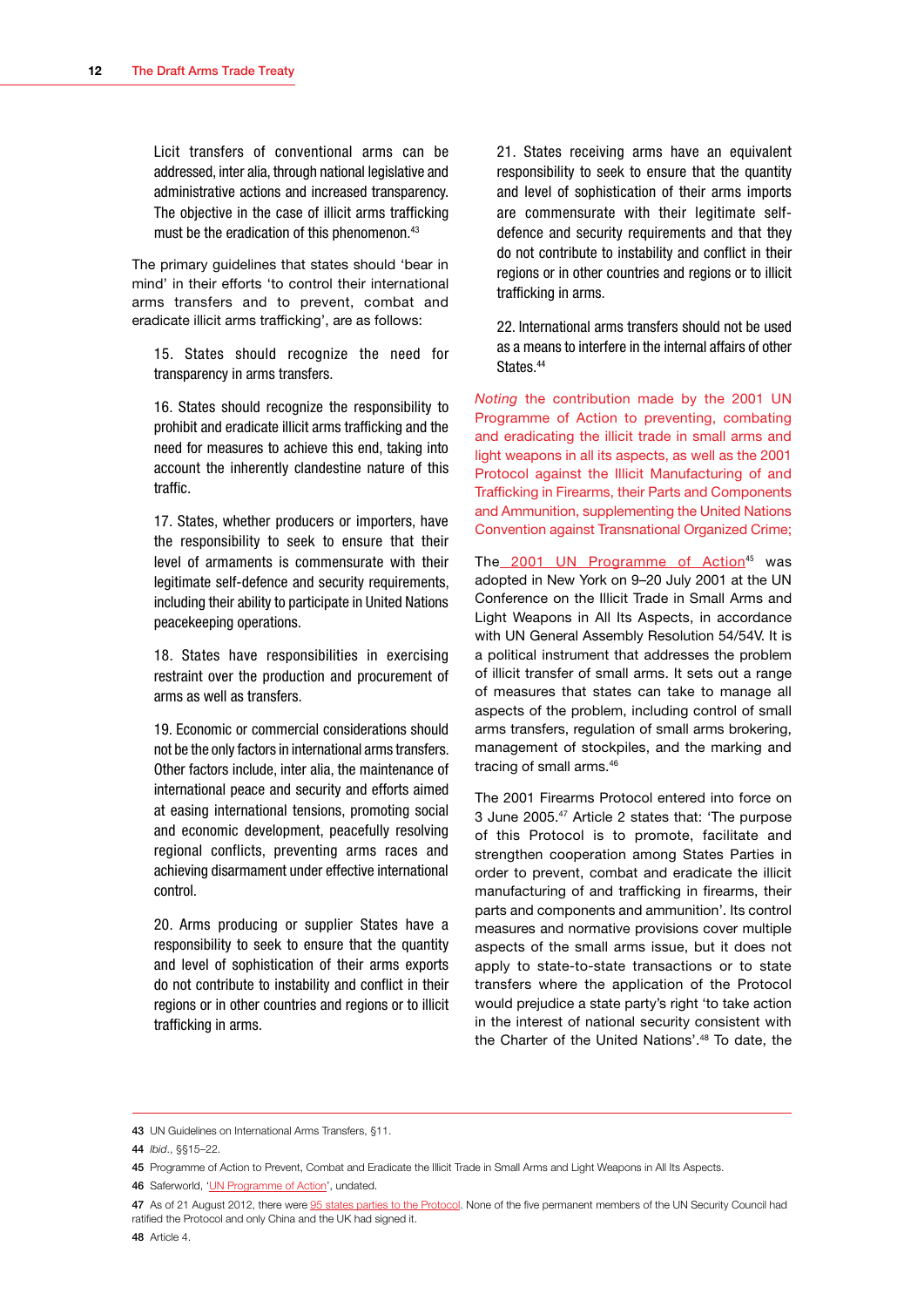Firearms Protocol is the only legally binding global instrument addressing the issue of small arms.<sup>49</sup>

#### *Recognizing* the security, social, economic and humanitarian consequences of the illicit trade in and unregulated trade of conventional arms;

The supply of weapons illegally is a major concern. Individuals and groups (and, on occasion, states) will seek to procure weapons illegally if they do not believe they can buy them legally. Failure by governments to oversee weapons transfers (rendering the transfer 'unregulated') is considered an additional concern, because companies that manufacture arms are able in theory to sell their products to any company or state. This said, few major exporting states fail in practice to regulate to some degree weapons transfers by companies within their jurisdiction. Of greater concern are the transfers that governments formally authorize, notably to regimes that systematically or frequently violate fundamental human rights.

#### *Recognizing also* the challenges faced by victims of armed conflict and their need for adequate care, rehabilitation and social and economic inclusion;

Norway sought on several occasions, without much success, to win support for a provision that would encourage states parties to an ATT to support the rehabilitation of victims of armed conflict or armed violence. This preambular paragraph reflects Norway's concern for victims of conventional weapons, but is weak because it does not ask signatories to take any action to meet victims' needs. Moreover, it is limited to armed conflict even though the humanitarian goal of the Treaty would clearly encompass all victims of armed violence.

#### *Bearing in mind* that women and children are particularly affected in situations of conflict and armed violence;

The impact of weapons on the lives and well-being of women is clear and significant. In a preambular paragraph to UN Security Council Resolution 1325 on women, peace, and security, the Council expressed its concern that:

… civilians, particularly women and children, account for the vast majority of those adversely affected by armed conflict, including as refugees and internally displaced persons, and increasingly are targeted by combatants and armed elements,

and [recognized] the consequent impact this has on durable peace and reconciliation.<sup>50</sup>

According to one commentator, 'the ways in which conventional arms and ammunition facilitate violence against women is a cross-cutting issue':

To put it simply, it would not be possible to rape women in front of their communities and families, on such a large scale in much of the world's conflicts if there weren't such a wide availability of small arms and light weapons. In non-conflict or post-conflict situations such as Haiti and the Balkans, small arms facilitate widespread sexual and domestic violence. To protect women's rights, the relevant binding international instruments covering gender-based violence, including rape and sexual violence, must now be applied in arms transfer decisions.<sup>51</sup>

Children are both victims and perpetrators of armed violence. The lighter weight of modern small arms has meant that minors can be engaged as combatants by government armed forces and nonstate armed groups, since they are able to carry and fire assault rifles like the AK-47. As a result, all children have become potential targets in situations of armed conflict.<sup>52</sup>

*Emphasizing* that nothing in this Treaty prevents States from exercising their right to adopt additional and more rigorous measures consistent with the purpose of this Treaty;

Since it was understood that no adopted treaty would restrict arms transfers to the extent that some states want, this paragraph recognizes that, via national policies or laws, such states may wish to place additional restrictions on transfers of weapons. In this sense, the ATT was to be a 'floor not a ceiling' with respect to national policies and laws.

Some importing states argued for virtually an opposite approach. It was suggested that an exporting state should be obliged to permit an arms export, provided the application satisfied the ATT's export criteria and the export created no risks that the Treaty was designed to prevent. Not surprisingly, this argument did not win favour with exporting countries, who wish to preserve their sovereign right to deny a transfer on whatever grounds they choose.

<sup>49</sup> ODA, '[Firearms Protocol, Background'](http://www.poa-iss.org/FirearmsProtocol/FirearmsProtocol.aspx), undated but accessed 21 August 2012.

<sup>50</sup> UN Security Council Resolution 1325 (Women, Peace and Security), adopted 31 October 2000, Preambular Paragraph 4.

<sup>51</sup> Rebecca Gerome, '[The Arms Trade Treaty: Why Women?](http://www.iansa-women.org/node/600)', IANSA Women's Network, undated but 2011.

<sup>52</sup> See, e.g., '[UN Study on the Impact of Armed Conflict on Children](http://www.unicef.org/graca/a51-306_en.pdf)', UN doc. A/51/306, 26 August 1996, §27.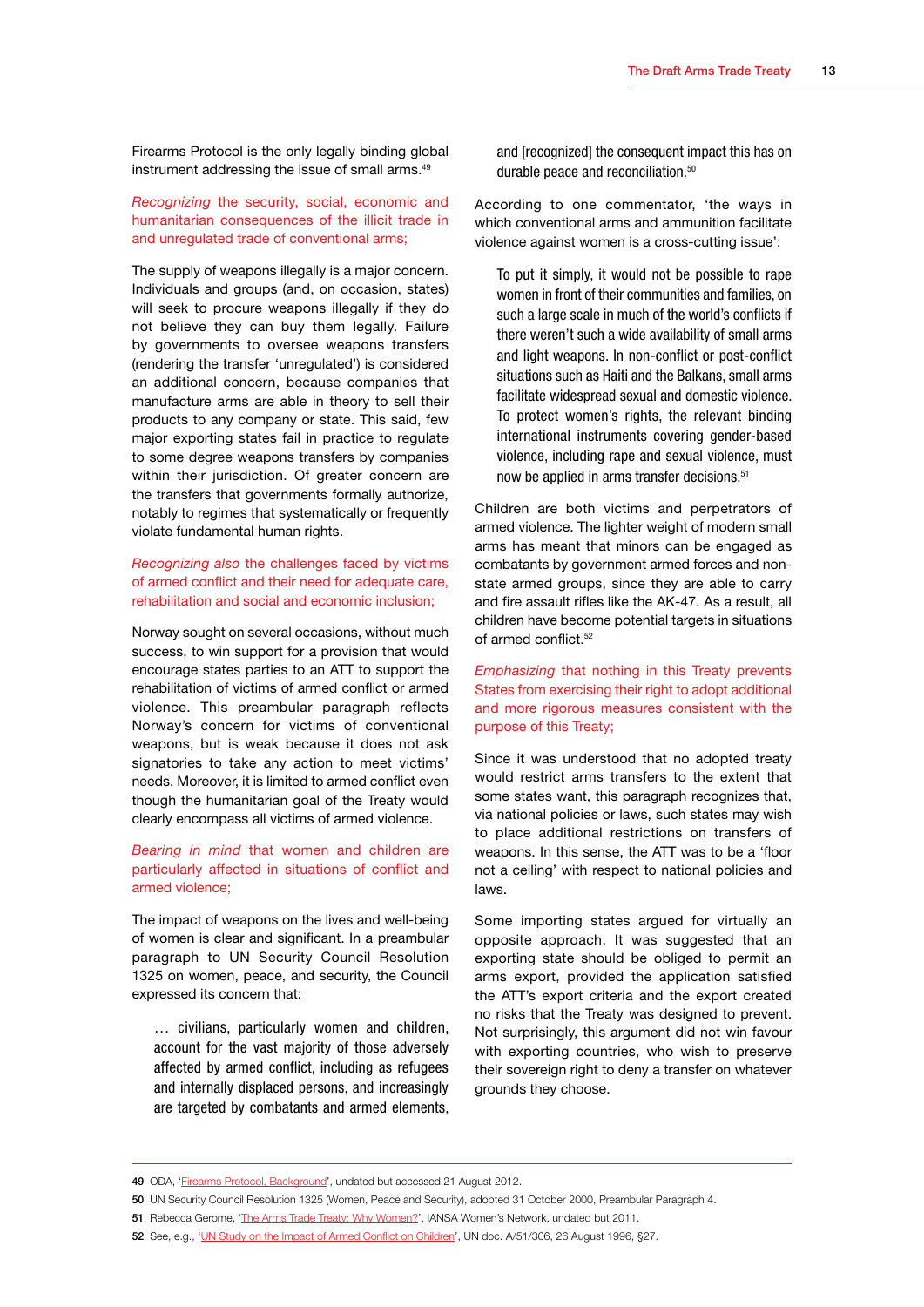<span id="page-16-0"></span>*Taking note* of the legitimate trade and use of certain conventional arms, inter alia, for recreational, cultural, historical, and sporting activities and lawful ownership where such ownership and use are permitted and protected by law;

Canada, the USA, and several other states were concerned that the ATT would somehow impinge on weapon collecting (for display in museums, for example), or the procurement of weapons for civilian ownership and use, for instance in hunting, shooting or sports events.<sup>53</sup> A concern was also expressed about the impact of the Treaty on the possibility to cross borders with sporting weapons to participate in competitions abroad and then return home with those weapons.

#### *Recognizing* the active role that non-governmental organizations and civil society can play in furthering the object and purpose of this Treaty;

According to civil society, the idea of an ATT originated from Nobel Peace Laureates, supported by civil society organizations across the world.<sup>54</sup> Under a preambular paragraph in General Assembly Resolution 64/48, states took note of 'the role played by non-governmental organizations and civil society to enhance cooperation, improve information exchange and transparency and assist States in implementing confidence-building measures in the field of responsible arms trade'.55 Given the generally poor record of state-based treaty monitoring and compliance mechanisms, the role of civil society in monitoring and promoting the implementation of an ATT would clearly be significant.

*Acknowledging* that regulation of the international trade in conventional arms should not hamper international cooperation and legitimate trade in materiel, equipment and technology for peaceful purposes.

One of the fears of developing states is that developed exporting states would seek to use an ATT to maintain technological advantages in areas that go beyond conventional weapons themselves. This paragraph reflects that concern. Read more broadly, it can also be understood to say that transfers of technology or equipment, including

weapons, should not be hampered when they will be used to maintain peace, domestically or abroad.

## C. Principles of the draft **Treaty**

*Guided by the Purposes and Principles of the Charter of the United Nations, States Parties, in promoting the object and purpose of this Treaty and implementing its provisions, shall act in accordance with the following principles:*

The inclusion of principles in the draft ATT was largely (albeit surprisingly) uncontentious. There is, however, no requirement that the body of an international treaty should contain 'principles'. The draft ATT of 26 July 2012, in contrast to the President's Paper of 24 July, included the principles with the preamble, making it clear that the body of the agreement — and therefore its substantive provisions — followed, but did not include the principles themselves.<sup>56</sup> They are therefore part of the context of the Treaty, which aid an understanding of its object and purpose, but do not create substantive obligations.

#### 1. The inherent right of all States to individual or collective self-defence;

The 'inherent' right<sup>57</sup> of all states to individual or collective self-defence is one of two cornerstone justifications for the use of force under the law of nations.58 According to Article 51 of the UN Charter:

Nothing in the present Charter shall impair the inherent right of individual or collective self-defence if an armed attack occurs against a Member of the United Nations, until the Security Council has taken measures necessary to maintain international peace and security. Measures taken by Members in the exercise of this right of self-defence shall be immediately reported to the Security Council and shall not in any way affect the authority and responsibility of the Security Council under the present Charter to take at any time such action as it deems necessary in order to maintain or restore international peace and security.

<sup>53</sup> Rifles are used in the Winter Olympics, for instance, as part of cross-country skiing events.

<sup>54</sup> See, for example, Sarah Masters, '[The Arms Trade Treaty: why women?'](http://www.opendemocracy.net/sarah-masters/arms-trade-treaty-why-women), *openDemocracy*, 19 May 2011.

<sup>55</sup> Ninth Preambular Paragraph.

<sup>56</sup> In the President's draft of 24 July 2012, the principles were the first provisions of the treaty.

<sup>57</sup> The word 'inherent' implies a pre-existing right and one that is customary in nature. See, for example, International Court of Justice (ICJ), *Case Concerning Military and Paramilitary Activities In and Against Nicaragua (Nicaragua v. USA)*, Judgment on the Merits, 27 June 1986, §176.

<sup>58</sup> For the lawful exercise of self-defence under international law, see, for example, A. Clapham, *Brierly's Law of Nations*, Seventh Edn, Oxford University Press, Oxford, 2012 (hereafter, *Brierly's Law of Nations*), pp. 472–84; and A. Cassese, *International Law*, Second Edn, Oxford University Press, Oxford, 2005, pp. 354–66.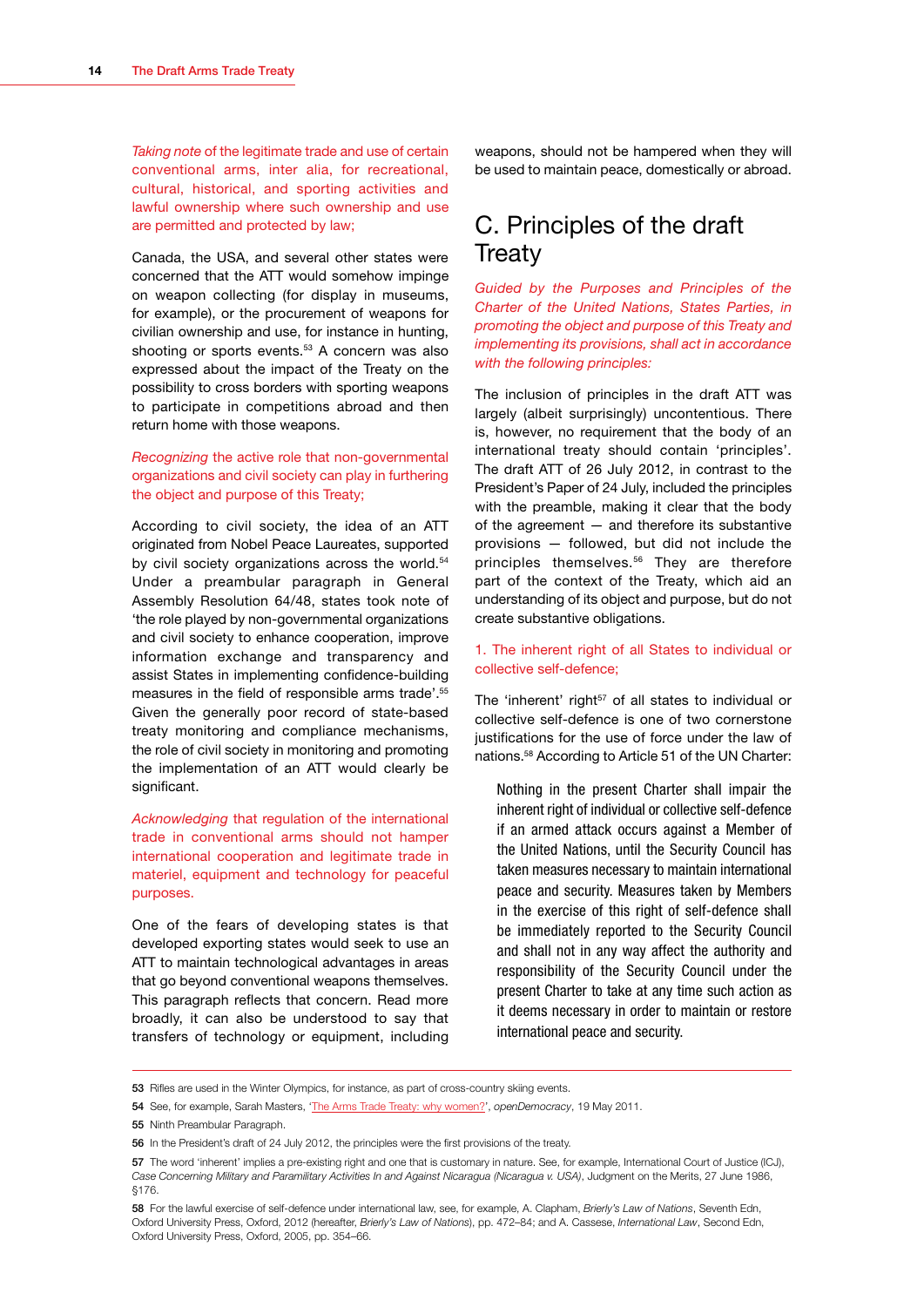Article 51 is relevant to the international arms trade because, in order to exercise its right of self-defence, a state may need to procure conventional weapons from other states or from companies outside its jurisdiction. Although no explicit statement to this effect is to be found anywhere in the draft Treaty, it is generally accepted that states are under no obligation to sell or otherwise transfer, but possess an unfettered right to seek to procure, unless the transfers in question are prohibited by international law, for example following a UN Security Council resolution adopted under Chapter VII of the UN Charter which prohibited such transfers.

2. The settlement of international disputes by peaceful means in such a manner that international peace and security, and justice, are not endangered;

The peaceful settlement of disputes is the corollary of the general prohibition on the use of force by states. Dispute resolution by means of armed violence is unlawful. Peaceful means include arbitration and judicial settlement, for example via recourse to the International Court of Justice.59

3. To refrain in their international relations from the threat or use of force against the territorial integrity or political independence of any State, or in any other manner inconsistent with the Purposes of the United Nations;

The prohibition on the threat or use of force against the territorial integrity or political independence of any state was included in Article 2, paragraph 4 of the UN Charter and now reflects customary law.<sup>60</sup>

4. Non-intervention in matters which are essentially within the domestic jurisdiction of any State;

This principle was reflected in the UN General Assembly's 1970 Declaration on Principles of International Law Concerning Friendly Relations and Co-operation among States in accordance with the Charter of the United Nations. This considered that:

…the progressive development and codification of the following principles: …

(c) The duty not to intervene in matters within the domestic jurisdiction of any State, in accordance with the Charter, ....

so as to secure their more effective application within the international community, would promote the realization of the purposes of the United Nations.

Under the principle of non-intervention, the Declaration included the following paragraph:

No State or group of States has the right to intervene. directly or indirectly, for any reason whatever, in the internal or external affairs of any other State. Consequently, armed intervention and all other forms of interference or attempted threats against the personality of the State or against its political, economic and cultural elements, are in violation of international law.61

#### 5. The duty to respect and ensure respect for international humanitarian law and to respect and ensure human rights;

Common Article 1 of the 1949 Geneva Conventions makes it a duty of all states parties to respect and ensure respect for each of the four Conventions 'in all circumstances'. With the exception of South Sudan (which only became a state in July 2011), every UN member state is party to the Geneva Conventions which are generally agreed to represent customary international law. The same language is included in 1977 Additional Protocol I, which has been adhered to by 172 states, though not in 1977 Additional Protocol II.<sup>62</sup> The ICRC has argued that:

To ensure that violations of humanitarian law are not facilitated by unregulated access to arms and ammunition, arms transfer decisions should include a consideration of whether the recipient is likely to respect this law.63

The obligations to respect human rights are formulated variously in the relevant treaties. Human rights obligations under customary law are primarily applicable by states within their national territory,

<sup>59</sup> *Brierly's Law of Nations, op. cit*., pp. 408–49.

<sup>60</sup> See *ibid*., p. 451.

<sup>61</sup> See further '[The Principle of Non-Intervention in Contemporary International Law](http://www.chathamhouse.org/sites/default/files/public/Research/International%20Law/il280207.pdf): Non-Interference In a State's Internal Affairs Used to be a Rule of International Law: Is It Still?, A summary of the Chatham House International Law discussion group meeting held on 28 February 2007', Chatham House.

<sup>62</sup> International Committee of the Red Cross (ICRC), list of adherence believed correct as of 23 August 2012. Available at: [http://www.icrc.](http://www.icrc.org/ihl.nsf) [org/ihl.nsf.](http://www.icrc.org/ihl.nsf)

<sup>63</sup> ICRC, *Arms Transfer Decisions, Applying international humanitarian law criteria*, Geneva, May 2007, p. 3.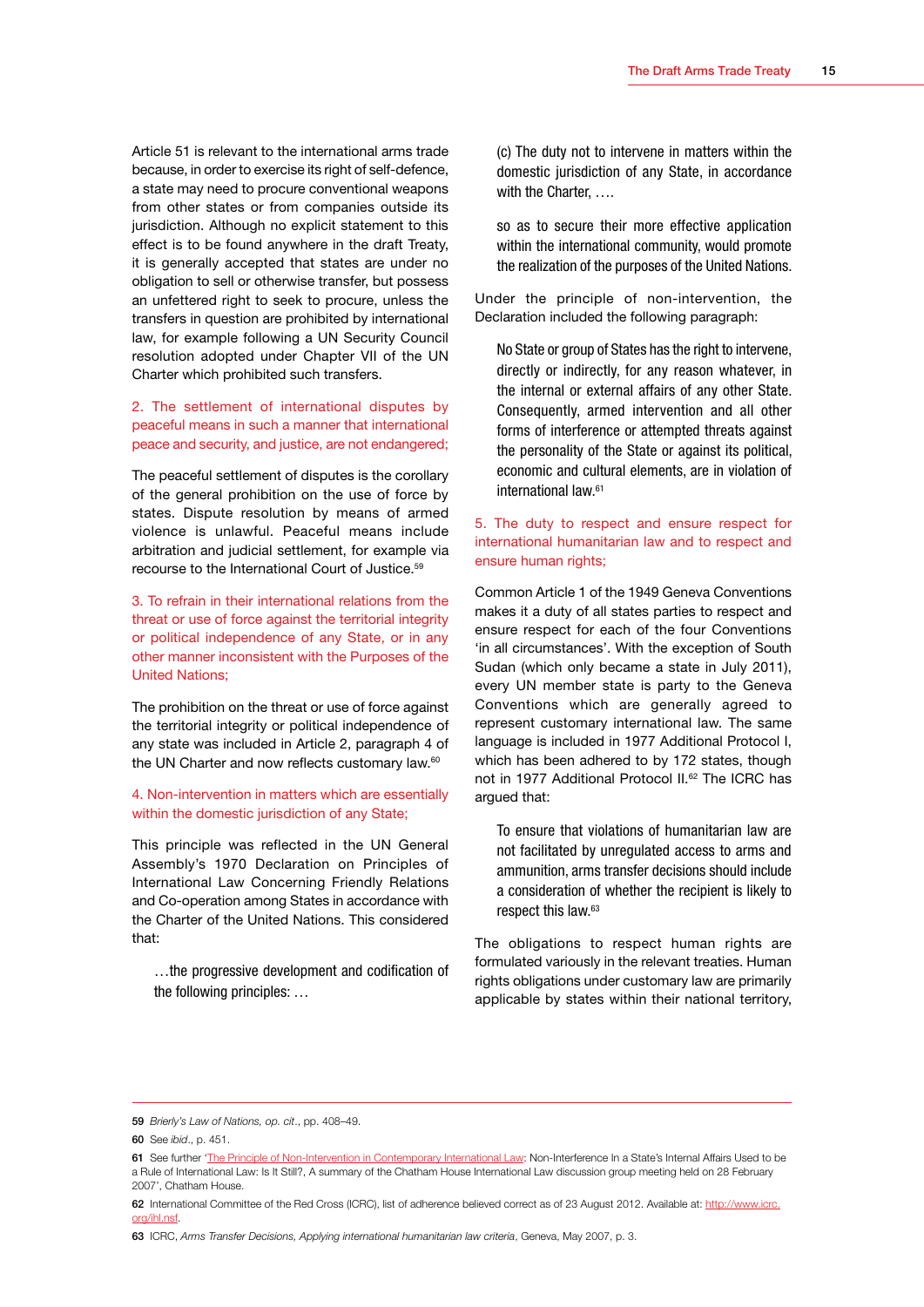but some authorities and states consider that, in specific circumstances such as control over territory or individuals, they apply more widely.<sup>64</sup> It is increasingly common to analyse the human rights obligations of states in terms of three forms of duty: the duty to *respect* rights (i.e. not to interfere with their enjoyment); the duty to *protect* (especially from interference by third parties); and the duty to *fulfil* (which requires taking positive measures to ensure their enjoyment). It has been argued that the obligation not to transfer arms when a substantial risk exists that their use will cause violations of human rights can be likened to the principle of non-refoulement, which prohibits states from returning individuals to a country where they risk being tortured.<sup>65</sup> In any event, as explained with regard to principle 6 below, states are prohibited under international law from assisting other states in violating international human rights law.

Under a preambular paragraph in General Assembly Resolution 64/48, states reaffirmed 'respect for international law, including international human rights law and international humanitarian law'.<sup>66</sup>

6. The responsibility of all States, in accordance with their respective international obligations, to effectively regulate and control international transfers of conventional arms, as well as the primary responsibility of all States in establishing and implementing their respective national export control systems;

This principle asserts that each state has a duty to 'effectively regulate and control international transfers of conventional arms', as well as a 'primary responsibility' to establish and implement a national export control system. The source of these obligations is uncertain. It can be argued that states are bound to regulate arms transfers if they are to honour treaty prohibitions on the transfer of certain conventional weapons; the notion of 'primary responsibility' with respect to national

export control systems is unclear, but can be taken to mean that there is no 'one-size-fits-all' approach to national export control systems.

The notion of responsibility might be understood to reflect the international obligation of every state not to aid or assist another state to violate international law. The international law on this topic is set out by the International Law Commission (ILC) in its Articles on State Responsibility for Internationally Wrongful Acts (2001 Articles on State Responsibility). According to Article 16 of these Articles:

A State which aids or assists another State in the commission of an internationally wrongful act by the latter is internationally responsible for doing so if:

(a) that State does so with knowledge of the circumstances of the internationally wrongful act; and

(b) the act would be internationally wrongful if committed by that State.

7. States Parties should respect the legitimate interests of States to acquire conventional weapons for legitimate self-defence and peacekeeping operations and to produce, export, import and transfer conventional arms;

This principle refers to the 'legitimate interests' of states to acquire conventional weapons 'for legitimate self-defence and peacekeeping operations' and to 'produce, export, import and transfer conventional arms'. It is notable that the term 'interest' is used, rather than 'right'. A preambular paragraph in General Assembly Resolution 64/48 acknowledged the 'right of all States to manufacture, import, export, transfer and retain conventional arms for self-defence and security needs and in order to participate in peace support operations'.<sup>67</sup>

64 According to one recent Handbook from the School of the US Army, for example:

IHRL [international human rights law] established by treaty generally only binds the State in relation to persons within its territory and subject to its jurisdiction, and tends to be more aspirational. IHRL based on CIL [customary international law] binds all States, in all circumstances, and is thus obligatory. For official U.S. personnel (i.e., 'State actors' in the language of IHRL) dealing with civilians outside the territory of the United States, it is CIL that establishes the human rights considered fundamental, and therefore obligatory.

Maj. Sean Condron (ed.), *Operational Law Handbook*, International and Operational Law Department, The Judge Advocate General's Legal Center and School and of the US Army, Charlottesville, Virginia, 2011, p. 43.

65 See 'Arms', in Susan Marks and Andrew Clapham, *International Human Rights Lexicon*, Oxford University Press, Oxford, 2005, p. 13.

66 Seventh Preambular Paragraph. In September 2012, the High-level Meeting of the 67th Session of the General Assembly on the Rule of Law adopted a Declaration that included the following statement:

We emphasize the responsibilities of all States, in conformity with the Charter, to respect human rights and fundamental freedoms for all, without distinction of any kind.

aration of the High-level Meeting of the General Assembly on the Rule of Law at the National and International Levels', 19 September 2012, §6.

67 Fourth Preambular Paragraph.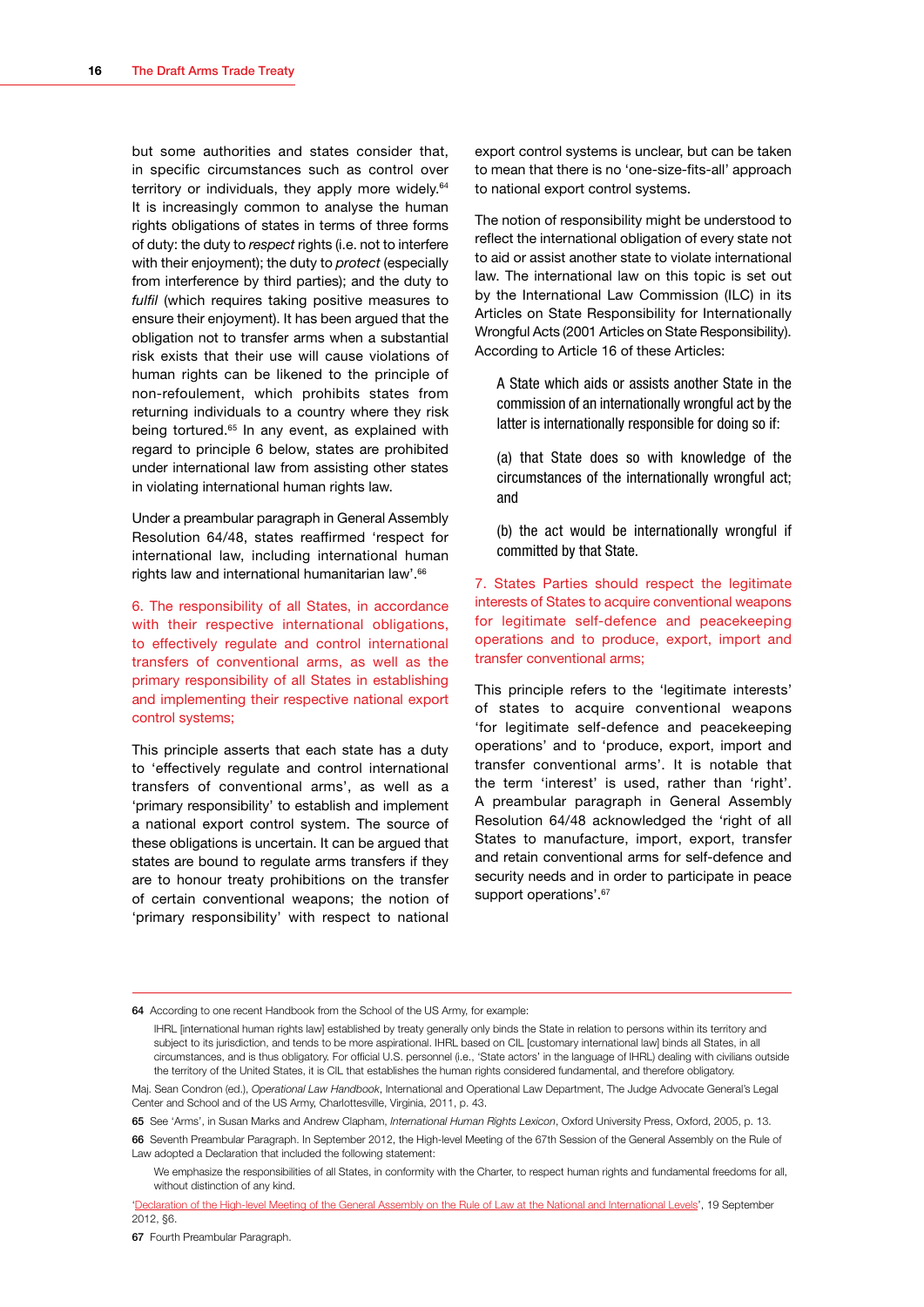The inclusion of the words 'export' and 'import' would seem superfluous given the reference to 'transfer'. The reference to 'legitimate' self-defence reflects customary law requirements for determining the lawfulness of self-defence. In particular, states are required to ensure that their actions taken in self-defence are necessary and proportionate.<sup>68</sup>

8. The necessity to implement this Treaty consistently and effectively and in a universal, objective and non-discriminatory manner.

This principle can be seen as  $a -$  presumably doomed — attempt to make the arms trade an apolitical issue. It is unreasonable to expect that states will not take political factors into account when they take decisions on arms transfers. States remain generally free to choose to whom they sell or transfer arms, and political allegiances may be expected to remain factors in their decisionmaking. Nonetheless, the need for objectivity (or consistency of conduct) is a justified and reasonable aim. It would require, for instance, that each state should establish, and consistently apply, detailed guidelines for determining whether proposed arms transfers are lawful or unlawful under an ATT.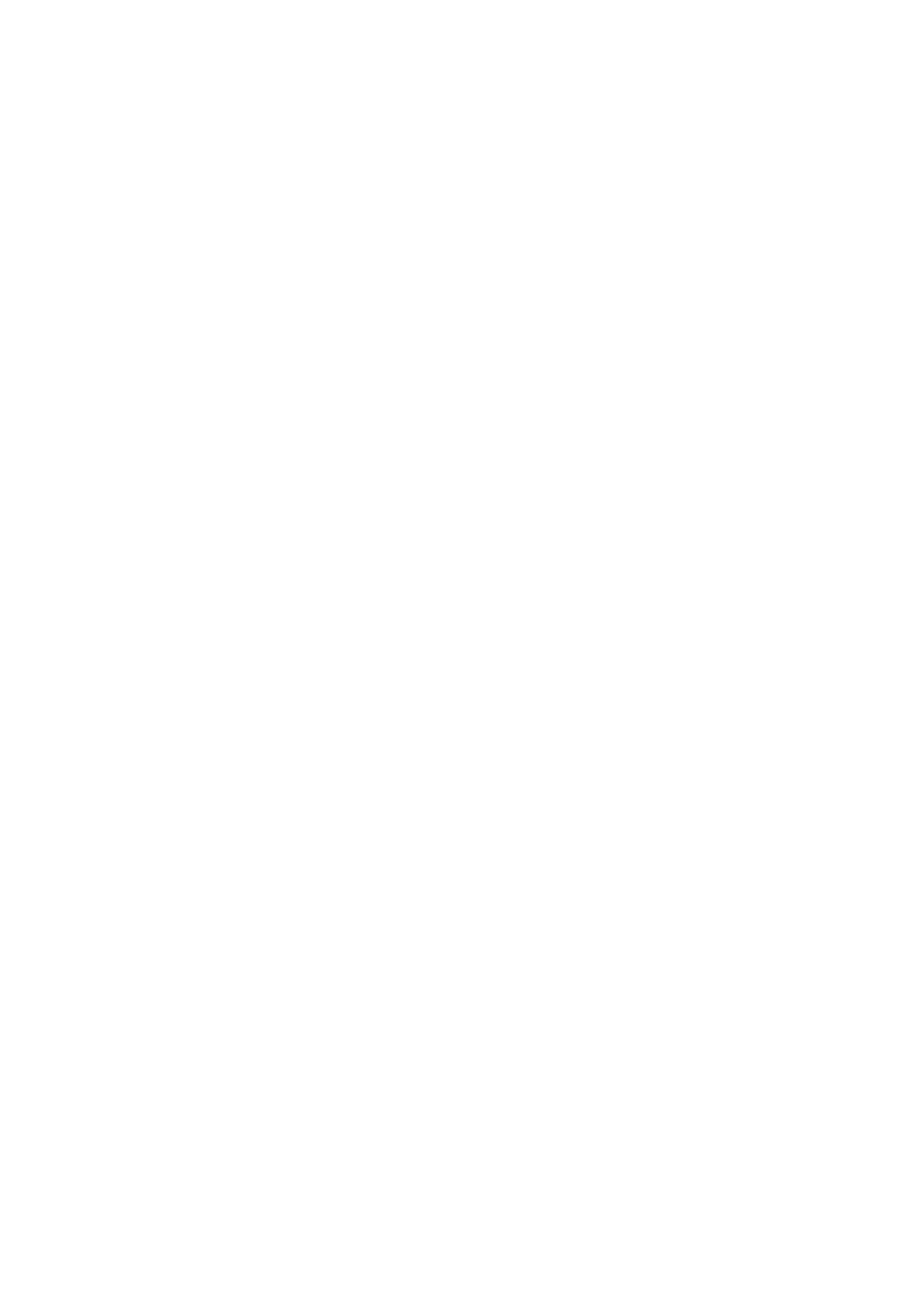## <span id="page-21-0"></span>The Core Provisions

### Article 1. Goals and objectives

The goals and objectives of the Treaty are:

- a. For States Parties to establish the highest possible common standards for regulating or improving the regulation of the international trade in conventional arms; and
- b. To prevent, combat and eradicate the illicit trade in conventional arms and their diversion to the illicit market or for unauthorized end use;
- in order to:
- c. contribute to international and regional peace, security and stability;
- d. Prevent the international trade in conventional arms from contributing to human suffering; and
- e. Promote cooperation, transparency and responsibility of States Parties in the trade in conventional arms, thus building confidence among States Parties.

As with principles, treaties are not required to contain goals and objectives. Indeed, in most cases these may be discerned from a treaty's title and its preamble. The normative effect of including goals and objectives is also unclear, except that they potentially assist interpretation of other articles (notably, in the ATT's case, Article 5, paragraph 1). Nonetheless, the intent of an ATT was regularly debated during both the preparatory committees and the ATT Conference, without achieving consensus. As noted above, some states wanted the Treaty to cover 'illicit' transfers only, whereas the majority sought to regulate all transfers, and in effect restrict transfers to states that were responsible and would demonstrably use arms in a legitimate manner.

Much of the text of Article 1 was derived from the General Assembly Resolution that mandated the elaboration of an ATT. Thus, under a preambular paragraph in Resolution 64/48, states recognized:

that the absence of commonly agreed international standards for the transfer of conventional arms that address, inter alia, the problems relating to the unregulated trade of conventional arms and their diversion to the illicit market is a contributory factor to armed conflict, the displacement of people, organized crime and terrorism, thereby undermining peace, reconciliation, safety, security, stability and sustainable social and economic development.<sup>69</sup>

The final preambular paragraph of the Resolution declared that states were '[m]indful of the need to prevent the diversion of conventional arms, including small arms and light weapons, from the legal to the illicit market'.<sup>70</sup>

On one interpretation, the structure of the provision might be construed to imply that sub-paragraphs (a) and (b) are the goals of the ATT, and subparagraphs (c), (d), and (e) its objectives. If such is the case, it probably makes more sense to do the reverse. The development of standards and the prevention of illicit trade are objectives that aim to contribute to the goals of: international and regional peace, security, and stability; preventing human suffering; and promoting cooperation, transparency, responsibility and trust in and between states. Alternatively, each paragraph might be understood as both a goal and an objective.

The text refers to trade not transfer, in accordance with the title of the Treaty, but without defining the term. It also refers to 'unauthorized end use' without specifying how (and which) states may lawfully determine what is and is not authorised. Following the presentation of the draft ATT to participating states, an informal group was constituted to discuss whether the phrase should refer to unauthorized end 'use' or unauthorized end 'user'. The former would presumably prevent unlawful use of arms by recipients; the latter would potentially cover, *inter alia*, the provision of arms to armed non-state actors.71

<sup>69</sup> Twelfth Preambular Paragraph.

<sup>70</sup> Sixteenth Preambular Paragraph.

<sup>71</sup> The USA was also believed to fear that the term 'unauthorized end user' might imply that a gun 'user' would require to be authorized.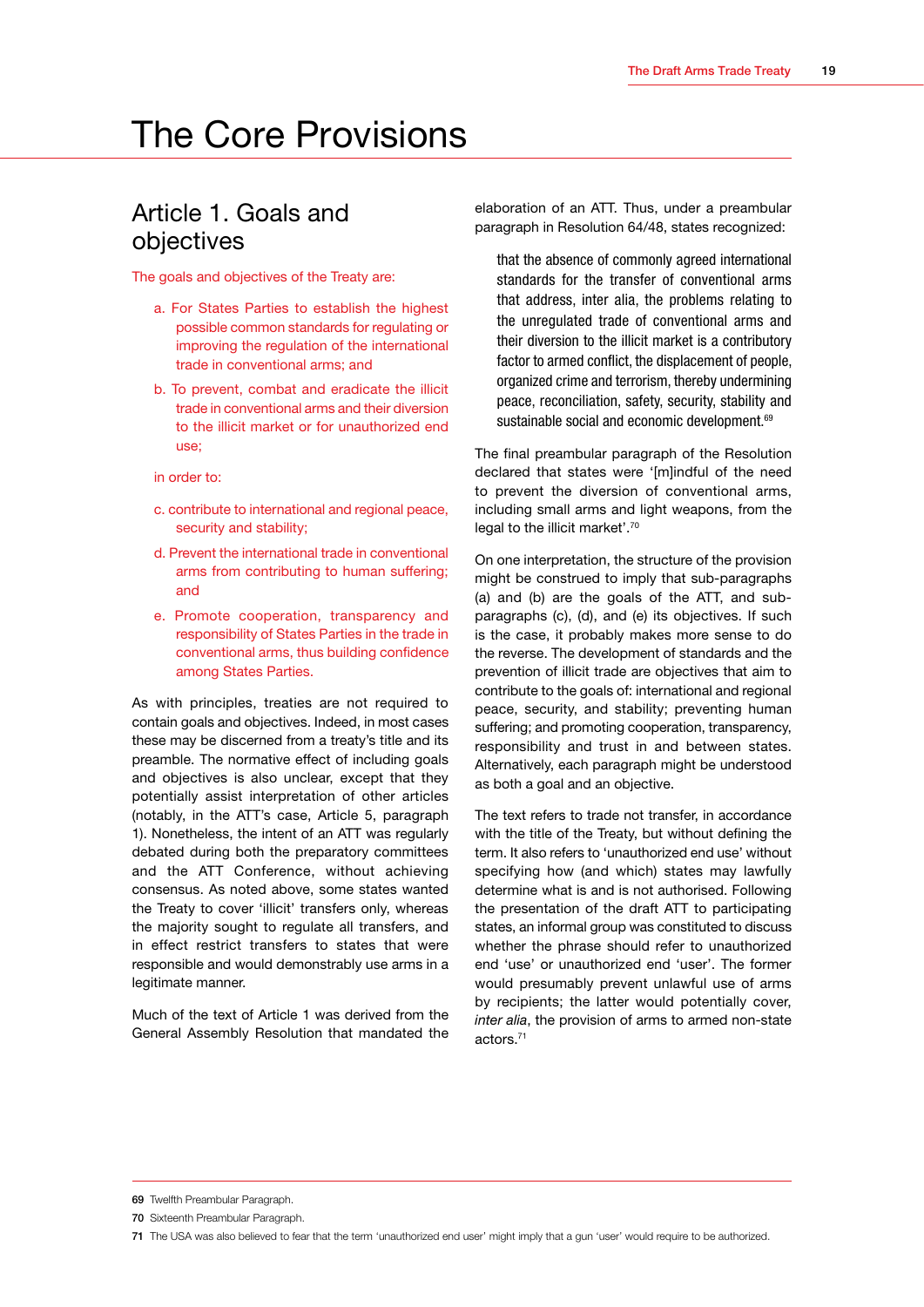## <span id="page-22-0"></span>Article 2. Scope

#### A. Covered Items

1. This Treaty shall apply to all conventional arms within the following categories at a minimum:

- a. Battle Tanks;
- b. Armoured combat vehicles;
- c. Large-calibre Artillery systems;
- d. Combat aircraft;
- e. Attack helicopters;
- f. Warships;
- g. Missiles and missile launchers; and
- h. Small Arms and Light Weapons.

2. Each State Party shall establish or update, as appropriate, and maintain a national control list that shall include the items that fall within paragraph 1 of this article, as defined on a national basis and, at a minimum, based on relevant United Nations instruments. Each State Party shall publish its control list to the extent permitted by national law.

The scope of the future treaty was one of the major areas of difference among states participating in the negotiations. The General Assembly Resolution establishing the negotiations had called for the treaty to cover 'the transfer of conventional arms'.72 This broad phrase would cover all weapons other than biological, chemical, and nuclear weapons, in line with states' general understanding of the term.<sup>73</sup> Its scope under the draft ATT is significantly narrower than that. It does not include, *inter alia*, the following:

- **military vehicles (unless they are both** armoured and designated for combat);
- military training aircraft;
- military transport aircraft;
- munitions, such as mines, that do not serve as ammunition for the eight categories set out in Article 2, sub-paragraph A(1);
- so-called 'less-lethal' weapons, such as tasers, millimetre-wave weapons, dazzling or even blinding lasers; and (by virtue of the mandated limitation to conventional weapons)
- non-conventional weapons commonly used in riot control, such as tear gas, or other chemical agents.

The draft ATT does cover unmanned aerial vehicles (more commonly known as drones) and submarines (which are a form of warship). Under Article 6, export of ammunition (not defined) and parts and components is also brought within the ambit of the Treaty. The ammunition issue was one of the critical issues during negotiations, and it is likely to be so again in the next session.

Given that these are the exact categories covered by the UN Register of Conventional Arms, it could be argued that their definition should be guided or even constrained — by the definitions set out in the Register (see Text Box 2). However, though it is likely that states parties to an ATT will be guided by these definitions in practice, the draft ATT does not explicitly say that they are authoritative. This is an area of great concern as the scope of the Treaty may be significantly reduced by the discretion apparently accorded to states parties in their implementation of Article 2.

To avoid future doubt, if it is not feasible to define the categories of weapons covered by the ATT, a Meeting of States Parties to the eventual ATT could usefully help to elaborate more sophisticated generic definitions.

#### B. Covered Activities

3. This Treaty shall apply to those activities of the international trade in conventional arms set out in articles 5, 6, 7, 8 and 9, hereafter referred to as "transfer," for the conventional arms covered under the scope of this Treaty.

4. This Treaty shall not apply to the international movement of conventional arms by a State Party or its agents for its armed forces or law enforcement authorities operating outside its national territories, provided the conventional arms remain under the State Party's ownership.

There is a fear that use of the term 'trade' in an ATT could exclude gifts, loans, or leases of weapons, thereby creating a huge potential loophole under the future treaty that those not acting in good faith could exploit. Under sub-paragraph B(3), and by reference to Articles 6, 7, 8, and 9, the ATT covers export, import, brokering, transit, and transshipment under the generic term of transfer.<sup>74</sup> Nowhere is it specified that financial consideration must be involved, and the general understanding of the term transfer under disarmament treaties is broad, as noted above.

<sup>72</sup> UN General Assembly Resolution 64/48, §4.

<sup>73</sup> Regrettably, the draft ATT did not contain a simple definition of 'conventional arms'.

<sup>74</sup> The reference to Article 5 in Paragraph B(3) seems redundant as it does not describe activities.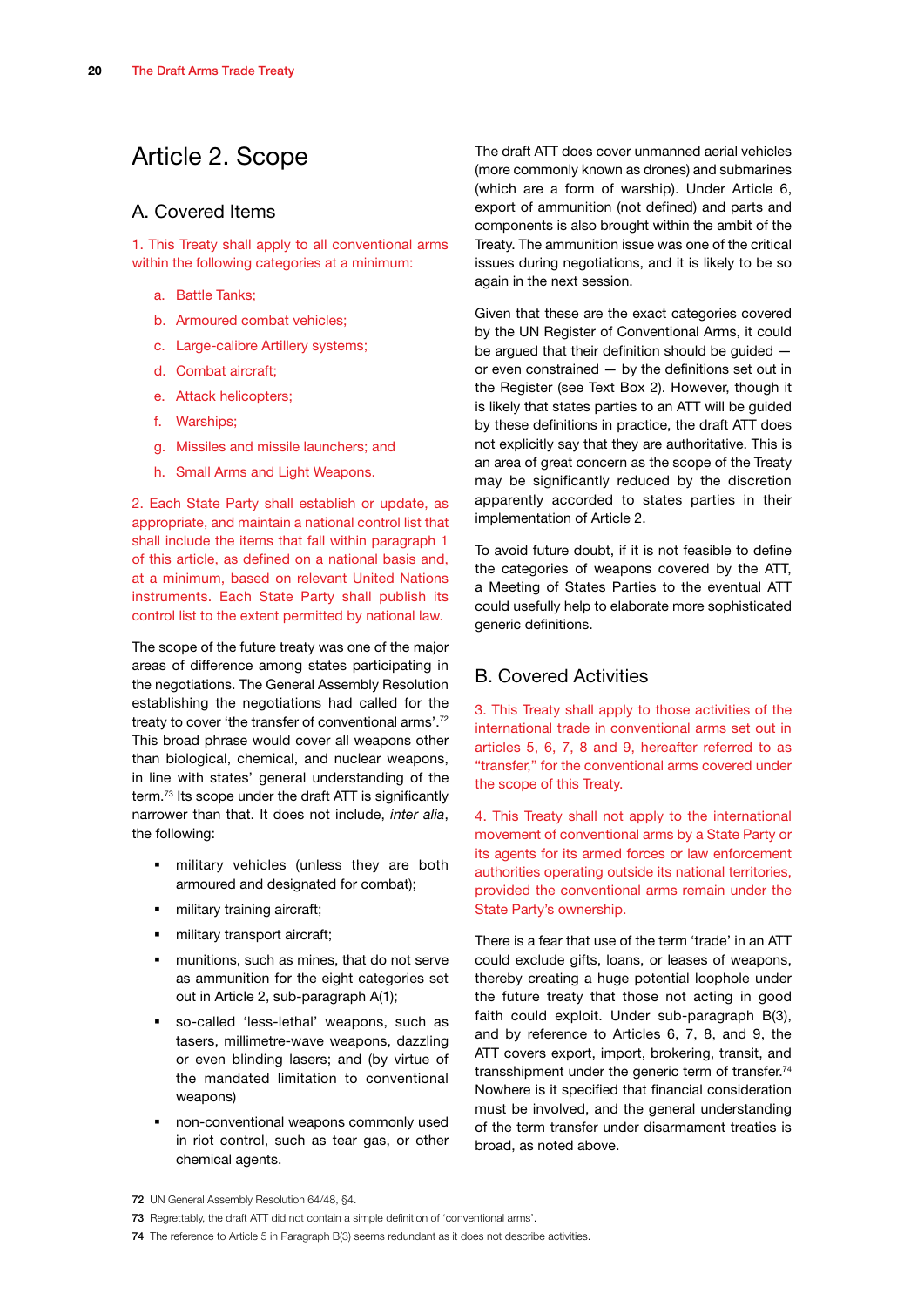#### **Box 2. Definitions of weapons categories under the UN Register of Conventional Arms**

**Battle tanks.** Tracked or wheeled self-propelled armoured fighting vehicles with high crosscountry mobility and a high level of self-protection, weighing at least 16.5 metric tons unladen weight, with a high muzzle velocity direct fire main gun of at least 75 millimetres calibre.

**Armoured combat vehicles.** Tracked, semi-tracked or wheeled self-propelled vehicles, with armoured protection and cross-country capability, either: (a) designed and equipped to transport a squad of four or more infantrymen, or (b) armed with an integral or organic weapon of at least 12.5 millimetres calibre or a missile launcher.

**Large-calibre artillery systems.** Guns, howitzers, artillery pieces, combining the characteristics of a gun or a howitzer, mortars or multiple-launch rocket systems, capable of engaging surface targets by delivering primarily indirect fire, with a calibre of 75 millimetres and above.

**Combat aircraft.** Fixed-wing or variable-geometry wing aircraft designed, equipped or modified to engage targets by employing guided missiles, unguided rockets, bombs, guns, cannons or other weapons of destruction, including versions of these aircraft which perform specialized electronic warfare, suppression of air defence or reconnaissance missions. The term 'combat aircraft' does not include primary trainer aircraft, unless designed, equipped or modified as described above.

**Attack helicopters.** Rotary-wing aircraft designed, equipped or modified to engage targets by employing guided or unguided anti-armour, air-to-surface, air-to-subsurface, or air-to-air weapons and equipped with an integrated fire control and aiming system for these weapons, including versions of these aircraft which perform specialized reconnaissance or electronic warfare missions.

**Warships.** Vessels or submarines armed and equipped for military use with a standard displacement of 750 metric tonnes or above, and those with a standard displacement of less than 750 metric tonnes, equipped for launching missiles with a range of at least 25 kilometres or torpedoes with similar range.

#### **Missiles and missile launchers.**

(a) Guided or unguided rockets, ballistic or cruise missiles capable of delivering a warhead or weapon of destruction to a range of at least 25 kilometres, and means designed or modified specifically for launching such missiles or rockets, if not covered by categories I through VI. For the purpose of the Register, this sub-category includes remotely piloted vehicles with the characteristics for missiles as defined above but does not include ground-to-air missiles. (b) Man-Portable Air-Defense Systems (MANPADS).

**Small arms.** Revolvers and self-loading pistols; rifles and carbines, sub-machine guns; assault rifles; and light machine guns.

**Light weapons.** Heavy machine guns; hand-held underbarrel and mounted grenade launchers; portable anti-tank guns; recoilless rifles, portable anti-tank missile launchers and rocket systems; and mortars of calibres less than 75mm.

A broad interpretation of transfer for the purposes of the draft ATT is buttressed by sub-paragraph B(4), which specifies that the Treaty does not apply to the international movement of conventional arms by a state party or its agents for its armed forces or law enforcement authorities operating outside its national territory, 'provided the conventional arms remain under the State Party's ownership'. Many of these 'movements', for instance in connection with peacekeeping operations, would be without a direct financial component; yet it was deemed necessary to include such an exclusion in the draft treaty text. It is therefore our understanding that Article 4 implies that transfer covers 'international movement' generally, and is interpreted broadly.

More specifically, export covers sending weapons abroad (whether or not in exchange for money) whereas import covers receiving weapons from abroad (again, whether or not in exchange for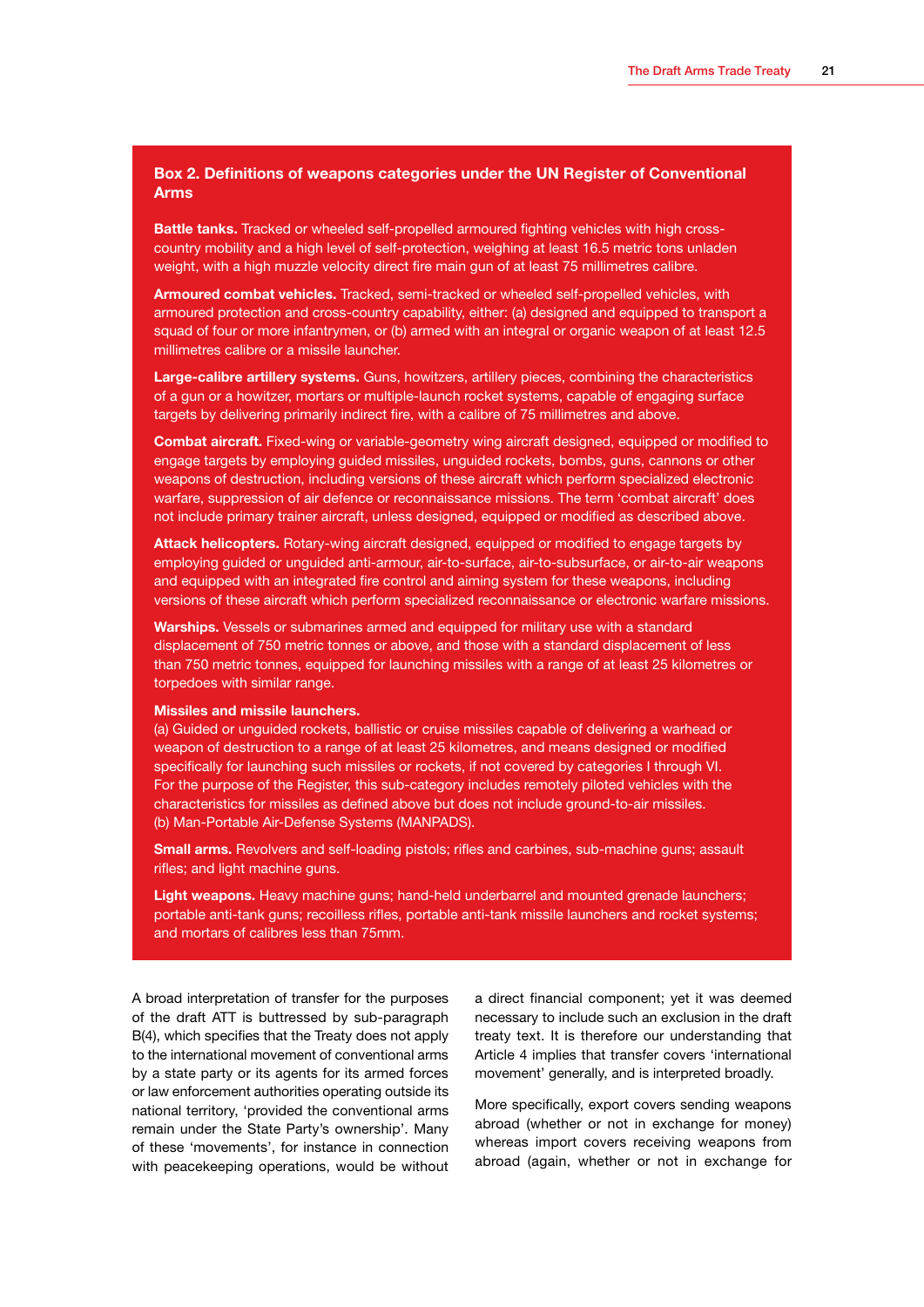<span id="page-24-0"></span>money). Brokering, which is not defined under international law, $75$  is generally understood to be the negotiation of an arms deal by an agent or intermediary  $-$  an activity that would typically involve remuneration.76 Arms brokers may be natural persons (i.e. one or more individuals) or legal persons (i.e. one or more companies). Transit covers the temporary passage of arms across the territory of a state en route to another destination. Transshipment is the transfer of a shipment from one carrier, or more commonly from one vessel, to another when in transit.<sup>77</sup>

## Article 3. Prohibited transfers

Certain transfers are prohibited under the draft ATT because they would violate a state party's existing international obligations. In that respect, this provision would not add substantively to existing international law, although it would help to clarify and remind a state of its existing obligations. Furthermore, a breach of these obligations additionally becomes a breach of the Treaty.

1. A State Party shall not authorize any transfer of conventional arms if the transfer would violate its obligations under measures adopted by the United Nations Security Council acting under Chapter VII of the Charter of the United Nations, in particular arms embargoes.

Under Article 25 of the UN Charter, and 'in accordance with' the UN Charter, each UN member

state is required to 'accept and carry out the decisions of the Security Council'. Under Article 41 (contained in Chapter VII of the Charter), the Council 'may decide what measures not involving the use of armed force are to be employed to give effect to its decisions, and it may call upon the Members of the United Nations to apply such measures. These may include complete or partial interruption of economic relations.….' Thus, an arms embargo is a complete or partial interruption of economic relations. Since each UN member state is already constrained to respect a Security Council embargo, this provision reiterates an existing obligation.

2. A State Party shall not authorize any transfer of conventional arms within the scope of this Treaty if the transfer would violate its relevant international obligations, under international agreements to which it is a Party, in particular those relating to the international transfer of, or illicit trafficking in, conventional arms.

This prohibition covers an ATT state party's obligations under other relevant treaties to which it is a party, but does not take account of prohibitions under customary international law, which continue to apply independently of the Arms Trade Treaty. International humanitarian law and disarmament treaties have been adopted that prohibit the transfer of anti-personnel mines,78 cluster munitions,79 antivehicle mines (insofar as they are 'designed or of a nature to cause superfluous injury or unnecessary suffering'), $80$  and blinding laser weapons. $81$  The 2001 Firearms Protocol does not clearly prohibit trafficking, but requires states parties to criminalize

75 Both 'broker' and 'brokering' are found in the 2001 Firearms Protocol, but neither term is defined. In paragraphs 8 and 9 of their report, the UN Group of Governmental Experts on illicit brokering in small arms and light weapons state:

Brokering

- 8. A broker in small arms and light weapons can be described as a person or entity acting as an intermediary that brings together relevant parties and arranges or facilitates a potential transaction of small arms and light weapons in return for some form of benefit whether financial or otherwise.
- 9. Within the context of these intermediary activities involving small arms and light weapons, a broker might:

(a) Serve as a finder of business opportunities to one or more parties;

- (b) Put relevant parties in contact;
- (c) Assist parties in proposing, arranging or facilitating agreements or possible contracts between them;
- (d) Assist parties in obtaining the necessary documentation;
- (e) Assist parties in arranging the necessary payments.

'Report of the Group of Governmental Experts established pursuant to General Assembly resolution 60/81 to consider further steps to enhance international cooperation in preventing, combating and eradicating illicit brokering in small arms and light weapons', UN doc. A/62/163, 30 August 2007.

76 See, for example, B. Wood, '[The Prevention of Illicit Brokering of Small Arms and Light Weapons: Framing the Issue](http://www.unidir.org/pdf/articles/pdf-art2590.pdf)', Chapter 1 in *Developing a Mechanism to Prevent Illicit Brokering in Small Arms and Light Weapons—Scope and Implications*, UN Institute for Disarmament Research (UNIDIR), 2007, p. 1.

78 See Article 1, 1997 Anti-Personnel Mine Ban Convention. Under Article 3 of this treaty, transfer of anti-personnel mines for the purpose of destruction is permitted. See also Article 8(1), Protocol on Prohibitions or Restrictions on the Use of Mines, Booby-Traps and Other Devices as Amended on 3 May 1996 (1996 Amended Protocol II) to the Convention on Certain Conventional Weapons (CCW).

80 CCW Amended Protocol II on mines, booby-traps, and other devices, adopted on 3 May 1996.

<sup>77</sup> See, for example: http://www.businessdictionary.com/definition/transshipment.html#ixzz24eUgyCAc.

<sup>79</sup> Article 1, 2008 Convention on Cluster Munitions. Under Article 3 of this treaty, transfer of cluster munitions for the purpose of destruction is permitted.

<sup>81</sup> CCW Protocol on Blinding Laser Weapons (Protocol IV), adopted on 13 October 1995.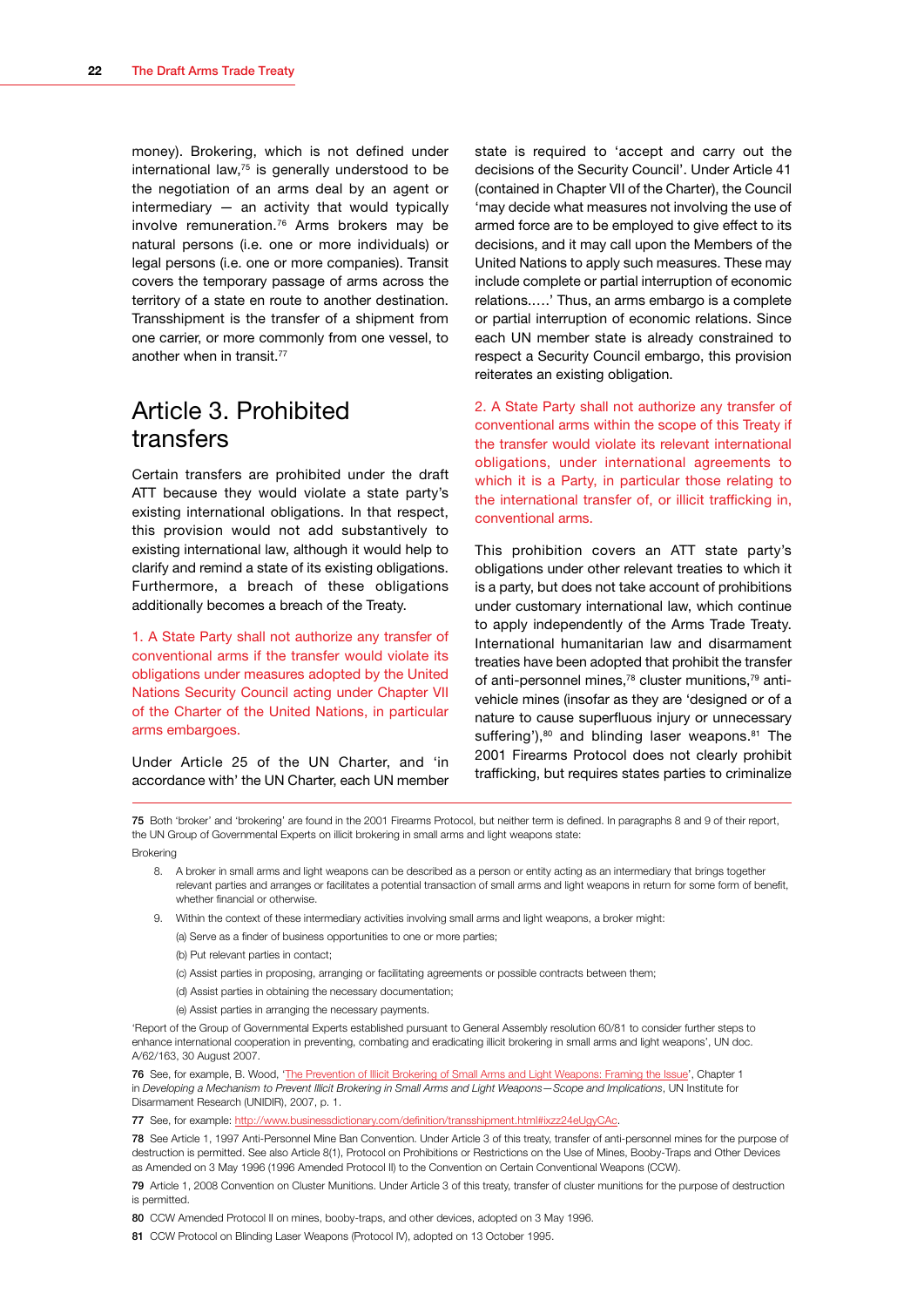illicit trafficking in firearms, their parts and components, and ammunition.82

3. A State Party shall not authorize a transfer of conventional arms within the scope of this Treaty for the purpose of facilitating the commission of genocide, crimes against humanity, war crimes constituting grave breaches of the Geneva Conventions of 1949, or serious violations of Common Article 3 of the Geneva Conventions of 1949.

This provision was reportedly put forward by the USA. It is more narrowly drafted than extant customary law in a number of ways. First, it only covers situations where the *purpose* of the transfer is to facilitate commission of genocide, crimes against humanity, or war crimes. As Mexico stated during the ATT Conference, no government will frame a transfer in those terms, so, as drafted, the provision could be considered largely without practical effect. It may have been taken from Article 25, paragraph 3(c) of the 1998 Rome Statute of the International Criminal Court (ICC), which provides that 'a person shall be criminally responsible and liable for punishment for a crime within the jurisdiction of the Court' if that person:

For the purpose of facilitating the commission of such a crime, aids, abets or otherwise assists in its commission or its attempted commission, including providing the means for its commission.

The requirement of intent is, however, only applicable for one sub-paragraph of the aiding and abetting provision in the ICC and does not represent the only *mens rea* test for that Court, nor does it reflect customary law according to which the standard is one of knowledge.<sup>83</sup> As the Special Court for Sierra Leone has observed: 'Although the lending of practical assistance, encouragement, or moral support must itself be intentional, the intent to commit the crime or underlying offence is not required'.84 The standard for individual criminal responsibility under the ICC Article 25(3)(c) is higher than the standard for state complicity in genocide, or indeed for inter-state complicity in any violation of international law.<sup>85</sup> Thus, for example, in the case brought by Bosnia and Herzegovina against Serbia and Montenegro, the International Court of

Justice (ICJ) set out a threshold to find complicity in genocide by a state:

There cannot be a finding of complicity against a State unless at the least its organs were aware that genocide was about to be committed or was under way, and if the aid and assistance supplied, from the moment they became so aware onwards, to the perpetrators of the criminal acts or to those who were on the point of committing them, enabled or facilitated the commission of the acts. In other words, an accomplice must have given support in perpetrating the genocide with full knowledge of the facts.<sup>86</sup>

In this regard, Article 41, paragraph 2 of the ILC's 2001 Articles on State Responsibility prohibits states from rendering aid or assistance in maintaining situations created by a serious breach of a peremptory norm of international law. The concept of aid or assistance presupposes that a state has 'knowledge of the circumstances of the internationally wrongful act'. There is, however, 'no need to mention such a requirement in article 41, paragraph 2, as it is hardly conceivable that a State would not have notice of the commission of a serious breach by another State'.<sup>87</sup>

Second, limiting war crimes to grave breaches of the 1949 Geneva Conventions or serious violations of Common Article 3 to those Conventions would exclude most violations that occur during the conduct of hostilities, such as targeting the civilian population.

Switzerland put forward drafting suggestions in the plenary to strengthen the provision and bring it into line with states existing obligations under customary international law:

A State Party shall not authorize a transfer of conventional arms within the scope of this Treaty **where such acts would amount to aid or assistance in** the commission of genocide, crimes against humanity, war crimes **including those** constituting grave breaches of the Geneva Conventions of 1949, or serious violations of Common Article 3 of the Geneva Conventions of 1949.

<sup>82</sup> Article 5(1)(b), 2001 Firearms Protocol.

<sup>83</sup> See, e.g., in this regard, Amb. David Scheffer, *Amicus Curiae* brief for United States Supreme Court, *Kiobel v. Royal Dutch Petroleum*, 13 June 2012, pp. 32–7.

<sup>84</sup> Special Court for Sierra Leone, *Prosecutor v. Taylor*, Case No. SCSL-03-01-T, Judgment, 18 May 2012, §487.

<sup>85</sup> See ILC Draft Articles on Responsibility of States for Internationally Wrongful Acts, Article 16, UN doc. A/56/10.

<sup>86</sup> *Case Concerning the Application of the Convention on the Prevention and Punishment of the Crime of Genocide (Bosnia and* 

*Herzegovina v. Serbia and Montenegro)*, Judgment, 26 February 2007, §432; see also §§ 420–1.

<sup>87</sup> ILC Draft Articles on Responsibility of States for Internationally Wrongful Acts, Article 41, commentary, 2001, UN doc. A/56/10 at p. 115.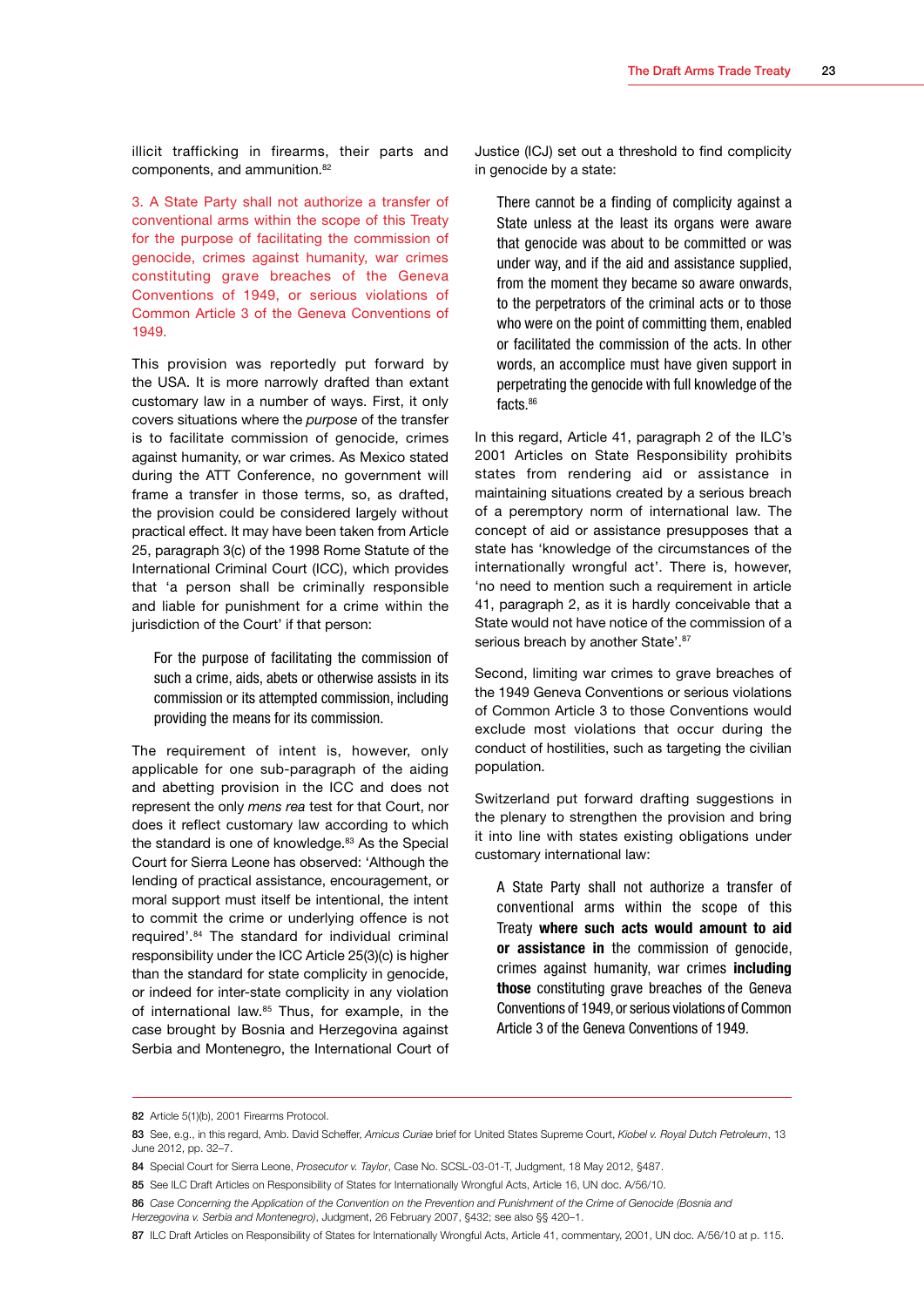<span id="page-26-0"></span>This language would cover all war crimes, both in international and non-international armed conflict. Most importantly, it would cover the effects of indiscriminate or disproportionate attacks on the civilian population.

## Article 4. National Assessment

This provision forms the centrepiece of the Treaty, despite its inopportune rephrasing as 'national assessment'. Termed 'criteria' or 'parameters' in the earlier draft texts, it sets out the conditions under which a state party should permit or refuse to permit an export of conventional arms. Significantly, it does not currently cross-reference or link to other transactions covered by the Treaty: import, brokering, transit or transshipment.

1. In considering whether to authorize an export of conventional arms within the scope of this Treaty, each State Party shall assess whether the proposed export would contribute to or undermine peace and security.

Each state party is required to determine whether a proposed export of conventional arms would contribute to, or undermine, peace and security. This provision was and remains extremely contentious. Read in concert with the remainder of Article 4, it appears to create a significant potential loophole because a transfer that would otherwise be unlawful under the article might nevertheless be authorized 'legally' if a state party claims to have determined that its effect on peace and security would be positive $88$  – whether or not its determination is objective or reasonable. This exception to the requirement for denial is not currently limited to threats to international peace and security.

2. Prior to authorization and pursuant to its national control system, the State Party shall assess whether the proposed export of conventional arms could:

- a. be used to commit or facilitate a serious violation of international humanitarian law;
- b. be used to commit or facilitate a serious violation of international human rights law; or
- c. be used to commit or facilitate an act constituting an offense under international conventions and protocols relating to

#### terrorism to which the transferring State is a Party.

A national assessment must also be conducted to determine whether the arms proposed for export (in other words, not transfer) could be used in the commission of a serious violation (singular) of either international humanitarian law or international human rights law or to commit an act of terrorism. This formulation is strange in that any weapon *could* be used in violation of international law. A better formulation would require states to assess the likelihood of a weapon being so used, which would also link more logically with paragraph 5 of this provision.

In addition, to avoid doubt, it would be better to say that Article 4 would enter into play only if a transfer were not prohibited under Article 3. There is an evident overlap between Article 3, paragraph 3, and Article 4, paragraph 2. It should not be possible to authorize a transfer that fails the criteria set out in the sub-paragraphs of Article 3.

#### What is a serious violation of international humanitarian law?

The ICRC has asserted that serious violations of IHL and war crimes are one and the same:

'Serious violations of international humanitarian law' are 'war crimes,' and the two terms are interchangeable. The majority of these offences involve death, injury, destruction or unlawful taking of property. They include but are not limited to 'grave breaches' as specified under the four Geneva Conventions of 1949 and their Additional Protocol I of 1977. But the grave breaches specified in these instruments only arise in international armed conflicts. War crimes also include the offences defined in article 8 of the Rome Statute of the International Criminal Court, which can occur in both international and non-international armed conflicts.89

According to the same note by the ICRC additional war crimes under customary law do not appear in the Rome Statute.<sup>90</sup> Serious violations of international humanitarian law amounting to war crimes, in international armed conflicts and in armed conflicts of a non-international character,

<sup>88</sup> The President's draft treaty text of 24 July only referred to consideration of whether the proposed export would *contribute* to peace and security. A number of states, including Nigeria and Uruguay, had suggested changing 'contribute to peace and security' to 'be used to undermine peace and security'.

<sup>89</sup> [Statement of the ICRC to the United Nations Diplomatic Conference on the Arms Trade Treaty,](http://www.icrc.org/eng/resources/documents/statement/2012/att-arms-availability-statement-2012-07-12.htm) New York, 12 July 2012.

<sup>90</sup> See, for example, ICRC, ['What are "serious violations of international humanitarian law"?](http://www.icrc.org/eng/assets/files/2012/att-what-are-serious-violations-of-ihl-icrc.pdf)', Explanatory Note, New York, July 2012; and J.-M. Henckaerts, and L. Doswald-Beck, *Customary International Humanitarian Law – Volume 1: Rules*, Oxford University Press, Oxford, 2005.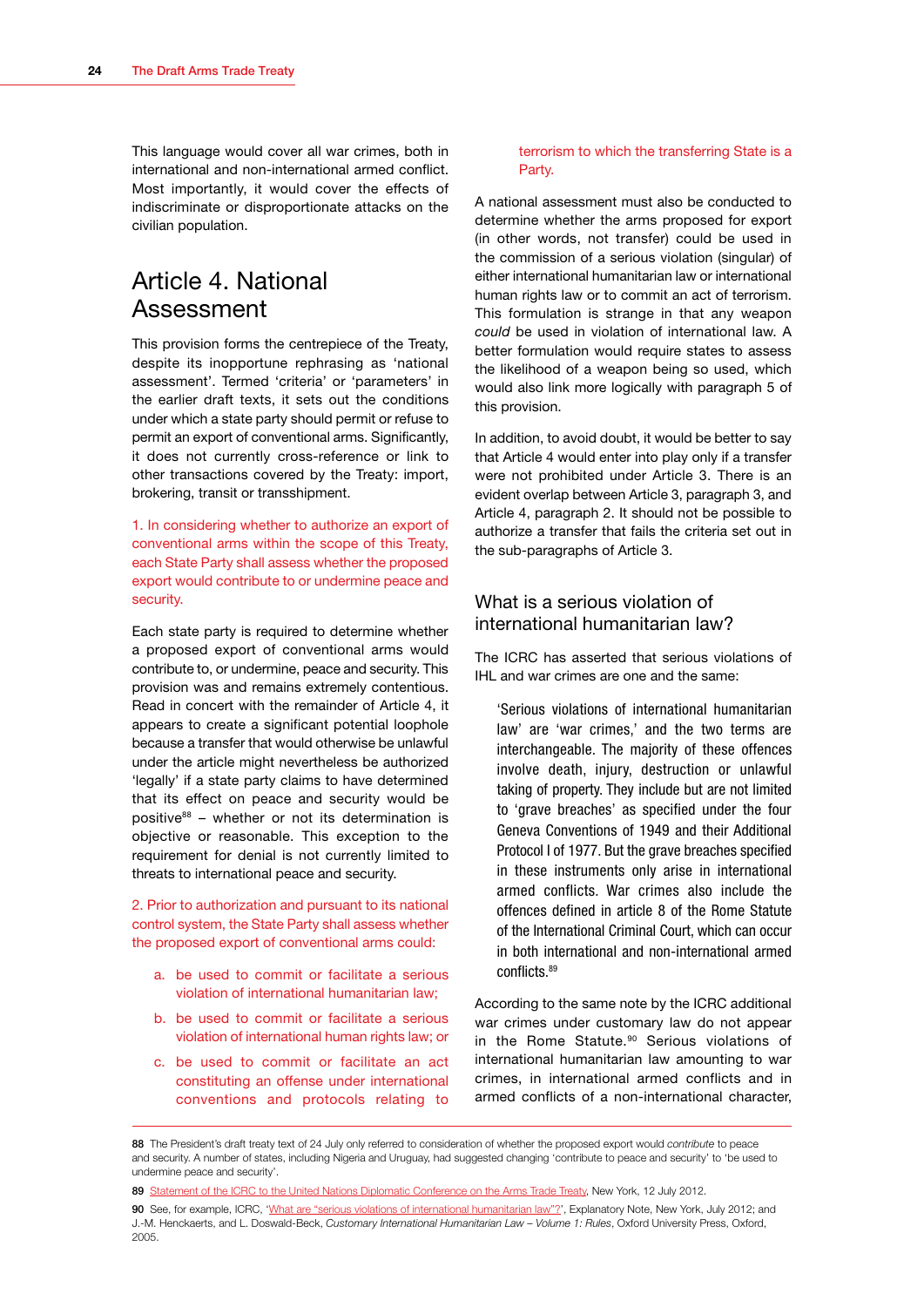<span id="page-27-0"></span>would include deliberate attacks on the civilian population, indiscriminate attacks, attacks that caused harm to civilians or civilian objects that was disproportionate in relation to expected military advantage, and violence against detainees (whether they are civilians or captured combatants).

#### What is a serious violation of international human rights law?

There is no settled agreement on exactly what constitutes a 'serious violation' of international human rights law. The content of 'serious violation' might be determined in terms of the violated right or the nature of the violation, or both. What is probably undisputed is that acts that violate human rights that are *jus cogens* (peremptory norms of international law), such as the rights to freedom from arbitrary deprivation of life, torture, slavery, or enforced disappearances, constitute serious violations of international human rights law. However, the term can probably be applied to violations of all 'fundamental' human rights, such as the right to peaceful assembly, the rights to liberty and security, and arguably also the rights to education and health. With respect to human rights that are not generally considered 'fundamental', violations might have to be gross to be serious.

#### What terrorist offences are covered?

Sub-paragraph (c) covers acts, by means of a conventional weapon provided by the exporting state, which would constitute an offence under a treaty relating to terrorism to which the *transferring* state is party. Of particular importance in this regard would be the 1997 Terrorist Bombings Convention.91 Under Article 2, paragraph 1 of that Convention:

Any person commits an offence within the meaning of this Convention if that person unlawfully and intentionally delivers, places, discharges or detonates an explosive or other lethal device in, into or against a place of public use, a State or government facility, a public transportation system or an infrastructure facility:

(a) With the intent to cause death or serious bodily injury; or

(b) With the intent to cause extensive destruction of such a place, facility or system, where such destruction results in or is likely to result in major economic loss.

However, under Article 19, paragraph 2, of the Convention:

The activities of armed forces during an armed conflict, as those terms are understood under international humanitarian law, which are governed by that law, are not governed by this Convention, and the activities undertaken by military forces of a State in the exercise of their official duties, inasmuch as they are governed by other rules of international law, are not governed by this Convention.

3. In making the assessment, the exporting State Party shall apply the criteria set out in paragraph 2 of this article consistently, and in an objective and non-discriminatory manner, taking into account relevant factors, including information provided by the importing State.

Again, this provision seeks to remove the element of politics from the 'risk' assessment. It was included in response to concerns that the notion of human rights would be used in a selective way. The exporting state is required to take into account information provided by the importing state.

4. In assessing the criteria set out in paragraph 2 of this article, the exporting State Party may also take into consideration the establishment of risk mitigation measures, including confidence-building measures and jointly developed programmes by the exporting and importing States.

According to this provision, the exporting state party *may* take into account 'risk mitigation measures' that reduce the likelihood that transferred weapons will be used in a manner that would violate international law. Such measures might set conditions on future military (or economic) cooperation, or include diplomatic assurances, training, and the like.

5. If, after conducting the assessment called for in paragraph 1 and 2 of this article, and after considering the mitigation measures provided for in paragraph 4 of this article, the State Party finds that there is an overriding risk of any of the consequences under paragraph 2 of this article, the State Party shall not authorize the export.

If an exporting state party determines that there is an 'overriding risk' that weapons may be used to commit or facilitate a serious violation of international humanitarian or human rights law, or to commit or facilitate an act of terrorism in accordance with paragraph 2(c), it must not

91 International Convention for the Suppression of Terrorist Bombings (1997). Other relevant treaties would include the Convention for the Suppression of Unlawful Acts against the Safety of Maritime Navigation (1988); the International Convention against the Taking of Hostages, (1979); and the Convention for the Suppression of Unlawful Acts against the Safety of Civil Aviation (1971).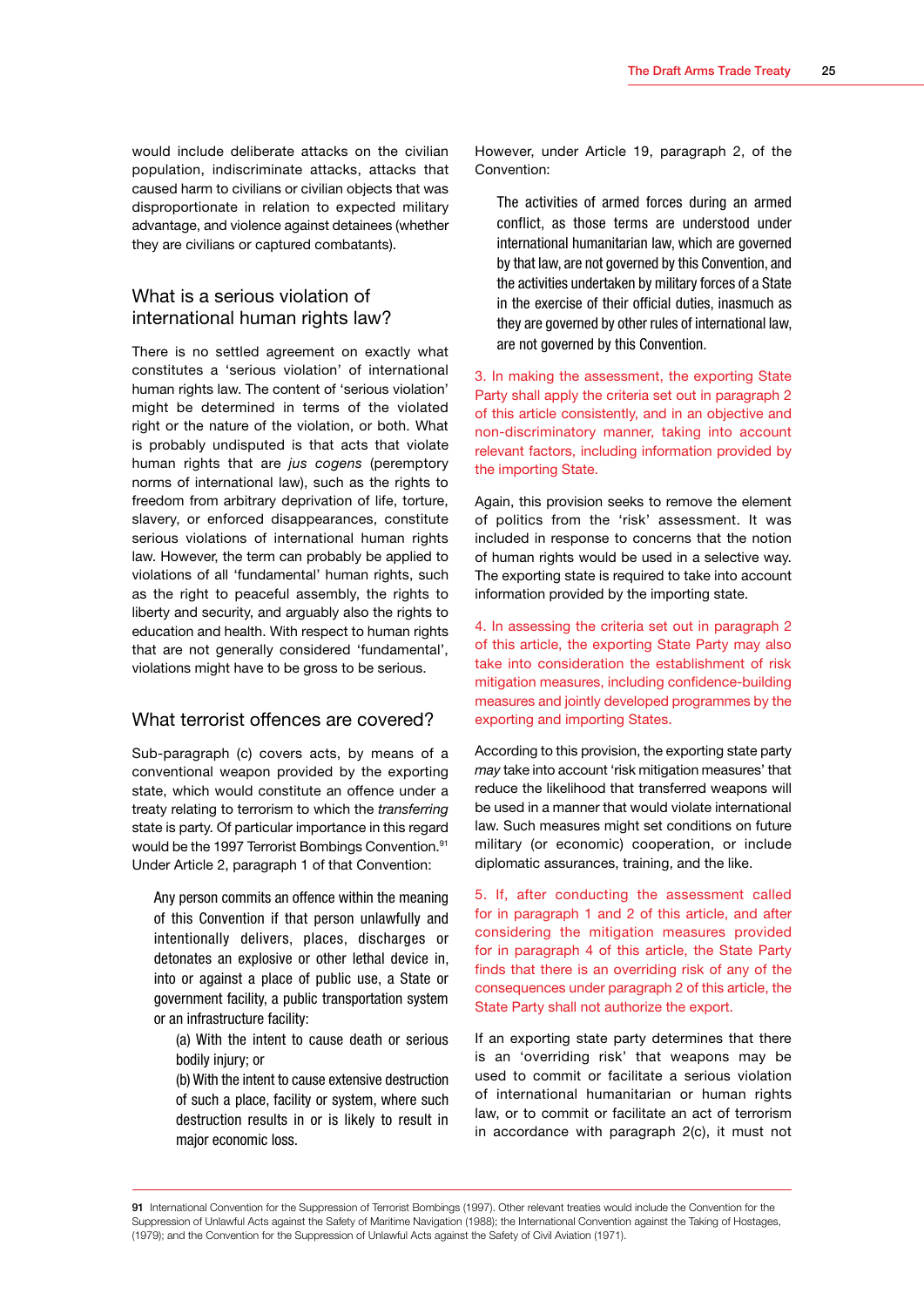<span id="page-28-0"></span>authorize the proposed export. Based on the text of paragraph 5, the term 'overriding' might imply that the risks in paragraph 2 are to be compared with the potential impact of the transfer on peace and security.<sup>92</sup>

On one view, this provision is balanced because it establishes a reasonably high but not impossible threshold for authorising a proposed export. It means that where, for example, a government is fighting against a widespread terrorist threat, but its counterterrorism efforts are not unblemished from a human rights perspective, there may be grounds for authorizing the transfer to that government. Similarly, only in exceptional circumstances will a transfer to an armed non-state actor (ANSA), such as a rebel group, be permissible under an ATT, but such circumstances might exist, for example where the ANSA is fighting on behalf of people against whom the state authorities are committing crimes against humanity or even genocide, even though some members of the ANSA are likely to engage in conduct that is unlawful under applicable international humanitarian and human rights law.

However, this reading of the provision would create a very significant loophole in the Treaty. The formulation 'overriding risk' implies that an exporting state will ask whether the risk that the transferred arms could or will be used to violate human rights overrides or outweighs other considerations, including the recipient state's legitimate need for the arms, applying some form of hierarchy or prioritisation. In the earlier President's paper, the term 'substantial risk' was used: that threshold required exporting states to ask 'how likely is it that the arms will be used to commit or facilitate a human rights violation?' It focused on the magnitude of the risk. The margin of discretion accorded by the new wording is such that an exporting state could almost always find a reason to authorize a transfer — and would probably refuse to disclose the reasons for doing so, based on 'overriding' national security considerations. Such a level of discretion would drive a coach and horses through one of the aims of an ATT, which is to prevent the transfer of arms where there is a real risk that they would contribute to human suffering.

An alternative reading would be that the term 'overriding' simply refers to the level of risk of adverse consequences. To remove ambiguity, however, it would be preferable to replace 'overriding' with 'substantial' or 'clear',93 or, if it is deemed essential to set a very high threshold, 'overwhelming'.

6. Each State Party, when considering a proposed export of conventional arms under the scope of this Treaty, shall consider taking feasible measures, including joint actions with other States involved in the transfer, to avoid the arms:

- a. being diverted to the illicit market or for unauthorized end use;
- b. being used to commit or facilitate genderbased violence or violence against children;
- c. being used for transnational organized crime;
- d. becoming subject to corrupt practices; or
- e. adversely impacting the development of the importing State.

Paragraph 6 obliges each state party to *consider* (but do no more than consider) taking 'feasible' measures to prevent the proposed export of arms from producing outcomes (a) to (e). However, states are not under any obligation to assess the risk of such outcomes; the text does not define or identify what 'measures' states should take to avoid diversion or misuse; and the addition of 'feasible' further weakens their responsibility. Moreover, the effect of including subparagraph b in Article 4, paragraph 6, could arguably be worse than not mentioning the criterion at all, because it could imply that a state is not bound to deny a transfer even when an overriding risk exists that the arms in question would be used to commit genderbased violence or violence against children (under paragraphs 2 and 5 of Article 4).

## Article 5. General Implementation

This provision addresses the 'general implementation' of the Treaty. It would benefit from serious revision because it contains duplication, at least one potentially huge loophole, and unnecessary ambiguities.

1. Each State Party shall implement this Treaty in a consistent, objective and non-discriminatory manner, in accordance with the goals and objectives of this Treaty.

<sup>92</sup> Or potentially other factor(s); the link to paragraph 1 is implicit, not explicit.

<sup>93.</sup> The EU Common Position uses the words 'clear risk' that the arms 'might be used' to commit serious violations of international humanitarian law (see Criterion 2). The Wassenaar Best Practice Guidelines on SALW exports use the same language ('clear risk').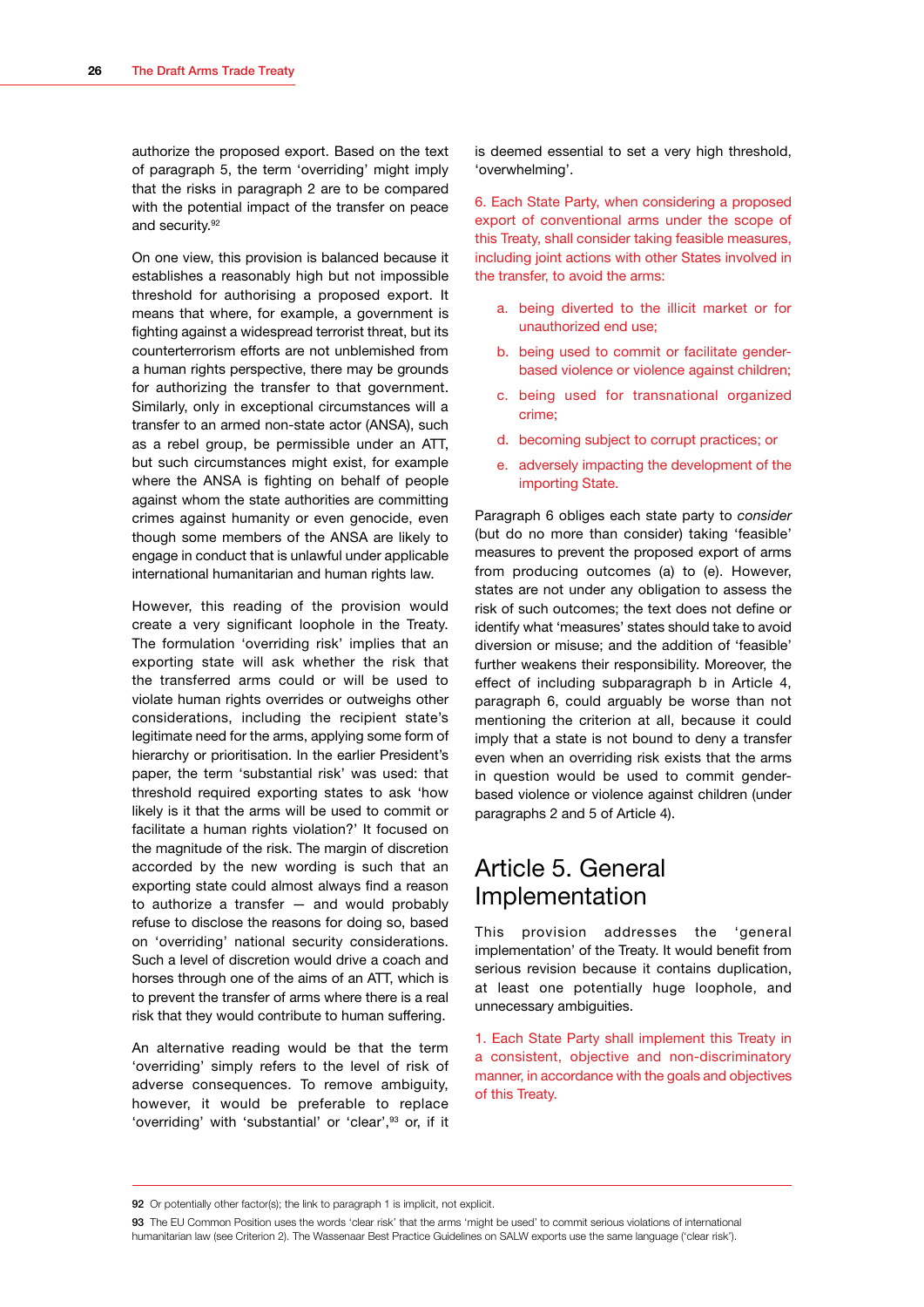The words 'objective and non-discriminatory' appear here for the third time in the draft ATT.94 This provision reiterates the call that states parties should avoid politics in their arms transfer decisions, and it remains unclear what effect such a provision would have in practice.

2. The implementation of this Treaty shall not prejudice obligations undertaken with regard to other instruments. This Treaty shall not be cited as grounds for voiding contractual obligations under defence cooperation agreements concluded by States Parties to this Treaty.

The first sentence of this provision is potentially the greatest loophole in the entire treaty. It appears to allow a state party to balance, prioritise, or contract out of its obligations, and to decide, for example, that a state-to-state contract to sell or otherwise transfer conventional arms will override the obligations in Article 4 and potentially even Article 3 of the draft ATT. In response to serious concern expressed by Switzerland and others in the plenary, India proposed to delete the first sentence of this provision if the text of Article 6, paragraph 3, was also deleted.

The second sentence of paragraph 2 has also aroused controversy. The provision states that the ATT 'shall not be cited as grounds for voiding contractual obligations under defence cooperation agreements concluded by States Parties to this Treaty'. This could be construed to mean that a state party to the ATT may not void a contract with another state party on the grounds that a proposed export of conventional arms would violate its obligations under the ATT.95 It can of course suspend or terminate any contract, but may suffer financial consequences unless it can claim sovereign immunity. This is therefore primarily a civil litigation issue relating to financial penalties, not a major loophole in the ATT as some have feared. Nonetheless, any state that adheres to a future ATT would be wise to include the substantive criteria set out in Article 3 and 4 in each of its arms transfer contracts. For the avoidance of any doubt, the deletion of all of paragraph 2 of Article 5 would be preferable.

3. Each State Party shall take all appropriate legislative and administrative measures necessary to implement the provisions of this Treaty and shall designate competent national authorities in order to have an effective and transparent national control system regulating the international transfer of conventional arms.

Notwithstanding the awkward drafting of this provision, it is essential to require each state party to take 'all appropriate legislative and administrative measures necessary to implement the provisions' of the ATT. However, this provision clearly overlaps with Article 11 and the precise relationship between the two provisions is not immediately obvious. The inclusion of the word 'all' is positive, although its juxtaposition to the word 'appropriate' is unfortunate. (Who determines what is appropriate – the state party alone?) A better, and simpler, formulation of the first part of the sentence might be:

Each State Party shall take all necessary legislative, administrative, and other measures to implement this Treaty, including the imposition of penal sanctions for violations of Articles 3 and 4.

The second part of the sentence is also poorly drafted, although the call for a national control system is again important. A better and simpler formulation might be:

… and shall establish an effective and transparent national control system, including by designating or establishing a competent national authority, to regulate the transfer of conventional arms.

4. Each State Party shall designate one or more national points of contact to exchange information on matters related to the implementation of this Treaty. A State Party shall notify the secretariat, established under article 12, of its national point(s) of contact and keep the information updated.

The obligation to designate a national point of contact for treaty implementation is welcome.

5. States Parties involved in an international transfer of conventional arms shall, in a manner consistent with this Treaty, take appropriate measures to prevent diversion to the illicit market or for unauthorized end use.

Paragraph 5 of Article 5 should be compared with paragraph 6 of Article 4. They do not appear to be fully consistent with each other. In Article 4, states parties are required only to 'consider taking feasible measures' to ensure that arms they propose to transfer are not diverted to the illicit market or for unauthorized end use. Here, states parties are required to 'take appropriate measures' to achieve the same ends. A requirement to take 'appropriate' measures is stronger than a requirement to

<sup>94</sup> See Principle 8 and Article 4(3).

<sup>95</sup> Of course, applicable *national* law, or the actual contractual provisions, could contain valid grounds for voiding contractual obligations under defence cooperation agreements.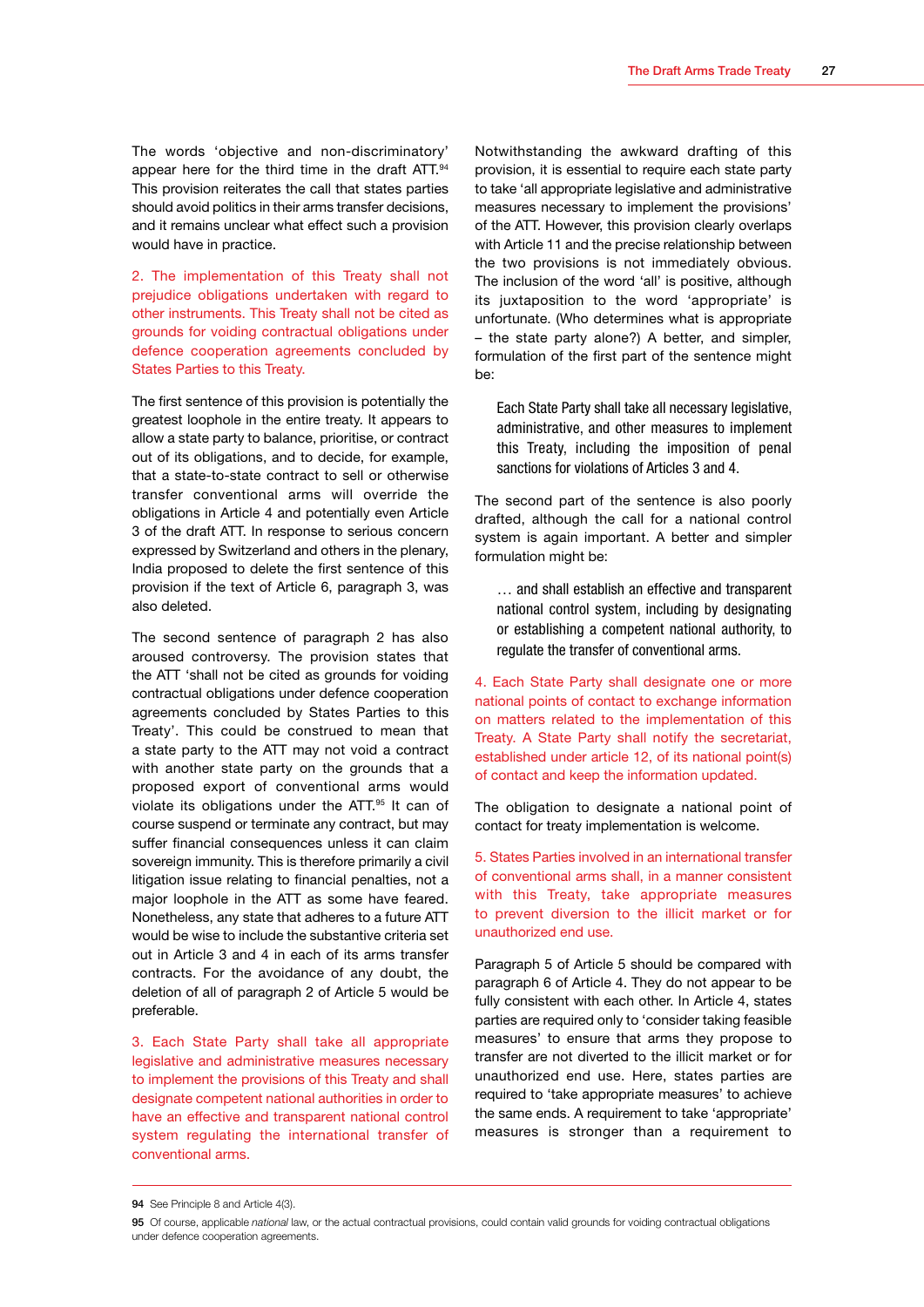<span id="page-30-0"></span>'consider' taking 'feasible' measures. Stating that measures should be taken 'in a manner consistent with this Treaty' does not clarify the confusion.

6. If a diversion is detected, the State or States Parties that made the detection may notify the State or States Parties that could be affected by such diversion, to the extent permitted in their national laws, in particular those States Parties that are involved in the transfer or may be affected, without delay.

When diversion occurs, paragraph 6 *allows* a state party to inform another affected state party or states parties, though it does not oblige it to do so. It would be preferable to replace 'may' with 'shall' or 'should' and to clarify that the provision applies also to states that are not party to the Treaty.

## Article 6. Export

To clarify which prohibitions or obligations will apply to specific aspects of transfer, Article 6 addresses export. Although the term is not defined, under international law 'export' is generally understood to mean the transfer of goods or services (in this case, the physical movement of arms) from the territory of one state to the territory of another, regardless of any financial consideration. It therefore includes gifts, leases, and loans, as well as sales. There is no firm evidence (notwithstanding serious doubts expressed by some civil society organisations) that 'export' has been given a narrower meaning in the draft ATT.

1. Each exporting State Party shall conduct national assessments, as detailed in paragraphs 1, 2, 3, 4, and 5 of article 4 and taking into account the considerations as detailed in paragraph 6 of article 4, whether to authorize the export of conventional arms under the scope of this Treaty under its jurisdiction. Each State Party shall apply articles 3 and 4, taking into account all relevant information.

This provision appears to duplicate the provisions of Articles 3 and 4. It is, however, narrower than Article 3, which uses the word 'transfer' and not merely 'export' as in Article 4. It also refers to assessments in paragraph 5 of Article 4 when in fact this provision deals with authorization of transfer. It does, however, require that an assessment of the risk set out in paragraph 6 of Article 4 be conducted, thereby adding a valuable substantive obligation.

2. Each State Party shall take measures to ensure all authorizations for the export of conventional arms under the scope of this Treaty are detailed and issued prior to the export. Appropriate information about the export in question shall, upon request, be made available to the importing, transit and transshipment State Parties, in accordance with national laws.

The first sentence of paragraph 2 is potentially dangerous because it implies that a state party only has to 'take measures to ensure' rather than 'ensure' that necessary authorizations are issued prior to export. The deletion of the words 'take measures to' is recommended. The provision then obliges states to make 'appropriate information' available 'to the importing, transit and transshipment State [sic] Parties'. Again, it is unclear what 'appropriate' information' implies or who decides what is appropriate. The term 'in accordance with national laws' is potentially ambiguous, but should not be taken to mean that national laws would override the obligation; it could limit the content of the information provided. In addition, the obligation to disclose information is imposed on states parties, rather than all states.

3. If, after an authorization has been granted, a State Party becomes aware of new relevant information that causes it to reassess that there is an overriding risk of any of the consequences of paragraphs 1, 2, 3, 4, and 5 of article 4, the State Party may suspend or revoke the authorization.

When the conditions described arise, states are under no obligation to suspend or revoke an authorization; they may do so. As noted above, India proposed to delete both this provision and the first sentence of Article 5, paragraph 2. Article 6, paragraph 3 is also problematic because it implies that states are not bound to suspend a transfer that would facilitate the acts described in Article 4, paragraph 6 (including gender-based violence, violence against children or transnational organised crime).

4. Each State Party shall establish and maintain a national control system to regulate the export of ammunition for conventional arms under the scope of this Treaty, and shall apply article 3, and paragraphs 1, 2, 3, 4, and 5 of article 4 prior to authorizing any export of ammunition.

The inclusion of ammunition in the Arms Trade Treaty was a key demand of many, particularly African, states. This provision applies the Treaty's prohibitions and criteria to ammunition, including the obligation to conduct an assessment of the risks set out in paragraph 2 of Article 4. At the same time, ammunition is not defined. It would be better to include ammunition (and munitions) in Article 2. Furthermore, as currently drafted, paragraph 3 of Article 6 would also not apply to ammunition.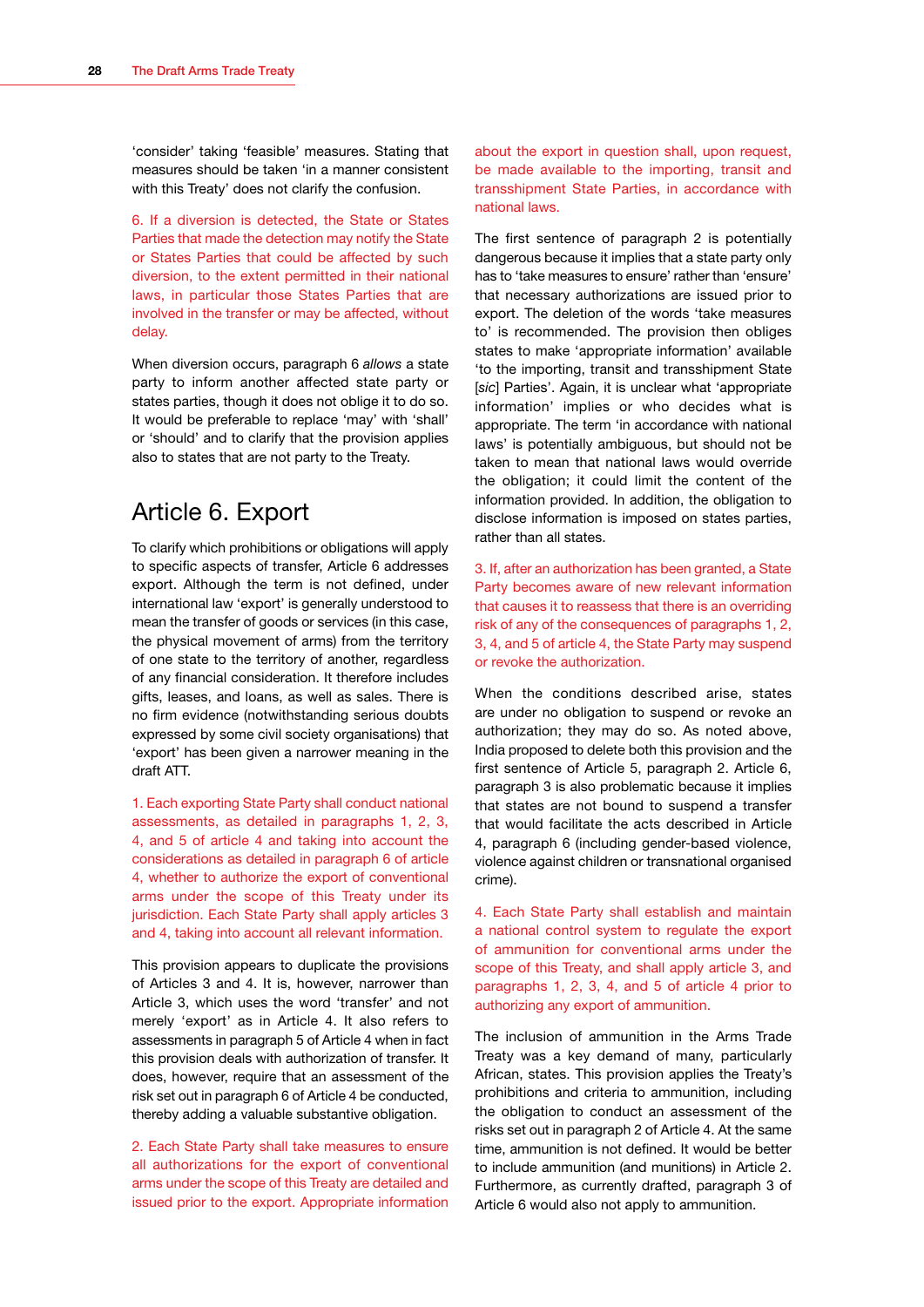<span id="page-31-0"></span>5. Each State Party shall establish and maintain a national control system to regulate the export of parts and components, to the extent necessary, for the conventional arms under the scope of this Treaty, and apply article 3 and paragraphs 1, 2, 3, 4, and 5 of article 4 prior to authorizing any export of those parts and components.

This provision extends the treaty's obligations in Articles 3 and 4 to parts and components of conventional arms covered by the Treaty. The inclusion of 'to the extent necessary' may temper the extent of the obligation. Furthermore, as currently drafted, paragraph 3 of Article 6 would not apply to parts and components.

## Article 7. Import

Article 7 is potentially a useful counterpart to the obligations imposed on exporting or transferring states. Although some of the text is unnecessarily weak, it helpfully recognizes that importing states have obligations with respect to the arms trade, and in particular have a duty to prevent diversion of arms' imports to unlawful uses or users.

1. Each importing State Party shall take measures to ensure that appropriate and relevant information is provided, upon request, in accordance with its national laws, to the exporting State Party to assist the exporting State Party in its national assessment.

Paragraph 1 is a corollary to Article 4, especially paragraph 3, which requires the exporting state to take into account information provided by the importing state.

2. Each importing State Party shall put in place adequate measures that will allow them to regulate, where necessary, imports of conventional arms under the scope of this Treaty. Each importing State Party shall also adopt appropriate measures to prevent the diversion of imported conventional arms under the scope of this Treaty to the illicit market or for unauthorized end use.

Paragraph 2 sets out two main obligations. The first is that importing as well as exporting states must put in place adequate measures (but which are not defined) that will allow them to regulate imports of conventional arms under the scope of the Treaty. The second is that each importing state party must adopt 'appropriate measures to prevent diversion … to the illicit market or for unauthorized end use' of imported conventional arms covered by the ATT. Although the word 'appropriate' is weaker than 'necessary', this is a substantive obligation.

3. Each importing State Party may request information from the exporting State Party concerning any pending authorizations where the importing State Party is the country of final destination.

Paragraph 3 allows each importing state to 'request information' from an exporting state party concerning pending proposed transfers. Since the exporting state is not obliged to provide the information requested, however, it is hard to see what purpose this provision serves other than to restate the obvious. Even without such a provision, a state can always request information from another state.

A potential obligation that is missing in the draft text is the obligation on importing states to notify the exporting state if they re-export or retransfer the arms they have imported. Such a provision exists in the Programme of Action on Small Arms, which stipulates that participating states undertake:

To make every effort, in accordance with national laws and practices, without prejudice to the right of States to re-export small arms and light weapons that they have previously imported, to notify the original exporting State in accordance with their bilateral agreements before the retransfer of those weapons.<sup>96</sup>

### Article 8. Brokering

Each State Party shall take the appropriate measures, within its national laws, to regulate brokering taking place under its jurisdiction for conventional arms under the scope of this Treaty. Such controls may require brokers to register or obtain written authorization before engaging in brokering transactions.

This weak provision only requires states parties to take 'the appropriate measures, within its national laws, to regulate brokering' that occurs within its jurisdiction. An example of such a measure (now called a control) that states may (but are not required to) adopt is the imposition on brokers of an obligation to register or obtain written authorization prior to engaging in brokering. This is hardly a far-reaching duty. Nothing in the text prevents brokers from circumventing the obligations set out in the Treaty, nor is there any obligation to adopt legislation to cover the acts of nationals abroad. According to two experts: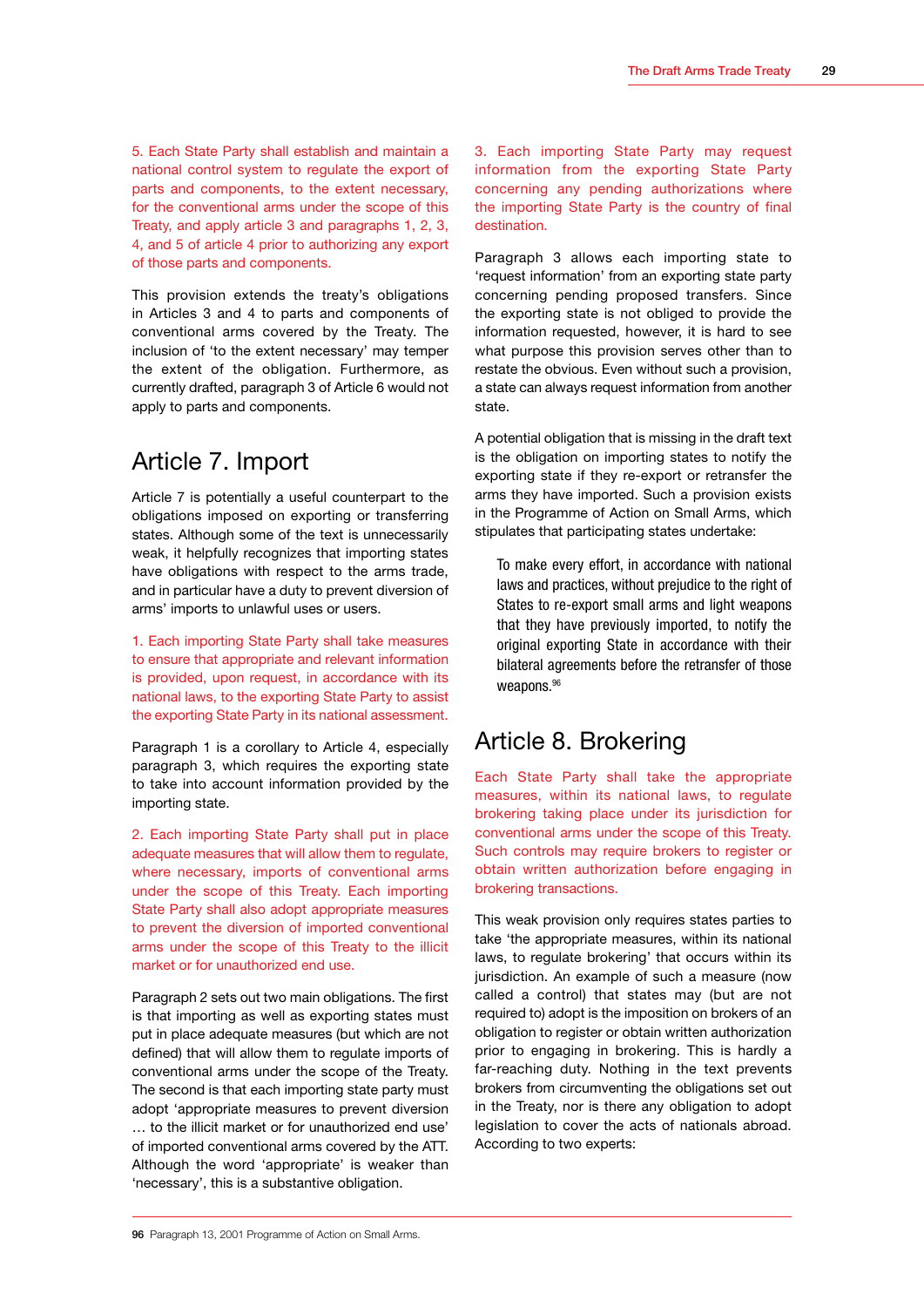<span id="page-32-0"></span>The way unscrupulous arms brokers contribute to the proliferation of weapons around the world and the threat they therefore pose to peace, security and development have clearly been demonstrated in a series of reports by the United Nations and nongovernmental organisations since the late 1990s.

Arms brokering basically means facilitating and organising transactions via types of payment or payment in kind, and is perfectly legal in and of itself. When insufficiently regulated or not regulated at all, however, there is little to prevent legal arms brokers (also known as 'intermediaries') from slipping into illicit arms dealing. Moreover, arms brokers have developed the ability to get round existing controls by abusing the differences in countries' legal systems or by operating from countries where there are weak controls or no controls at all. Poor regulation, or lack of regulation on arms brokering is therefore now seen by national and international fora as a serious gap in the fight against arms trafficking.97

Brokering is therefore a major problem, because brokers in one state's jurisdiction (where legal controls are weak) may negotiate arms deals between parties located in the jurisdiction of other states. In addition, the draft Treaty does not define the term.<sup>98</sup> Finally, the draft provisions on brokering are less detailed than commitments in other, albeit non-binding, documents. For example, Article 15 of the Firearms Protocol stipulates:

1. With a view to preventing and combating illicit manufacturing of and trafficking in firearms, their parts and components and ammunition, States Parties that have not yet done so shall consider establishing a system for regulating the activities of those who engage in brokering. Such a system could include one or more measures such as:

- (a) Requiring registration of brokers operating within their territory;
- (b) Requiring licensing or authorization of brokering; or
- (c) Requiring disclosure on import and export licences or authorizations, or accompanying documents, of the names and locations of brokers involved in the transaction.

2. States Parties that have established a system of authorization regarding brokering as set forth in paragraph 1 of this article are encouraged to include information on brokers and brokering in their exchanges of information under article 12 of this Protocol and to retain records regarding brokers and brokering in accordance with article 7 of this Protocol.

Paragraph 14 of the Programme of Action affirms that participating states undertake:

To develop adequate national legislation or administrative procedures regulating the activities of those who engage in small arms and light weapons brokering. This legislation or procedures should include measures such as registration of brokers, licensing or authorization of brokering transactions as well as the appropriate penalties for all illicit brokering activities performed within the State's jurisdiction and control.

## Article 9. Transit and **Transshipment**

1. Each State Party shall adopt appropriate legislative, administrative or other measures to regulate, where necessary and feasible, conventional arms covered by this Treaty that transit or transship through its territory.

The transit and transshipment of conventional weapons pose difficult regulatory challenges.<sup>99</sup> Nevertheless, this provision is rather weak. Paragraph 1 requires each state party to adopt 'appropriate legislative, administrative or other measures' to regulate conventional arms covered by the ATT that transit or transship through its territory. It does not require states to ensure that their ATT obligations under Articles 3, 4, and 5 are not circumvented, and further weakens the extent of their obligations by adding the caveat 'where necessary and feasible'.

2. Importing and exporting States Parties shall cooperate and exchange information, where feasible and upon request, to transit and transshipment States Parties, in order to mitigate the risk of diversion.

<sup>97</sup> V. Moreau and H. Anders, *Arms brokering controls and how they are implemented in the European Union*, GRIP, Brussels, 2009, p. 5.

<sup>98</sup> See the commentary on Article 2B above for a brief discussion of the notion of broker and brokering.

<sup>99</sup> In the Chair's earlier draft texts, states were required to apply the criteria or parameters to the transit of arms (as well as the import), not just the export of conventional arms. Many transit states oppose this proposal on a number of grounds, however: that it is not feasible commercially, that is logistically challenging, and on the basis that most transit states do not currently have such systems in place.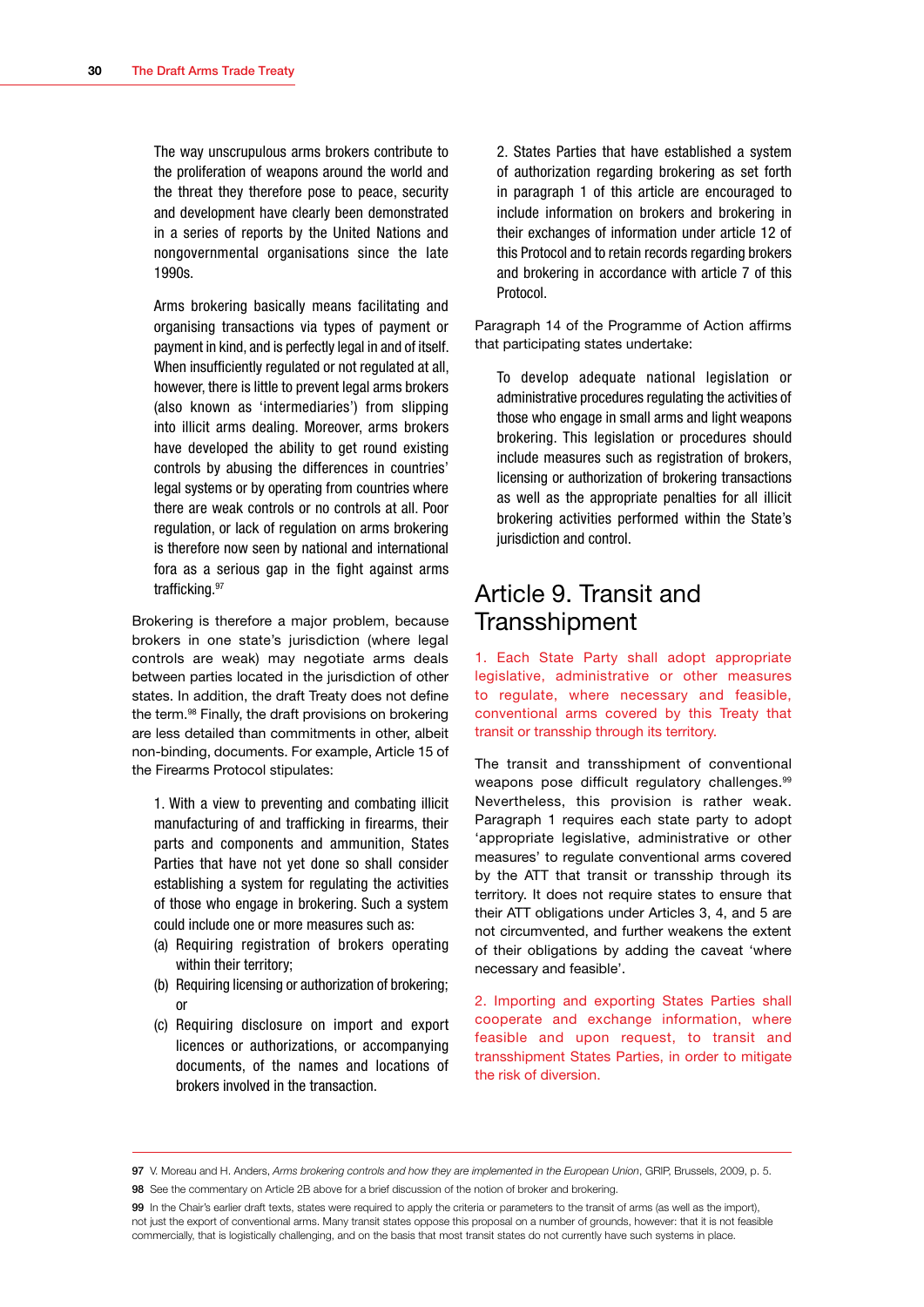<span id="page-33-0"></span>This provision also seems unnecessarily weak. To reduce the risk of diversion, states are obliged to exchange information but only "where feasible" (not even "to the extent possible"), which in practice implies little specific obligation. In addition, the text should say 'with', not 'to', transit states.

## Article 10. Reporting and Record-Keeping

The obligation to record and report authorizations of transfers of conventional arms is an important component of both treaty implementation and confidence-building among states parties. As with many other provisions, however, both the reporting and record-keeping obligations are significantly weakened by qualifying phrases.

1. Each State Party shall maintain national records, in accordance with its national laws and regulations, of the export authorizations or actual exports of the conventional arms under the scope of this Treaty and, where feasible, details of those conventional arms transferred to their territory as the final destination or that are authorized to transit or transship territory under its jurisdiction.

Each state party is required to maintain records of the export authorizations or actual exports of conventional arms covered by the Treaty. It would be preferable to replace 'or' with 'and' as the time between export authorisations and actual exports may be significant and the situation in the importing state may have changed markedly. Moreover, the extent of this obligation is somewhat limited by the reference to the state party's national laws and regulations.

The reference to 'conventional arms under the scope of this Treaty', here and in Article 10, paragraph 5 below, coupled with the exclusion of ammunition and parts and components from Article 2 of the Treaty (Scope), may be construed in such a way that the obligation to maintain national records of authorizations or actual exports, and to report on these, does *not* apply to transfers of ammunition and parts and components. Such an outcome would accommodate the USA's argument that it is not feasible to include ammunition in an ATT, because the scale of the trade (which annually far exceeds the trade in conventional arms) makes it impossible to report on ammunition transfers. However, this argument is not generally considered persuasive since it is only authorisations that must be reported, and a single licence can cover many millions of rounds of ammunition.

2. Such records may contain, inter alia, quantity, value, model/type, authorized international transfers of conventional arms under the scope of this Treaty, conventional arms actually transferred, details of exporting State(s), importing State(s), transit and transshipment State(s) and end users, as appropriate. Records shall be kept for a minimum of ten years, or longer if required by other international obligations applicable to the State Party.

Paragraph 2 refers to what records *may* contain. It does not specify even a minimum content. The only substantive requirement is that states should keep records for a minimum of ten years (or longer if it is necessary to comply with other international obligations). While the Firearms Protocol (for example) requires states parties to retain records for ten years, more recent instruments, such as the International Instrument to Enable States to Identify and Trace, in a Timely and Reliable Manner, Illicit Small Arms and Light Weapons (International Tracing Instrument),100 oblige states to keep records indefinitely, to the extent possible. Section IV, paragraph 12 of the International Tracing Instrument states:

From the time of the adoption of this instrument, records pertaining to marked small arms and light weapons will, to the extent possible, be kept indefinitely, but in any case a State will ensure the maintenance of:

(a) Manufacturing records for at least 30 years; and (b) All other records, including records of import and export, for at least 20 years.

Accordingly, requiring in an ATT that states parties retain records for a minimum of 10 years could represent a retrogression of international standards.

3. Each State Party may report to the secretariat, when appropriate, any actions taken to address the diversion of conventional arms to the illicit market or for unauthorized end use.

Paragraph 3 makes it possible for a state party to report to the treaty secretariat any actions that are taken (presumably by the state in question) to address the diversion of conventional arms to the illicit market or for unauthorized end use. States are under no obligation to report.

100 The International Tracing Instrument is a non-legally binding instrument governing small arms and light weapons that was adopted by the UN General Assembly on 8 December 2005.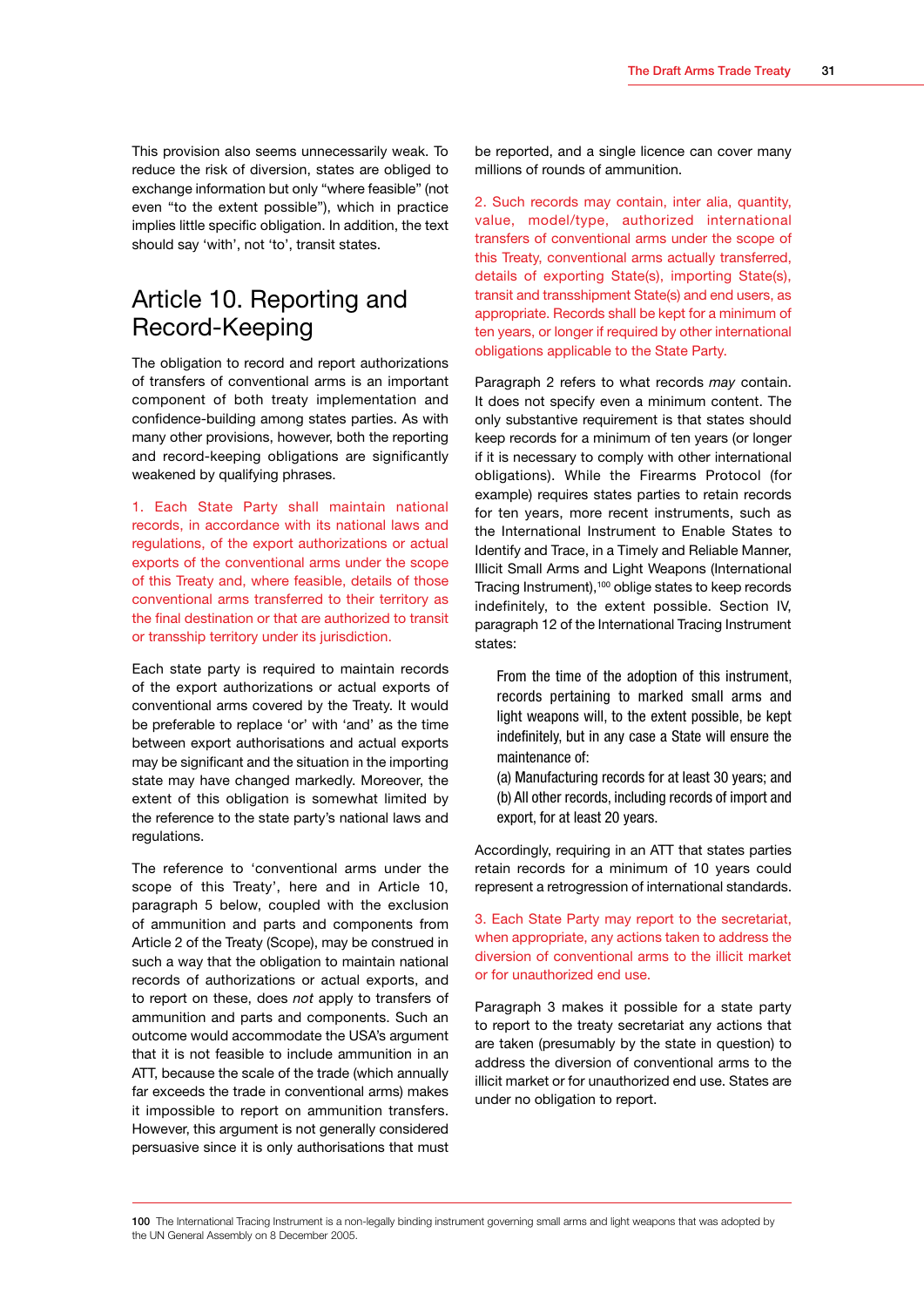<span id="page-34-0"></span>4. Each State Party shall, within the first year after entry into force of this Treaty for that State Party, provide an initial report to the secretariat of relevant activities undertaken in order to implement this Treaty, including national laws, regulations and administrative measures. States Parties shall report on any new activities undertaken in order to implement this Treaty, when appropriate. Reports shall be made available and distributed to States Parties by the secretariat.

Within a year after becoming party to the ATT, each state must provide an initial report to the secretariat of relevant activities (it has) undertaken to implement the Treaty, including the adoption or existence of national laws, regulations and administrative measures. Subsequently, and 'when appropriate', each state party is required to report on 'new activities' it has undertaken for the purpose of implementing the Treaty. The treaty secretariat is required to distribute the reports to the other states parties. The content of the provision could be made clearer. For example, states parties are currently required to report on new activities 'when appropriate'; their responsibility would be more explicit if they were required to report on new activity that has been undertaken or completed 'within a reasonable period of time'. Furthermore, it is not clear whether the term 'shall be made available' means 'shall be made public'.

5. Each State Party shall submit annually to the secretariat by 1 July a report for the preceding calendar year concerning the authorization or actual transfer of conventional arms under the scope of this Treaty. Reports shall be made available and distributed to States Parties by the secretariat. The report submitted to the secretariat may contain the same information submitted by the State Party to relevant United Nations frameworks, including the United Nations Register of Conventional Arms. Reports may exclude commercially sensitive or national security information.

Each state party is required to submit an annual report to the secretariat by 1 July, covering the preceding calendar year, 'concerning the authorization or actual transfer of conventional arms under the scope of this Treaty'. Reports do not, therefore, need to cover ammunition. No minimum requirements are stipulated with regard to their content. In addition, each report may 'exclude commercially sensitive or national security information': this is potentially an important loophole.

## Article 11. Enforcement

Each State Party shall adopt appropriate national measures and policies as may be necessary to enforce national laws and regulations and implement the provisions of this Treaty.

As noted above, the relationship between this provision and Article 5, paragraph 3, is not entirely clear. The provision does not require states to apply penal sanctions to enforce the ATT, merely such 'appropriate national measures and policies as may be necessary to enforce national laws and regulations and implement the provisions of this Treaty'. A distinction appears to be drawn between measures and policies, whereas Article 5, paragraph 3, refers only to measures. It would help if Article 11 said 'that implement' instead of 'and implement'. Overall, however, a better formulation might be:

Each State Party shall adopt such legislation as may be necessary, including the imposition of penal sanctions, to prevent and suppress activities prohibited to a State Party under this Treaty that are undertaken by persons or on territory under its jurisdiction or control.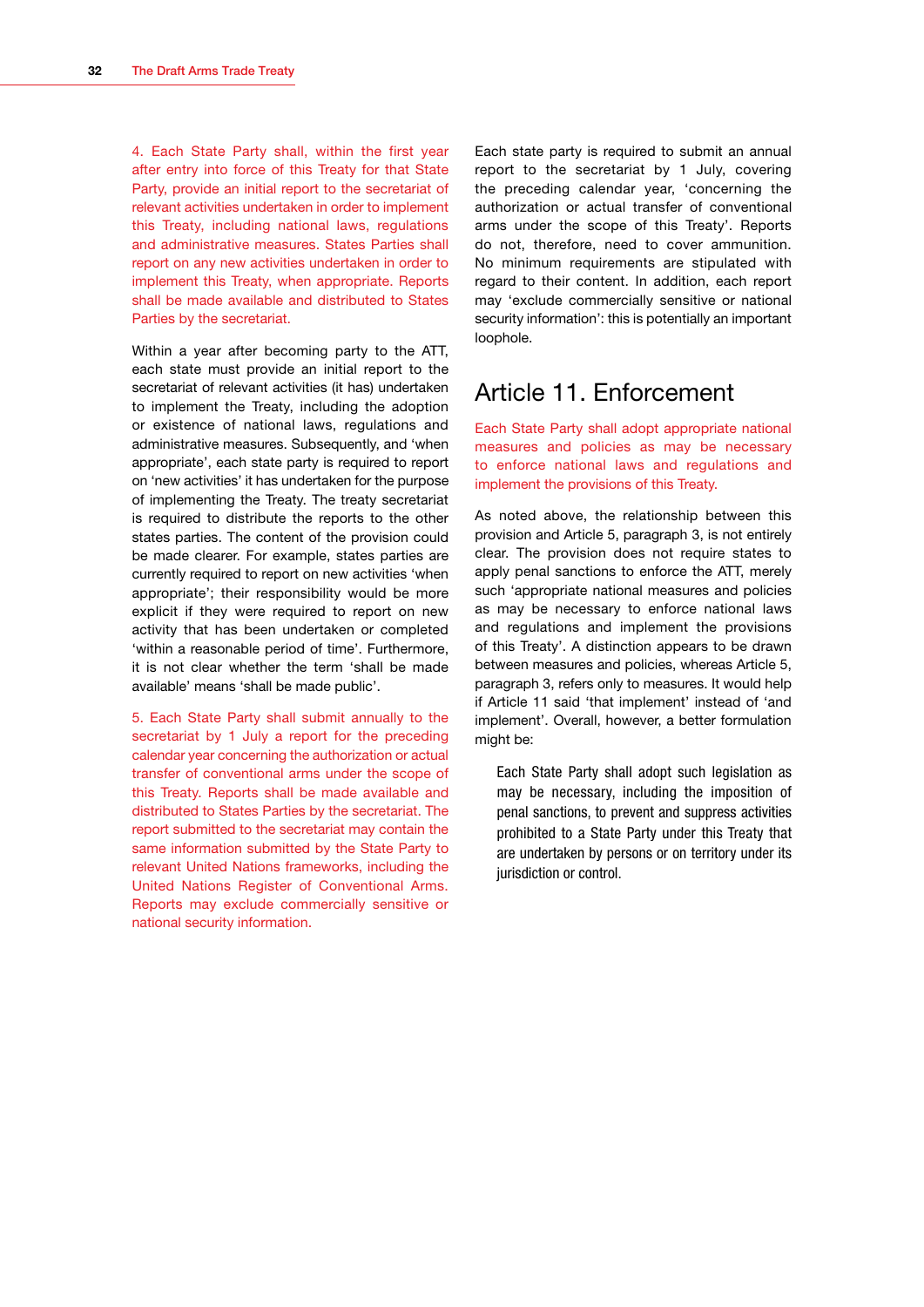## <span id="page-35-0"></span>The Final Provisions

In the words of Anthony Aust, the final provisions (more commonly termed 'final clauses') of a treaty 'can be a painful trap for the unwary'.101 In general, the final provisions in the draft ATT are reasonably drafted, though some concerns remain, notably regarding the procedure for treaty amendment. In addition, funding arrangements for the treaty's supporting body, meetings, and mechanisms are not clearly defined.

## Article 12. Secretariat

The draft ATT foresees that a secretariat will be created to support the Treaty's implementation, even though delegates to the Conference have still to discuss the need for a secretariat in detail. In other instances, secretariats have been created to meet specified needs. The Organisation for the Prohibition of Chemical Weapons (OPCW), for example, was set up under the 1993 Chemical Weapons Convention because it was essential to verify internationally that states complied with it. Similarly, an Implementation Support Unit (ISU) was created for the 1997 Anti-Personnel Mine Ban Convention because there was concern that the UN might weakly support the treaty since it had been negotiated outside the UN system; states placed the ISU outside the treaty framework. Discussions continue on a proposal to form an ISU for the 2008 Convention on Cluster Munitions.

1. This Treaty hereby establishes a secretariat to assist States Parties in the effective implementation of this Treaty.

2. The secretariat shall be adequately staffed. Staff shall have the necessary expertise to ensure the secretariat can effectively undertake the responsibilities described in paragraph 3 of this article.

3. The secretariat shall be responsible to States Parties. Within a minimized structure, the secretariat shall undertake the following responsibilities:

- a. Receive, make available and distribute the reports as mandated in this Treaty;
- b. Maintain and distribute regularly to States Parties the list of national points of contact;
- c. Facilitate the matching of offers of and requests for assistance for Treaty implementation and promote international cooperation as requested;
- d. Facilitate the work of the Conference of States Parties, including making arrangements and providing the necessary services for meetings under this Treaty; and
- e. Perform other duties as mandated by this Treaty.

Article 12 foresees three explicit roles for a secretariat: to support the organisation of treaty meetings (a task which other disarmament treaties normally give to the UN Office for Disarmament Affairs (ODA)); assist in matching offers and requests for international cooperation and assistance (though other treaties tend to do this by means of bilateral discussions and informal and formal meetings of states parties); and to circulate documents (again, a task normally given to ODA).

### Article 13. International Cooperation

1. States Parties shall cooperate, as appropriate, to enhance the implementation of this Treaty, consistent with their respective security interests and national laws.

2. Each State Party is encouraged to facilitate international cooperation, including the exchange of information on matters of mutual interest regarding the implementation and application of this Treaty in accordance with its respective security interests and national legal system.

3. Each State Party is encouraged to consult on matters of mutual interest and to share information, as appropriate, to support the implementation of this Treaty.

4. Each State Party may cooperate, as appropriate, in order to enforce the provisions of this Treaty, including sharing information regarding illicit activities and actors to assist national enforcement and to counter, prevent and combat diversion to the illicit market or for unauthorized end use, in accordance with national laws. States Parties may also exchange experience and information on lessons learned in relation to any aspect of this Treaty, to assist national implementation.

Article 13 obliges states parties to engage in international cooperation. With respect to information exchange, it merely encourages states parties to undertake the activities listed.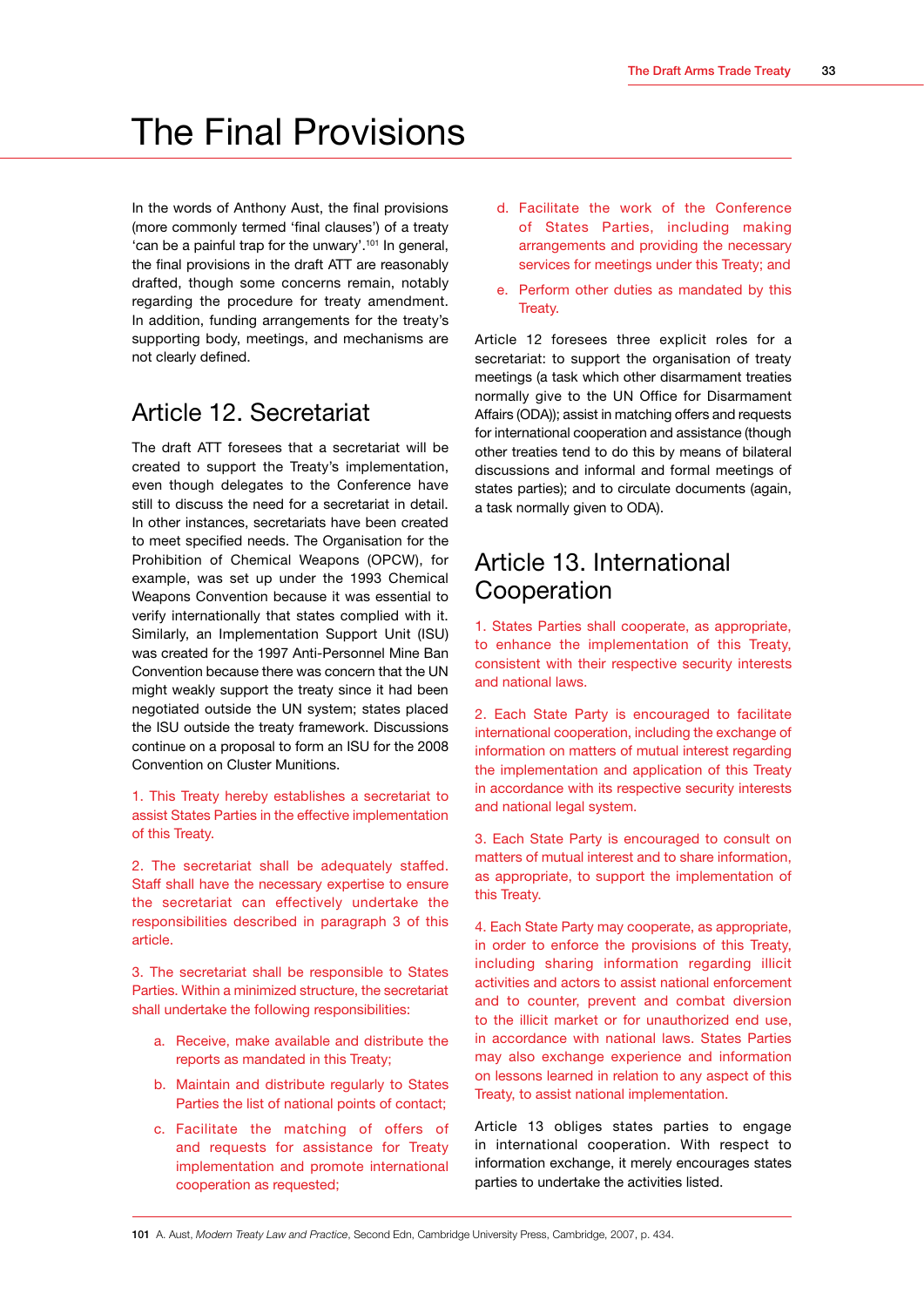## <span id="page-36-0"></span>Article 14. International Assistance

1. In implementing this Treaty, each State Party may seek, inter alia, legal or legislative assistance, institutional capacity building, and technical, material or financial assistance. Each State Party in a position to do so shall, upon request, provide such assistance.

2. Each State Party may request, offer or receive assistance, inter alia, through the United Nations, international, regional, subregional or national organizations, non-governmental organizations, or on a bilateral basis.

3. States Parties may also contribute resources to a voluntary trust fund to assist requesting States Parties requiring such assistance to implement the Treaty. The voluntary trust fund shall be administered by the secretariat under the supervision of States Parties.

Remarks similar to those made above could be applied to Article 14 which addresses the possibility for states to seek or offer international assistance. Under paragraph 1, a state party 'in a position to do so' is required to provide assistance, if requested. This formulation was used in both the 1997 Anti-Personnel Mine Ban Convention and the 2008 Convention on Cluster Munitions. No minimum level of assistance is stipulated and the phrase 'in a position to do so' has not been construed to require that any (and every) request must receive a favourable response.

## Article 15. Signature, Ratification, Acceptance, Approval, or Accession

1. This Treaty shall be open for signature at the United Nations Headquarters in New York by all States and shall remain open for signature until its entry into force.

2. This Treaty is subject to ratification, acceptance or approval by each signatory State.

3. This Treaty shall be open for accession by any State that has not signed the Treaty.

4. The instruments of ratification, acceptance, approval or accession shall be deposited with the depositary.

The ATT would be open for signature at the UN — though no opening date for such signature is specified — and would remain open until the Treaty entered into force. In accordance with standard practice, each signatory state may ratify, accept, or approve its adherence in order to become a state party. Non-signatory states may accede directly at any time, including while the Treaty is still open for signature. Instruments of ratification, acceptance, approval, or accession must be deposited with the depositary, which appears to be the UN Secretary-General (see Article 25).

## Article 16. Entry into Force

1. This Treaty shall enter into force ninety days following the date of the deposit of the sixty-fifth instrument of ratification, acceptance, approval or accession with the depositary.

2. For any State that deposits its instrument of ratification, acceptance, approval or accession subsequent to the entry into force of this Treaty, the Treaty shall enter into force for that State ninety days following the date of deposit of its instrument of ratification, acceptance, approval or accession.

In accordance with Article 16, 65 states must adhere to the Treaty to trigger its entry into force, which would occur 90 days after the 65<sup>th</sup> ratification, acceptance, approval, or accession. States that adhere after the Treaty's entry into force will become a party 90 days after they have deposited the necessary documents. This is a high threshold, matched by the 1993 Chemical Weapons Convention. The 1997 Anti-Personnel Mine Ban Convention required 40 ratifications, while the 2008 Convention on Cluster Munitions required 30. The Geneva Conventions entered into force after only two ratifications. It had been proposed, notably by Iran and others, that a qualitative threshold should be added. This would have stipulated, for example, that the Treaty would enter into force once the ten largest exporters of conventional arms had ratified. Fortunately, the draft does not include such a proposal.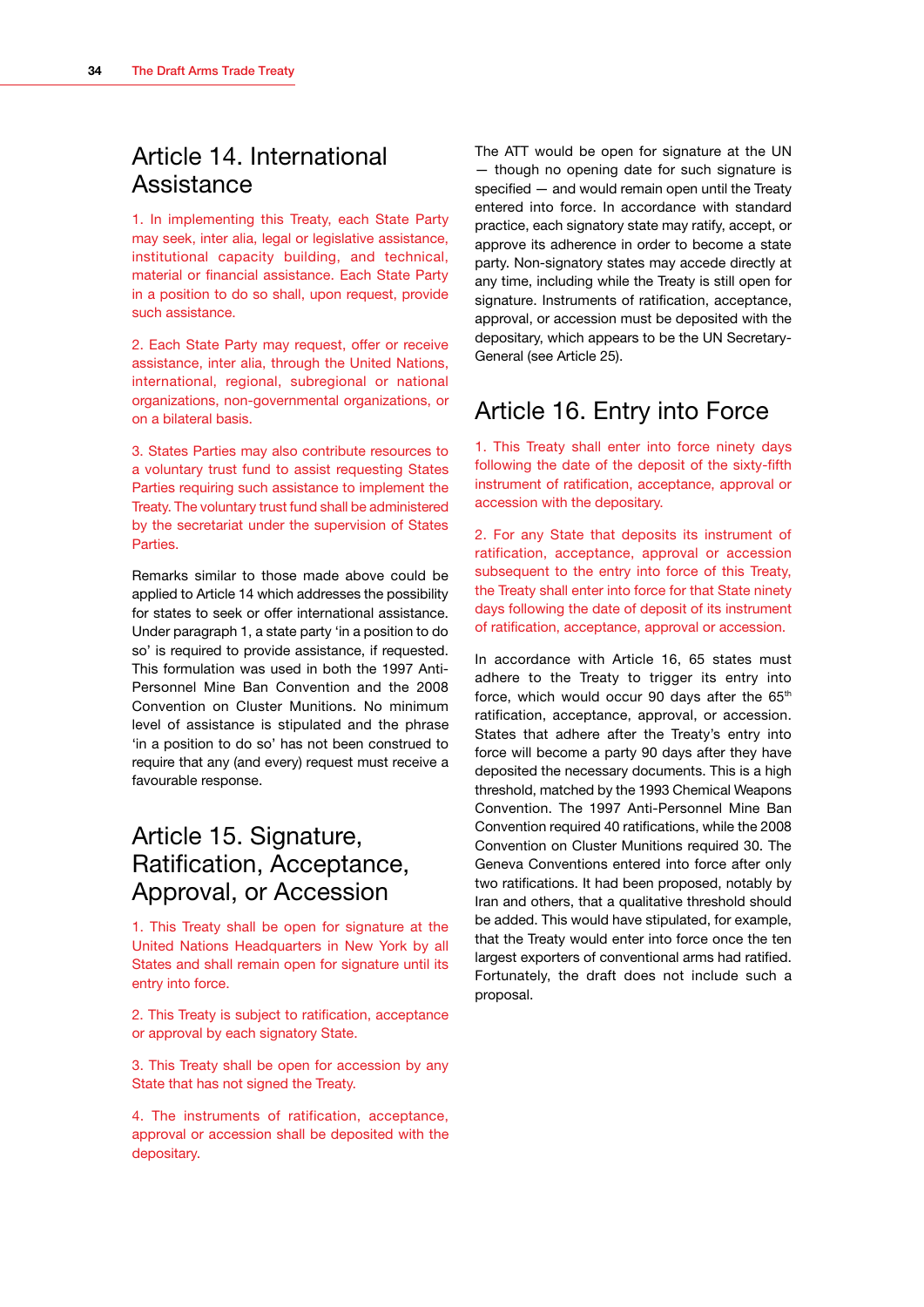## <span id="page-37-0"></span>Article 17. Provisional Application

Any State may at the time of its ratification, acceptance, approval or accession, declare that it will apply provisionally articles 3 and 4 of this Treaty pending its entry into force for that State.

When adhering to the ATT, a state may declare that it will apply many of its key elements provisionally (though not the provisions relating to ammunition or parts and components). This is generally desirable, given the high number of ratifications required to trigger entry into force. Several recent humanitarian and disarmament treaties (notably the 1997 Anti-Personnel Mine Ban Convention and the 2008 Convention on Cluster Munitions) also offered the option of provisional application.

## Article 18. Duration and **Withdrawal**

1. This Treaty shall be of unlimited duration.

2. Each State Party shall, in exercising its national sovereignty, have the right to withdraw from this Treaty. It shall give notice of such withdrawal to the depositary, which shall notify all other States Parties. The instrument of withdrawal shall include an explanation of the reasons motivating this withdrawal. The instrument of withdrawal shall take effect ninety days after the receipt of the instrument of withdrawal by the depositary, unless the instrument of withdrawal specifies a later date.

3. A State shall not be discharged, by reason of its withdrawal, from the obligations arising from this Treaty while it was a party to the Treaty, including any financial obligations that may have accrued.

The provisions on duration and withdrawal are relatively standard. Paragraph 3, affirming that a state party will remain responsible for its financial and substantive obligations for the period during which it is a state party, could usefully be set out in more detail, in a broader provision that specifically examined costs.

### Article 19. Reservations

1. Each State Party may formulate reservations, unless the reservation is incompatible with the object and purpose of this Treaty.

2. Reservations may be withdrawn at any time.

Customary international law permits reservations to be formulated unless they are incompatible with the object and purpose of a treaty; this provision reaffirms that position. A more restrictive clause, that for instance excluded reservations with respect to Articles 2, 3, and 4, would potentially ensure that the Treaty would be applied more consistently among states parties. The UN secretariat requested the inclusion of paragraph 2 to ensure that a reservation could always be withdrawn by the relevant state party.

### Article 20. Amendments

1. At any time after the entry into force of this Treaty, a State Party may propose an amendment to this Treaty.

2. Any proposed amendment shall be submitted in writing to the secretariat, which shall then circulate the proposal to all States Parties, not less than 180 days before the next meeting of the Conference of States Parties. The amendment shall be considered at the next Conference of States Parties if a majority of States Parties notify the secretariat that they support further consideration of the proposal, no later than 120 days after its circulation by the secretariat.

3. Any amendment to this Treaty shall be adopted by consensus of those States Parties present at the Conference of States Parties. The depositary shall communicate any adopted amendment to all States **Parties** 

4. A proposed amendment adopted in accordance with paragraph 3 of this article shall enter into force for all States Parties to the Treaty, upon deposit with the depositary of the instruments of acceptance by a majority of States Parties at the time of the adoption of the amendment. Thereafter, it shall enter into force for any remaining State Party on the date of deposit of its instrument of acceptance.

The possibility of amendment is often included in a multilateral treaty. In the draft ATT, amendments can only be adopted by consensus by states parties participating in a Conference of States Parties.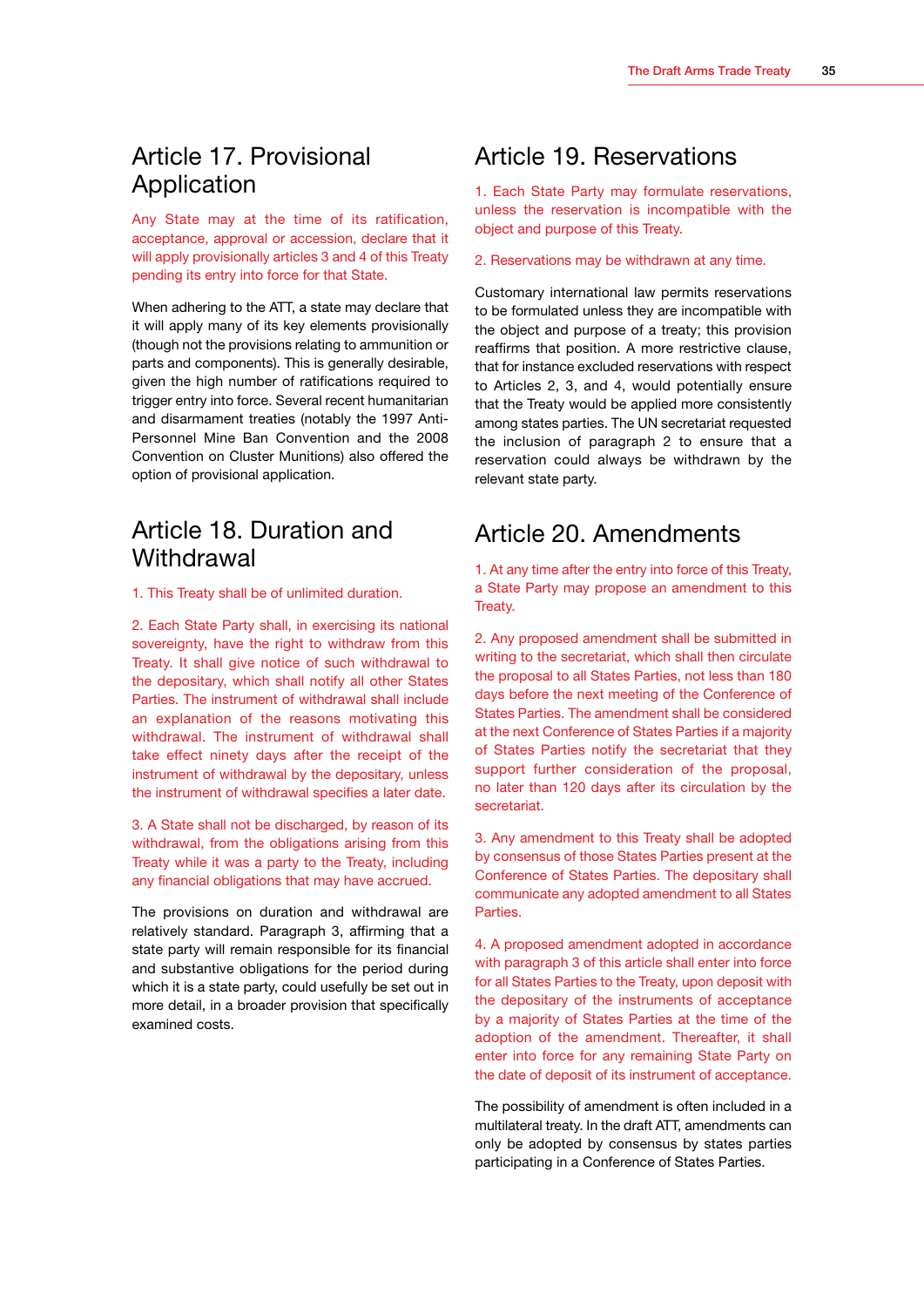## <span id="page-38-0"></span>Article 21. Conference of States Parties

1. A Conference of States Parties shall be convened no later than one year following the entry into force of this Treaty. The Conference of States Parties shall adopt rules of procedure and rules governing its activities, including frequency of meetings and rules concerning payment of expenses incurred in carrying out those activities.

2. The Conference of States Parties shall:

- a. Consider and adopt recommendations regarding the implementation and operation of this Treaty, in particular the promotion of its universality;
- b. Consider amendments to this Treaty;
- c. Consider and decide the tasks and budget of the secretariat;
- d. Consider the establishment of any subsidiary bodies as may be necessary to improve the functioning of the Treaty; and
- e. Perform any other function consistent with this Treaty.

#### 3. If circumstances merit, an exceptional meeting of States Parties may be convened if required and resources allow.

It is standard practice to hold annual meetings of states parties to discuss the implementation of a disarmament treaty. The absence of a costs provision from the ATT's final clauses explains why the first Conference of States Parties would need to discuss who would pay for the meeting; this is hardly a satisfactory approach. The Conference is also tasked with determining its own rules of procedure, and includes no provision on decisiontaking. The text makes no reference to discussion of individual state party compliance with the Treaty, although this might fall within sub-paragraph (a) of paragraph 2.

It is helpful to allow the establishment of subsidiary bodies. Other humanitarian and disarmament treaties, notably the 1997 Anti-Personnel Mine Ban Convention and the 2008 Convention on Cluster Munitions, set up informal intersessional Standing Committees to assist with treaty implementation.

## Article 22. Dispute **Settlement**

1. States Parties shall consult and cooperate to settle any dispute that may arise between them with regard to the interpretation or application of this Treaty.

2. States Parties shall settle any dispute between them concerning the interpretation or application of this Treaty through negotiations, mediation, conciliation or other peaceful means of the Party's mutual choice.

3. States Parties may pursue, by mutual consent, arbitration to settle any dispute between them, regarding issues concerning the implementation of this Treaty.

Peaceful means of dispute settlement are an important element in any international treaty. Disputes may arise with regard to a treaty's interpretation (what its provisions mean) and its application (how its provisions are to be implemented in practice). Given that proposed arms transfers may occur in violation of the Treaty, a dispute settlement clause is important. Some states feared that a denial of a transfer might be contested in the International Court of Justice. That fear could be addressed by the inclusion of a limiting reservation when adhering to the Treaty. In general, exporting states do not wish to see any constraints imposed on their sovereign right to choose whether to sell arms to any other state.

A standard dispute resolution provision could usefully be included. It might mirror Article 20 of the 1997 Terrorist Bombing Convention:

1. Any dispute between two or more States Parties concerning the interpretation or application of this Convention which cannot be settled through negotiation within a reasonable time shall, at the request of one of them, be submitted to arbitration. If, within six months from the date of the request for arbitration, the parties are unable to agree on the organization of the arbitration, any one of those parties may refer the dispute to the International Court of Justice, by application, in conformity with the Statute of the Court.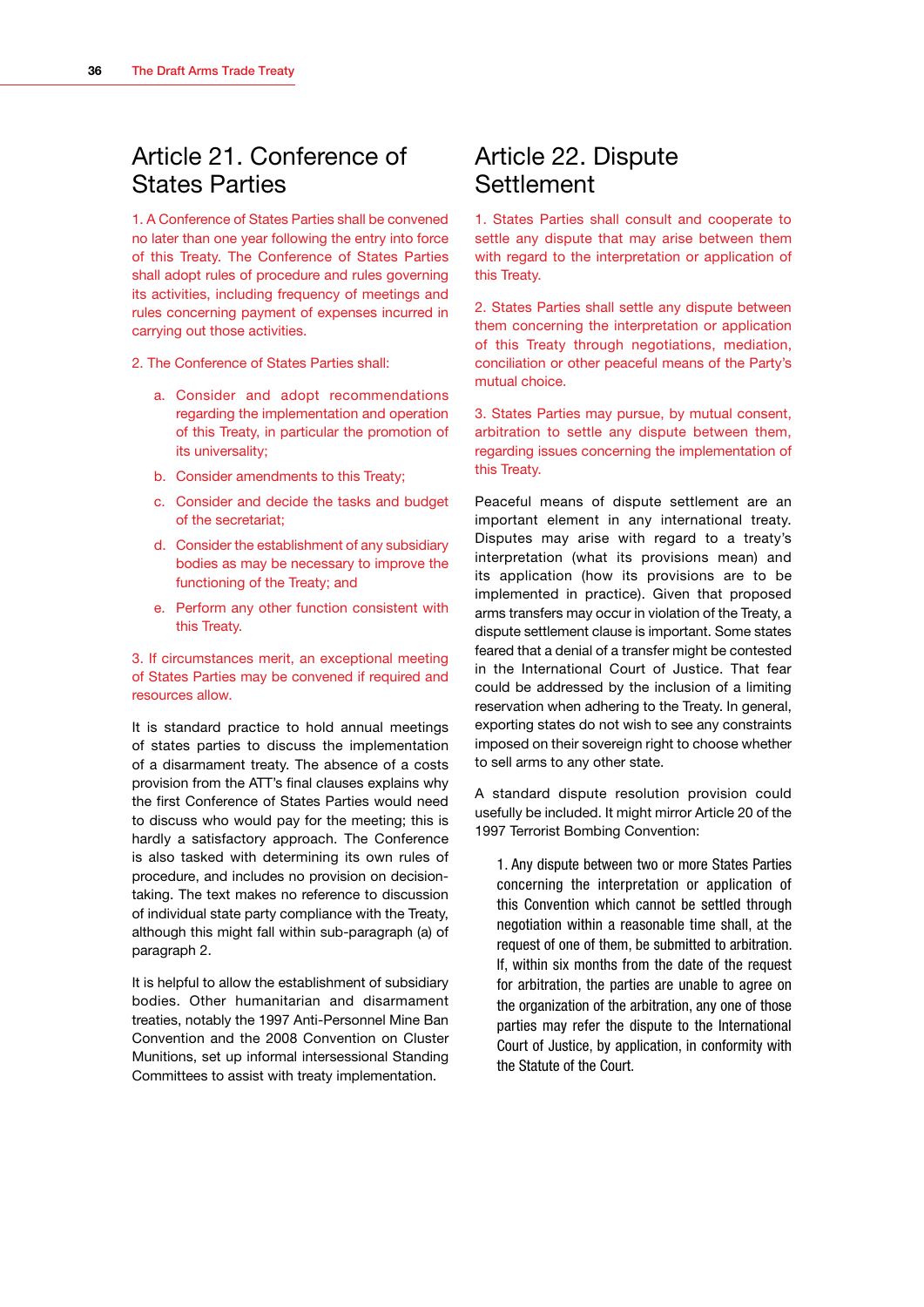<span id="page-39-0"></span>2. Each State may at the time of signature, ratification, acceptance or approval of this Convention or accession thereto declare that it does not consider itself bound by paragraph 1 of the present article. The other States Parties shall not be bound by paragraph 1 with respect to any State Party which has made such a reservation.

3. Any State which has made a reservation in accordance with paragraph 2 of the present article may at any time withdraw that reservation by notification to the Secretary-General of the United Nations.

Paragraph 2 of draft Article 22 should refer to Parties' rather than Party's.

## Article 23. Relations with States not party to this Treaty

States Parties shall apply articles 3 and 4 to all exports of conventional arms within the scope of this Treaty to States not party to this Treaty.

It is logical that an exporting state party should apply Articles 3 and 4 to all importing states, not merely to states parties. States should also be required to extend these obligations to proposed transfers of ammunition, parts, and components.

### Article 24. Relationship with other instruments

States Parties shall have the right to enter into agreements in relation to the international trade in conventional arms, provided that those agreements are compatible with their obligations under this Treaty and do not undermine the object and purpose of this Treaty.

Considerable concern has been expressed about Article 24, notably by civil society organisations. The meaning of the provision is widely disputed, which strongly suggests that it should be redrafted. In our view, Article 24 permits states parties to adopt treaties and other agreements, other than the ATT, with respect to the international trade in conventional arms, provided that these 'are compatible with their obligations' under the ATT and do not undermine its object and purpose. This does not appear to create major problems because it does not add to or subtract from rights or obligations under the ATT or undermine the Treaty's effect.

### Article 25. Authentic Texts and Depositary

The original text of this Treaty, of which the Arabic, Chinese, English, French, Russian, and Spanish texts are equally authentic, shall be deposited with the Secretary-General of the United Nations.

Inexplicably, the drafters of the proposed ATT did not prepare separate provisions on authentic texts and on the depositary, although it is standard practice to do so. The draft merely requires the text of the Treaty to be deposited with the UN Secretary-General. It would be far better to state, in a separate article, that the UN Secretary-General is the Treaty's depositary.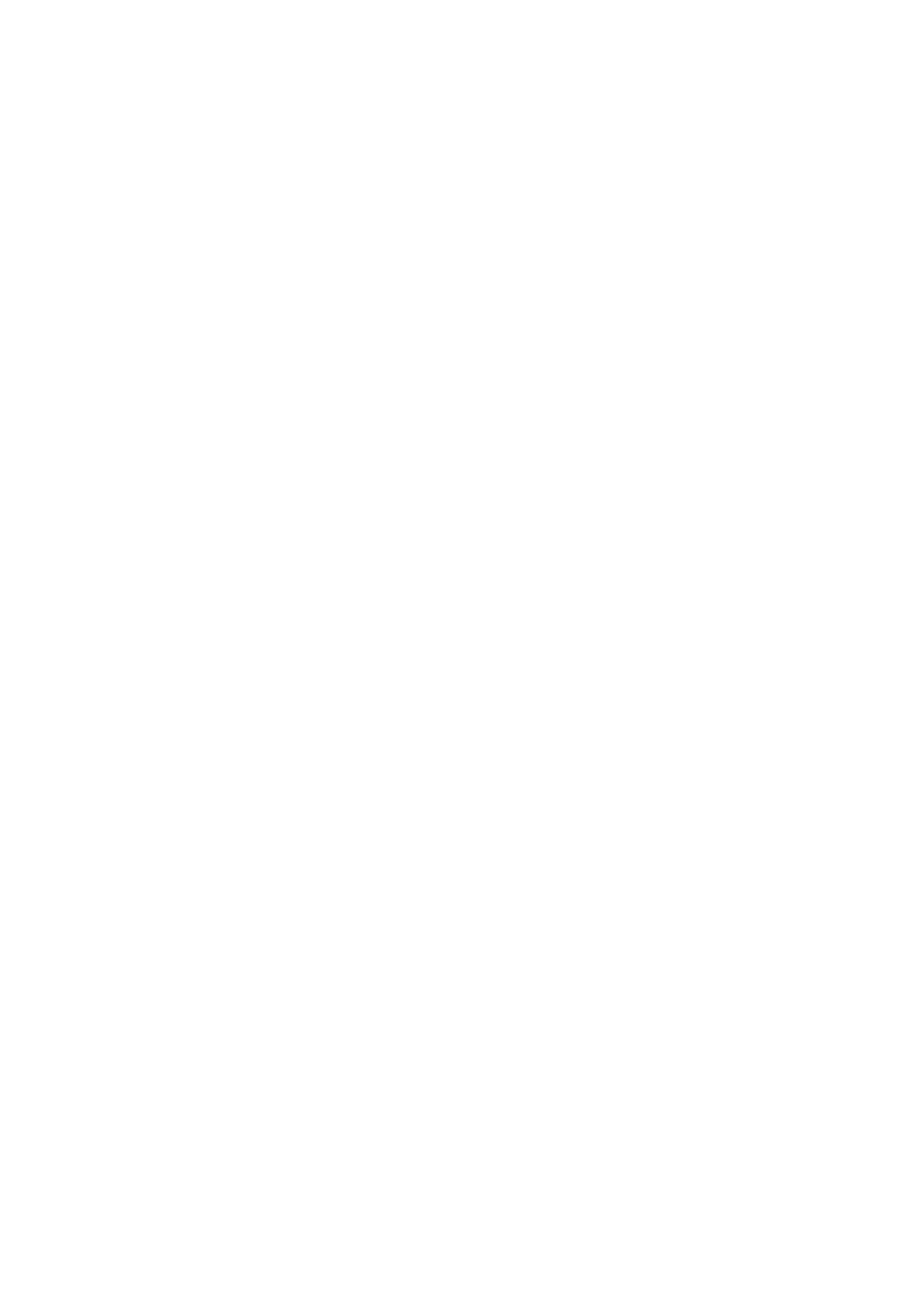## <span id="page-41-0"></span>Concluding remarks

At the time of writing, it seems that a two-week diplomatic conference, under the July 2012 conference rules of procedure, is likely to be convened under UN auspices in the spring of 2013 in fulfilment of a new General Assembly resolution. Many challenges must be overcome in order to secure the adoption of an effective ATT.

Indeed, the draft ATT should not be adopted as it stands, because it is flawed. In addition to many small shortcomings of drafting, the following five core issues need to be addressed:

- Under Article 3 on prohibited transfers, paragraph 2 should be redrafted to include customary international law by deleting the phrase 'under international agreements to which it is a Party'.
- Under Article 3 on prohibited transfers, paragraph 3 should be redrafted to reflect the international law standard of knowledge rather than purpose in order to prevent the

transfer of arms that will likely be used to commit genocide, crimes against humanity, or (any) war crimes where the transferring state has knowledge that the arms are likely to be so used.

- The term 'overriding' in Article 4, paragraph 5, should be replaced to ensure that the standard does not depend on interpreting an ill-defined notion of peace and security.
- Article 5, paragraph 2 as a whole (or at least the first sentence) should be deleted.
- Ammunition and munitions should be included within the scope of the Treaty in Article 2.

It would be useful to clarify that the definition of trade/transfer includes gifts, leases, or loans. Finally, the 2013 Diplomatic Conference should consider the possibility of reintroducing an anticircumvention clause in the ATT, and a clause covering technology transfer.